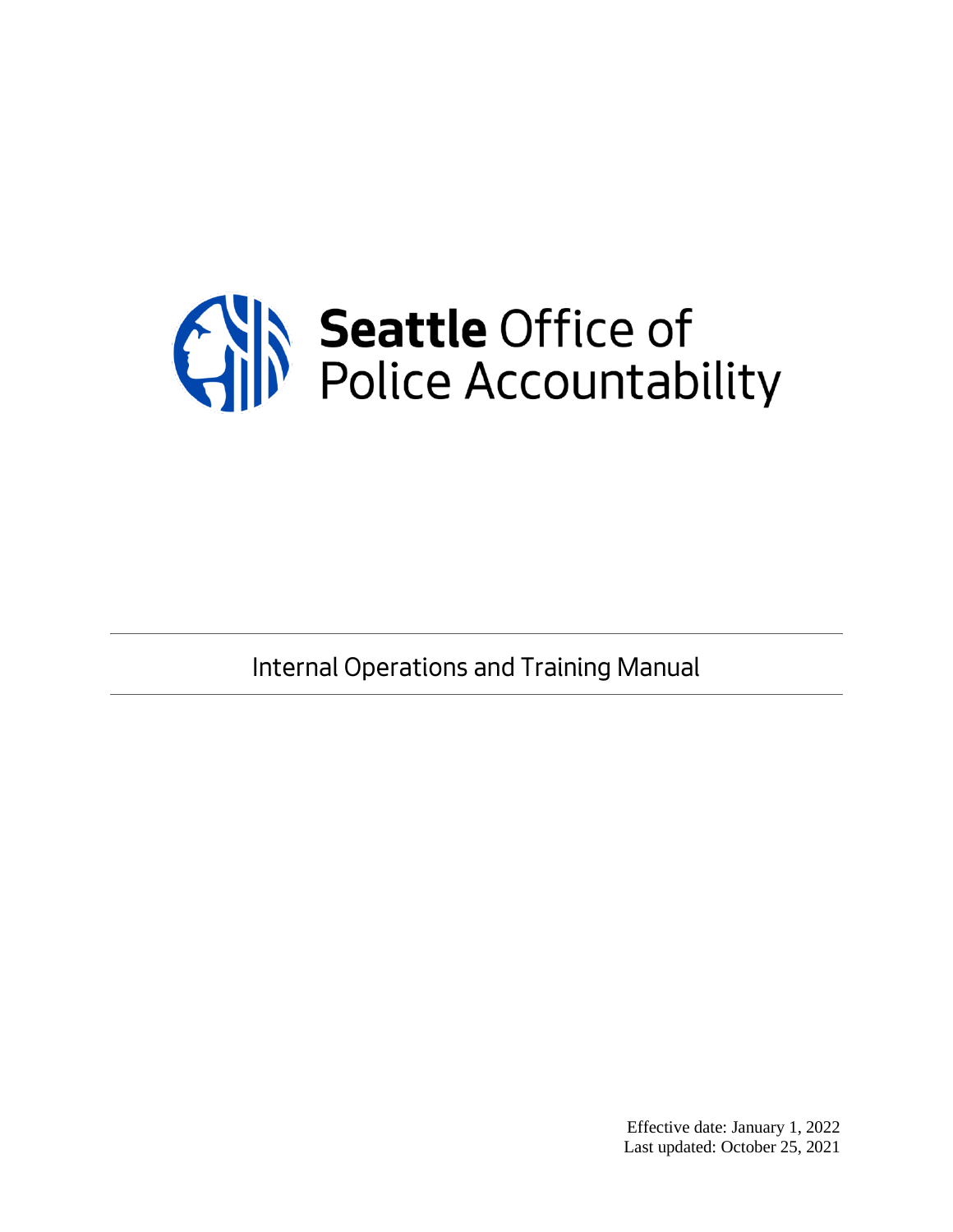# **Table of Contents**

| 1.0 |  |
|-----|--|
| 1.1 |  |
| 1.2 |  |
| 1.3 |  |
| 1.4 |  |
| 1.5 |  |
| 2.0 |  |
| 2.1 |  |
| 2.2 |  |
| 2.3 |  |
| 3.0 |  |
|     |  |
| 3.1 |  |
| 3.2 |  |
| 3.3 |  |
| 3.5 |  |
| 3.6 |  |
| 3.6 |  |
| 3.7 |  |
| 4.0 |  |
| 4.1 |  |
| 4.2 |  |
| 4.3 |  |
| 4.4 |  |
| 4.5 |  |
| 4.6 |  |
| 4.7 |  |
| 5.0 |  |
| 5.1 |  |
| 5.2 |  |
| 5.3 |  |
| 5.4 |  |
| 5.5 |  |
| 6.0 |  |
| 6.1 |  |
| 6.2 |  |
| 6.3 |  |
| 6.4 |  |
| 6.5 |  |
| 6.6 |  |
| 6.7 |  |
| 6.8 |  |
|     |  |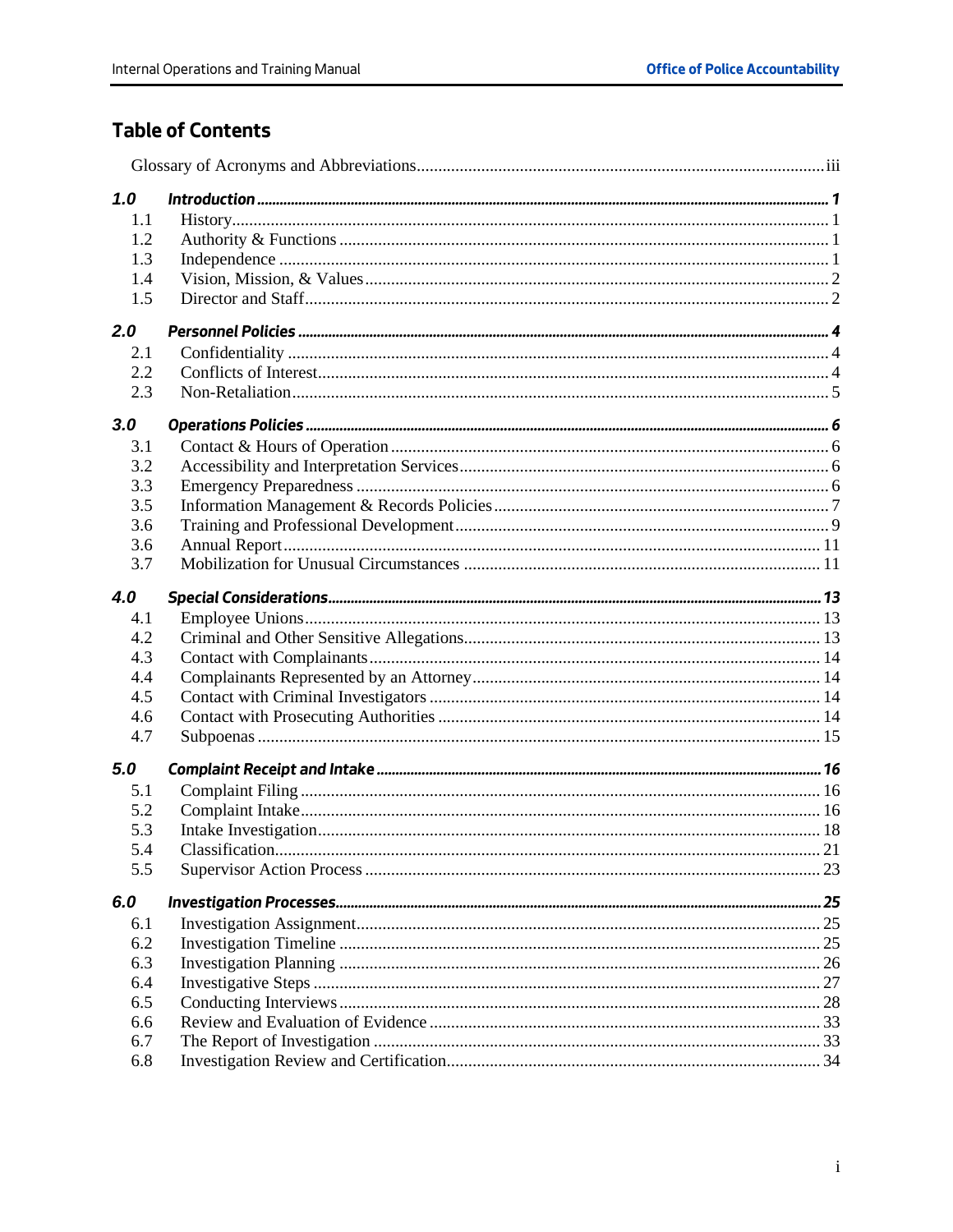| 7.0 |  |
|-----|--|
| 7.1 |  |
| 7.2 |  |
| 7.3 |  |
| 7.4 |  |
| 7.5 |  |
| 8.0 |  |
| 8.1 |  |
| 8.2 |  |
| 8.3 |  |
| 8.4 |  |
| 8.5 |  |
| 8.6 |  |
| 8.7 |  |
| 8.8 |  |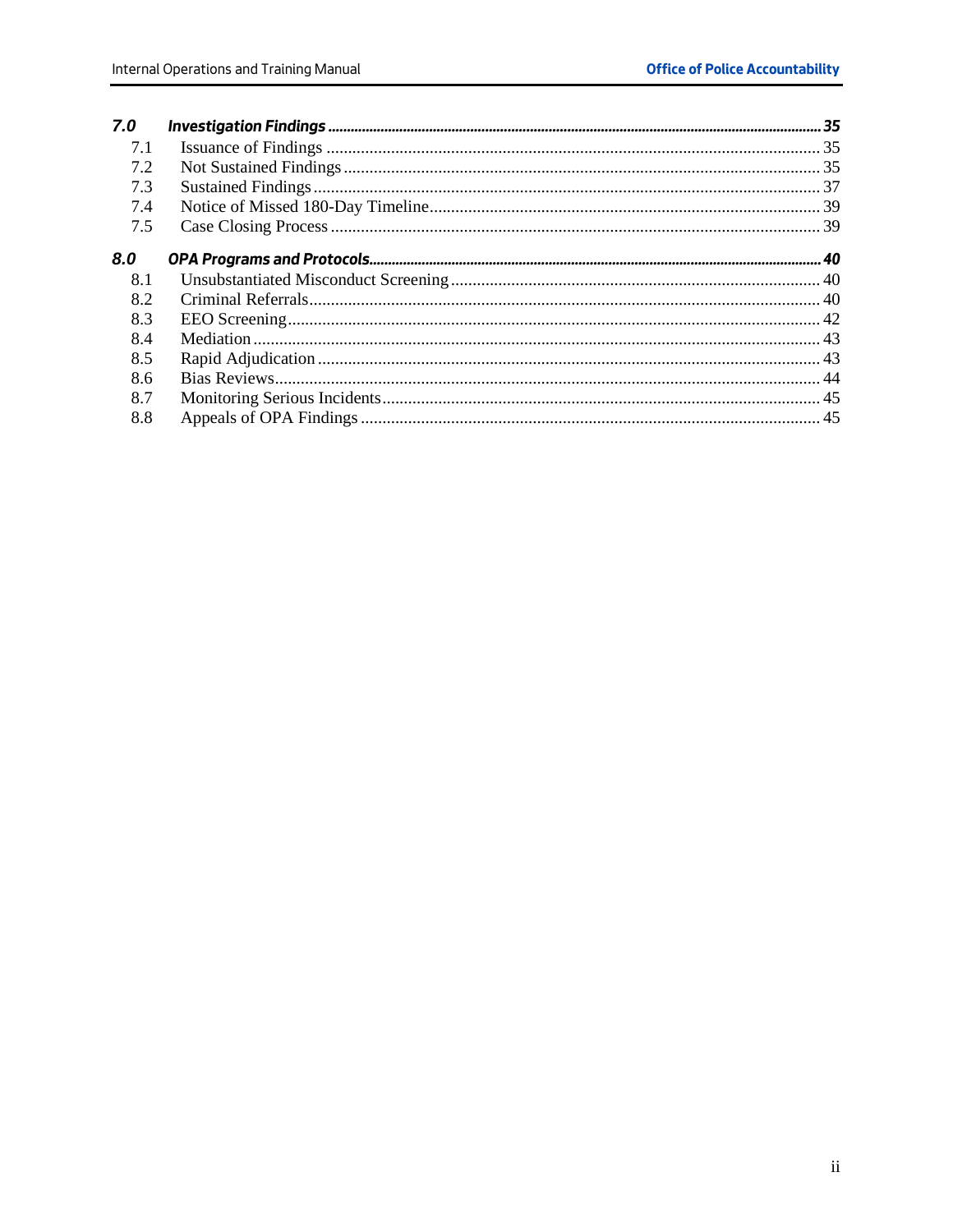## <span id="page-3-0"></span>**Glossary of Acronyms and Abbreviations**

| <b>BWV</b>   | Body-Worn Video                                              |
|--------------|--------------------------------------------------------------|
| <b>CAD</b>   | <b>Computer-Aided Dispatch</b>                               |
| <b>CAO</b>   | City Attorney's Office                                       |
| <b>CBA</b>   | <b>Collective Bargaining Agreement</b>                       |
| <b>CCS</b>   | <b>Closed Case Summary</b>                                   |
| <b>CJIS</b>  | Criminal Justice Information Systems                         |
| <b>CJTC</b>  | <b>Washington State Criminal Justice Training Commission</b> |
| <b>COOP</b>  | Continuity of Operations Plan                                |
| <b>CPC</b>   | <b>Community Police Commission</b>                           |
| <b>DAR</b>   | Disciplinary Action Report                                   |
| <b>DCM</b>   | Director's Certification Memo                                |
| <b>DOJ</b>   | Department of Justice                                        |
| <b>EEO</b>   | <b>Equal Employment Opportunity</b>                          |
| <b>FIT</b>   | Force Investigation Team                                     |
| <b>FRB</b>   | <b>Force Review Board</b>                                    |
| <b>HR</b>    | Human Resources                                              |
| <b>ICV</b>   | In-Car Video                                                 |
| <b>KCADR</b> | King County Office of Alternative Dispute Resolution         |
| <b>KCPAO</b> | King County Prosecuting Attorney's Office                    |
| <b>MAR</b>   | <b>Management Action Recommendation</b>                      |
| <b>NDA</b>   | Non-Disclosure Agreement                                     |
| <b>OIG</b>   | Office of Inspector General                                  |
| <b>OPA</b>   | Office of Police Accountability                              |
| <b>PDU</b>   | <b>Public Disclosure Unit</b>                                |
| PII          | Personal Identifiable Information                            |
| RA           | Rapid Adjudication                                           |
| <b>ROI</b>   | Report of Investigation                                      |
| SAN          | <b>Supervisor Action Notification</b>                        |
| SPD          | <b>Seattle Police Department</b>                             |
| <b>SPMA</b>  | <b>Seattle Police Management Association</b>                 |
| <b>SPOG</b>  | Seattle Police Officers' Guild                               |
| TSO          | <b>Training Special Order</b>                                |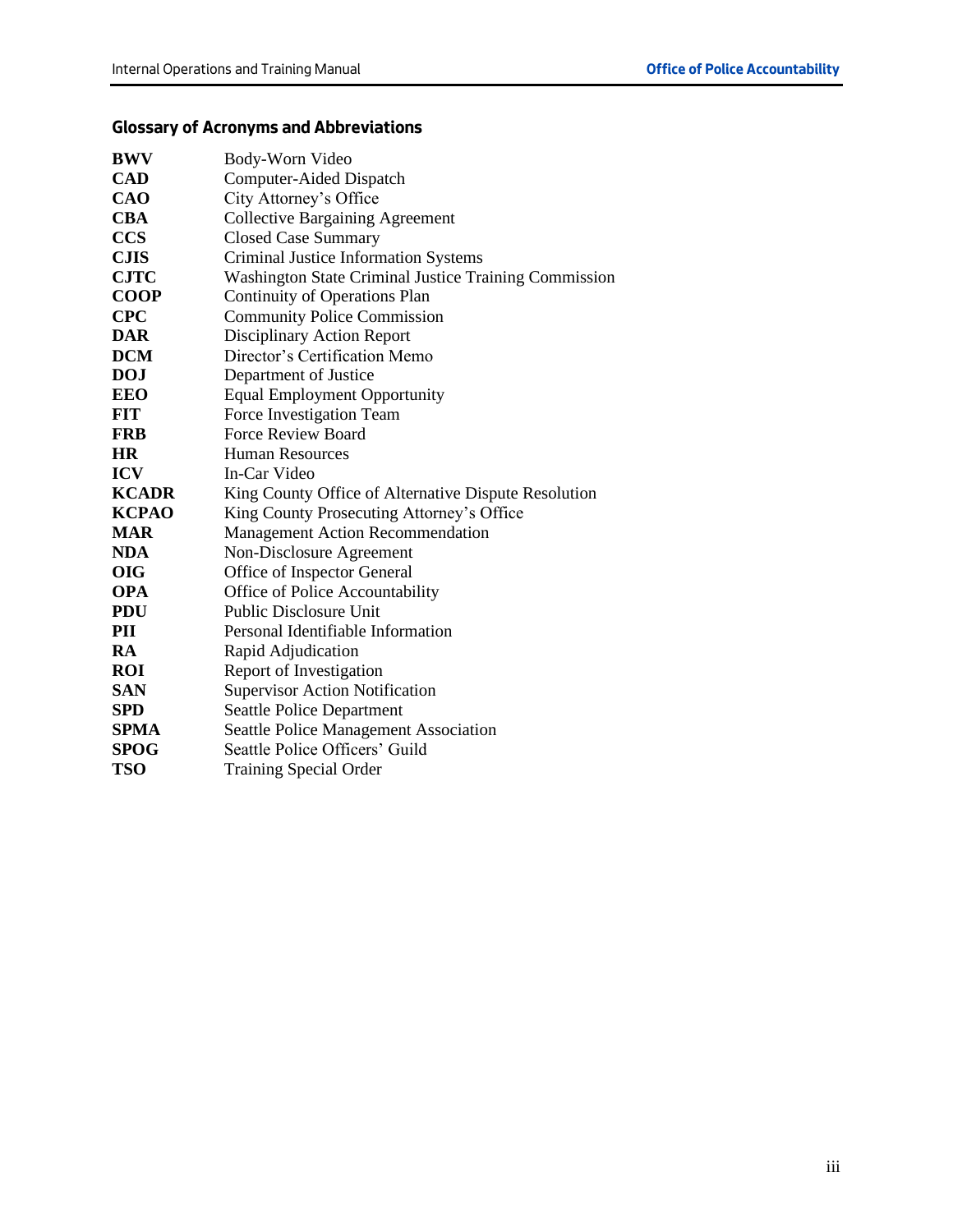## **Notice**

Failure to comply, fully or in part, with any provision of the Office of Police Accountability (OPA) Manual is not to be construed to have a presumptive adverse effect on an OPA investigation and is not to be used as a means of challenging the findings or disposition of any complaint. The Office of Inspector General may apply OPA Manual provisions in its assessments of OPA classifications, investigations, and systemic audits.

The OPA Manual is subject to annual review and revision.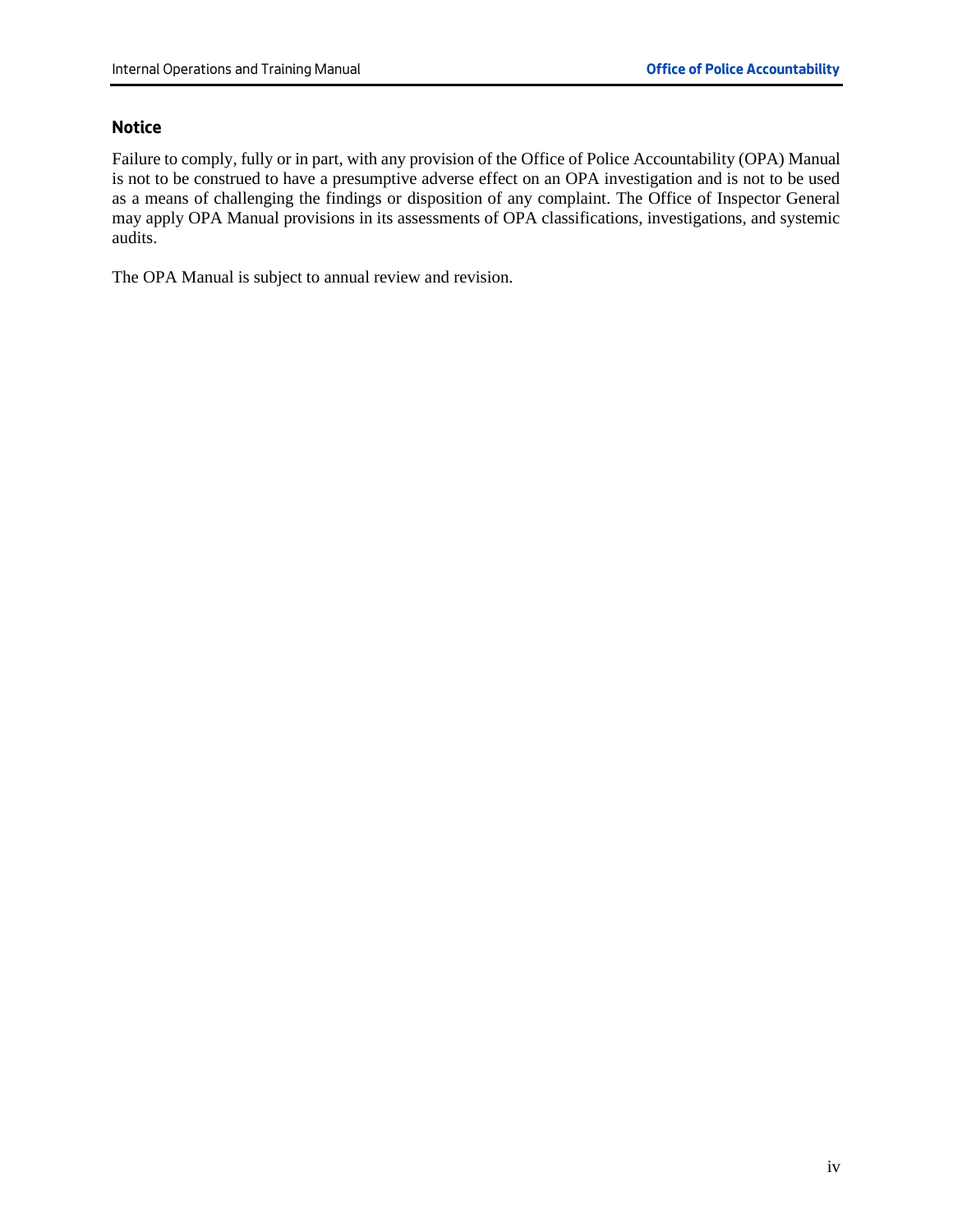## <span id="page-5-0"></span>**1.0 INTRODUCTION**

#### <span id="page-5-1"></span>**1.1 History**

The City of Seattle introduced civilian police oversight in 1992 with an independent civilian Auditor to review Seattle Police Department (SPD) internal investigations. The City extended this oversight in 2002 by creating a three-part civilian oversight system that included the civilian-led Office of Professional Accountability (OPA), the OPA Auditor, and a three-member OPA Review Board.

In 2011, following several highly-publicized incidents involving SPD uses of force, the Civil Rights Division of the U.S. Department of Justice, together with the U.S. Attorney's Office for the Western District of Washington, (collectively DOJ) launched a formal investigation into SPD's alleged pattern or practice of constitutional violations, including excessive force and discriminatory policing. The DOJ's investigation found that SPD had engaged in unnecessary or excessive force and expressed concerns about biased policing.<sup>1</sup> Further, the DOJ found that deficiencies in SPD training, policy, and oversight contributed to the constitutional violations. Following this investigation, in July of 2012, the City of Seattle signed a Settlement Agreement with the DOJ.<sup>2</sup> The agreement outlined specific requirements that SPD agreed to implement.

On June 1, 2017, the Seattle City Council passed an ordinance ("the Ordinance") to overhaul Seattle's police accountability system.<sup>3</sup> The Ordinance established a three-pronged oversight system comprised of the existing OPA (renamed the Office of Police Accountability), a new Office of Inspector General for Public Safety (OIG), and a permanent Community Police Commission (CPC). All three entities work to generate public trust in SPD by upholding a culture of accountability and adherence to policy and law.

#### <span id="page-5-2"></span>**1.2 Authority & Functions**

OPA has authority over allegations of misconduct involving SPD employees relating to SPD policy and federal, state, and local law. While OPA does not conduct criminal investigations, it has jurisdiction over the administrative investigations into potential violations of federal, state, and local law. The office investigates complaints and recommends findings to the Chief of Police. OPA is led by a civilian Director and supervisors, while its investigations are carried out by a mix of civilian investigators and SPD sergeants.

OPA's core functions include:

- Establishing and managing processes to initiate, receive, classify, and investigate individual allegations of SPD employee misconduct
- Promoting public awareness of, full access to, and trust in OPA complaint processing
- Identifying SPD system improvement needs and recommending effective solutions
- Reducing employee misconduct

### <span id="page-5-3"></span>**1.3 Independence**

OPA is administratively within SPD but physically and operationally independent. This means, for example, that while SPD manages OPA payroll and assists with human resources, SPD does not have oversight of the office as a whole or the OPA Director, who reports to the Mayor rather than the Chief of Police. As a result, OPA executes its responsibilities in a neutral, non-political environment free from

<sup>1</sup> U.S. Dep't of Justice Civil Rights Div. and U.S. Attorney's Office for the W.D. Wash., *Investigation of the Seattle Police Dept.* (2011).

<sup>2</sup> *See* Settlement Agreement and Stipulated Order of Resolution, *U.S. v. Seattle*, No. 12-cv-1282 (W.D. Wash. July 27, 2012).

<sup>3</sup> *See* Seattle, Wash., Ordinance 125315 (June 1, 2017).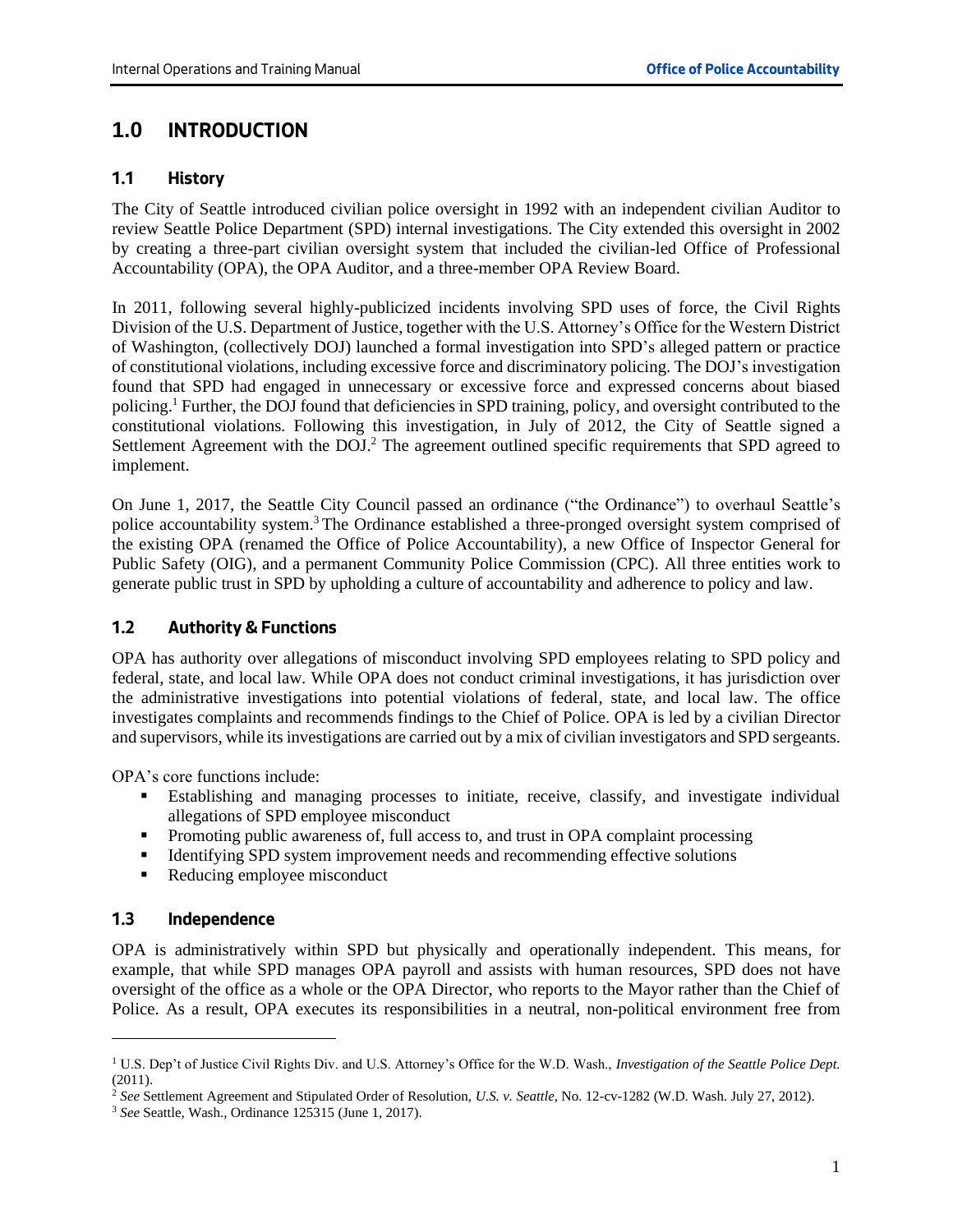interference from any person, group, or organization.<sup>4</sup> Maintaining OPA administratively within SPD also ensures complete and immediate access to all SPD-controlled data, evidence, and personnel necessary for thorough and timely complaint handling. It further facilitates the assignment of sworn personnel otherwise employed by SPD to OPA. Although all leadership positions at OPA are held by civilian employees, some staff are sworn personnel who traditionally report to the SPD chain of command. While working at OPA, sworn employees take direction from OPA civilian leadership; not from SPD command staff or supervisors.<sup>5</sup>

## <span id="page-6-0"></span>**1.4 Vision, Mission, & Values**

OPA's *vision* is to safeguard a culture of accountability within SPD.

OPA's *mission* is to ensure the actions of SPD employees comply with law and policy by conducting thorough, objective, and timely investigations, and to drive best practices by recommending improvements to policies and training, and engaging in collaborative initiatives that promote systemic advancements.

OPA's *values* guide employee conduct and organizational culture in the pursuit of the OPA mission. These values include:

- Independent
	- o Make decisions based on consistent application of facts, policies, and laws
	- o Maintain neutrality and exercise impartial judgement
	- o Ensure all viewpoints are heard and respected
- **Transparent** 
	- o Maintain honest and open communication with all stakeholders
	- o Communicate process, reasoning, and conclusions
	- o Remain accountable to vision, mission, and values, both internally and externally
- Collaborative
	- o Build meaningful and cooperative working relationships
	- o Solicit and value the community's perspective and expertise
	- o Work with system partners to advance accountability and improve SPD policies and training
- **Innovative** 
	- o Set the national standard for police oversight agencies
	- o Explore ways to improve processes and services
	- o Use data and research to drive decision making

## <span id="page-6-1"></span>**1.5 Director and Staff**

The civilian OPA Director guides investigative processes, oversees alternative dispute resolution programs, classifies complaints, certifies the completion of investigations, issues recommended findings to the Chief of Police, and advises the Chief of Police regarding discipline. The Director also provides recommendations on SPD policies and training and publishes periodic and annual reports regarding OPA's work.

The OPA Director is responsible for the hiring, discharge, and transfer of OPA staff. All OPA staff, whether sworn or civilian, report to the OPA Director. The OPA Director may hire or appoint one or more employees to serve in the deputy or assistant director role.<sup>6</sup> These employees will perform those duties assigned to

<sup>4</sup> *Id.* § 3.29.105(C).

<sup>5</sup> Sworn OPA personnel take direction from the SPD chain of command when acting as a police officer outside of their OPA duties.

<sup>6</sup> Ordinance 125315, *supra*, § 3.29.100(B).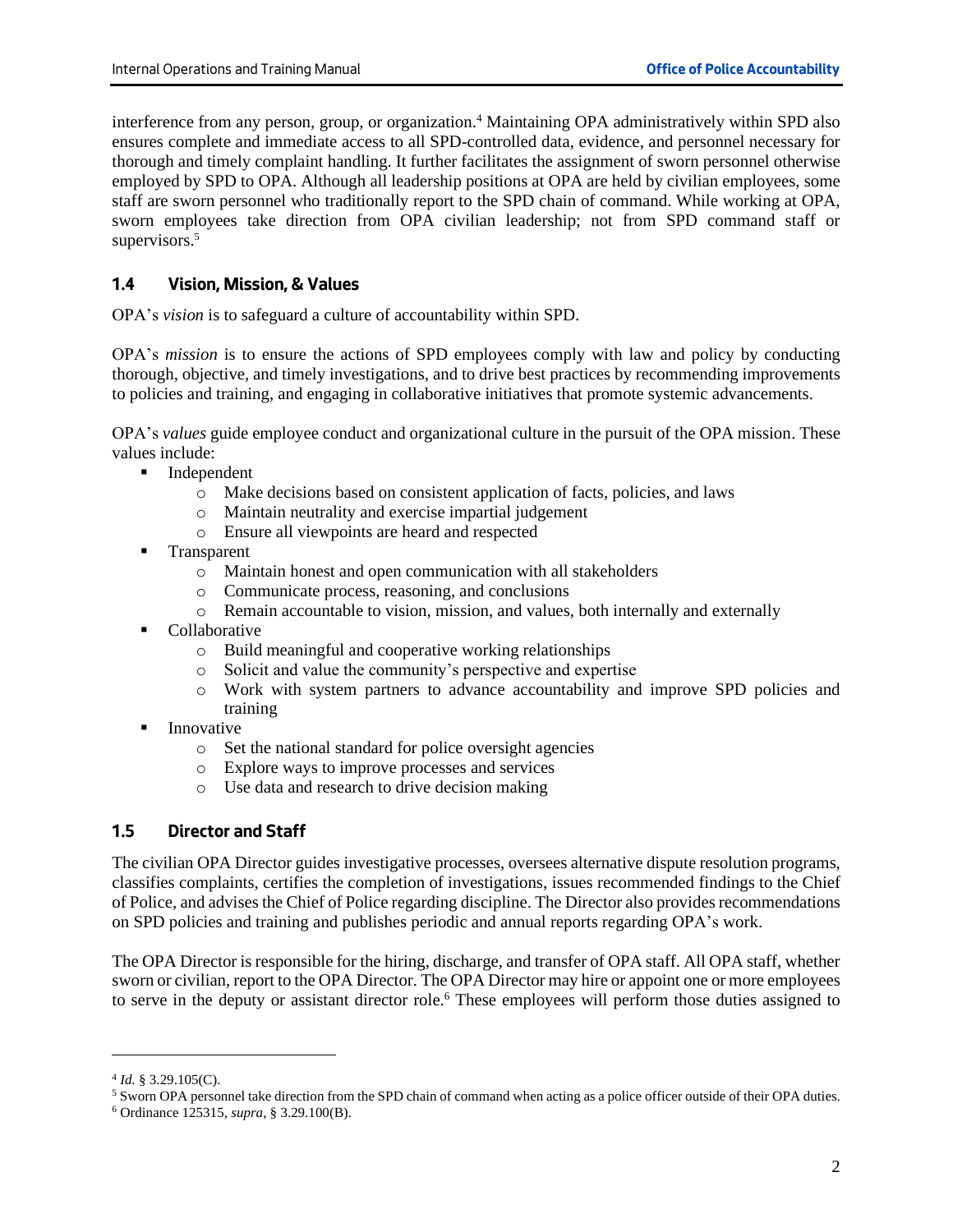them by the OPA Director. The OPA Director has the discretion and flexibility to change work assignments and responsibilities to reflect and support the needs of the organization.

The OPA Director is selected based on criteria outlined in the Ordinance, is appointed by the Mayor and confirmed by a majority vote of City Council, and may serve up to three, four-year terms. <sup>7</sup> The OPA Director may only be removed for cause by the Mayor and, if so removed, is entitled to a full hearing before the City Council. The removal of the OPA Director must be approved by a majority vote of the full City Council.<sup>8</sup>

<sup>7</sup> *Id.* § 3.29.115(A) through 3.29.115(C).

<sup>8</sup> *Id.* § 3.29.115(F).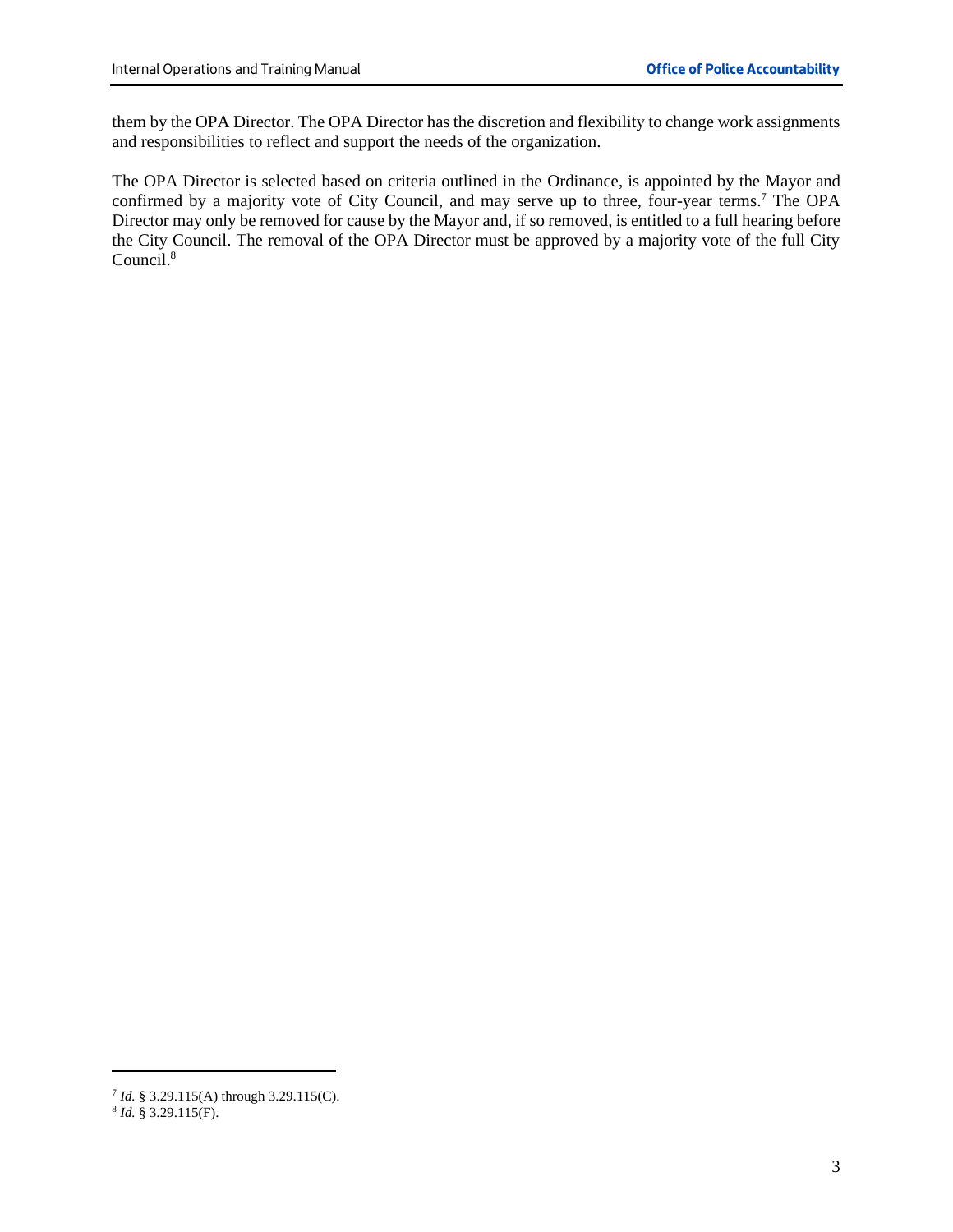## <span id="page-8-0"></span>**2.0 PERSONNEL POLICIES**

OPA personnel are responsible for knowing and abiding by all policies in the SPD Policy Manual, in addition to those outlined below.

## <span id="page-8-1"></span>**2.1 Confidentiality**

OPA personnel must maintain the highest degree of confidentiality concerning matters related to OPA complaints and investigations. All OPA personnel are required to sign a confidentiality agreement. OPA employees, other than the OPA Director or their designee, are prohibited from disclosing or confirming to anyone outside of OPA whether a complaint has been made or an investigation is being conducted, including the identity of complainants and named and witness employees, unless required by OPA protocols or public disclosure laws. All media requests must be referred to the OPA Director or their designee. Only the Director or their designee may publicly comment about investigations.<sup>9</sup>

## <span id="page-8-2"></span>**2.2 Conflicts of Interest**

OPA investigators are sometimes tasked with investigating individuals whom they may personally know or may have previously worked with. All OPA personnel must exercise discretion in favor of recusing themselves from any process that might reasonably be expected to create a conflict or the appearance of a conflict of interest.<sup>10</sup> Any actual or apparent conflict of interest with the parties or subject matter involved should immediately be brought to the attention of an OPA supervisor. All OPA personnel are required to inform their supervisor of potential conflicts of interest when they begin their employment at OPA. This includes identifying SPD employees that are family members, close associates, and entities to which the investigators have a monetary and/or fiduciary relationship.

If OPA receives a formal complaint involving an OPA employee, the staff member processing receipt of the complaint will forward it to the OPA Director, who will assess whether there is a conflict of interest that prevents OPA from conducting the investigation. This assessment should be made as soon as practicable (within five days for sworn and 14 days for civilian employees) after OPA's receipt of the complaint, upon which OPA will provide written notification to OIG of OPA's conflict determination and the reasoning for the determination. If a conflict of interest is identified, OPA refers the complaint to OIG for investigation. Where a conflict is not identified and OPA chooses to investigate the case, OPA informs OIG of this decision in the written notification. Among the factors that should be considered in making this assessment are:

- Whether the conduct alleged occurred during the employee's assignment at OPA
- Whether there are other investigators without close ties to the employee who can conduct the investigation
- **•** Whether an OPA supervisor can assess and approve the investigation impartially
- Whether the OPA Director can issue findings that will not be impacted by the employee's status

If the subject of the complaint is the OPA Director, the complaint will be forwarded to the City Human Resources (HR) Director for investigation. Where the subject of the complaint in an OPA supervisor, the OPA Director will either refer the case to OIG or, if OIG declines to investigate, forward the case to the City HR Director for investigation.

<sup>9</sup> Ordinance 125315, *supra*, § 3.29.105(C).

<sup>10</sup> SPD Manual 5.001-POL-18.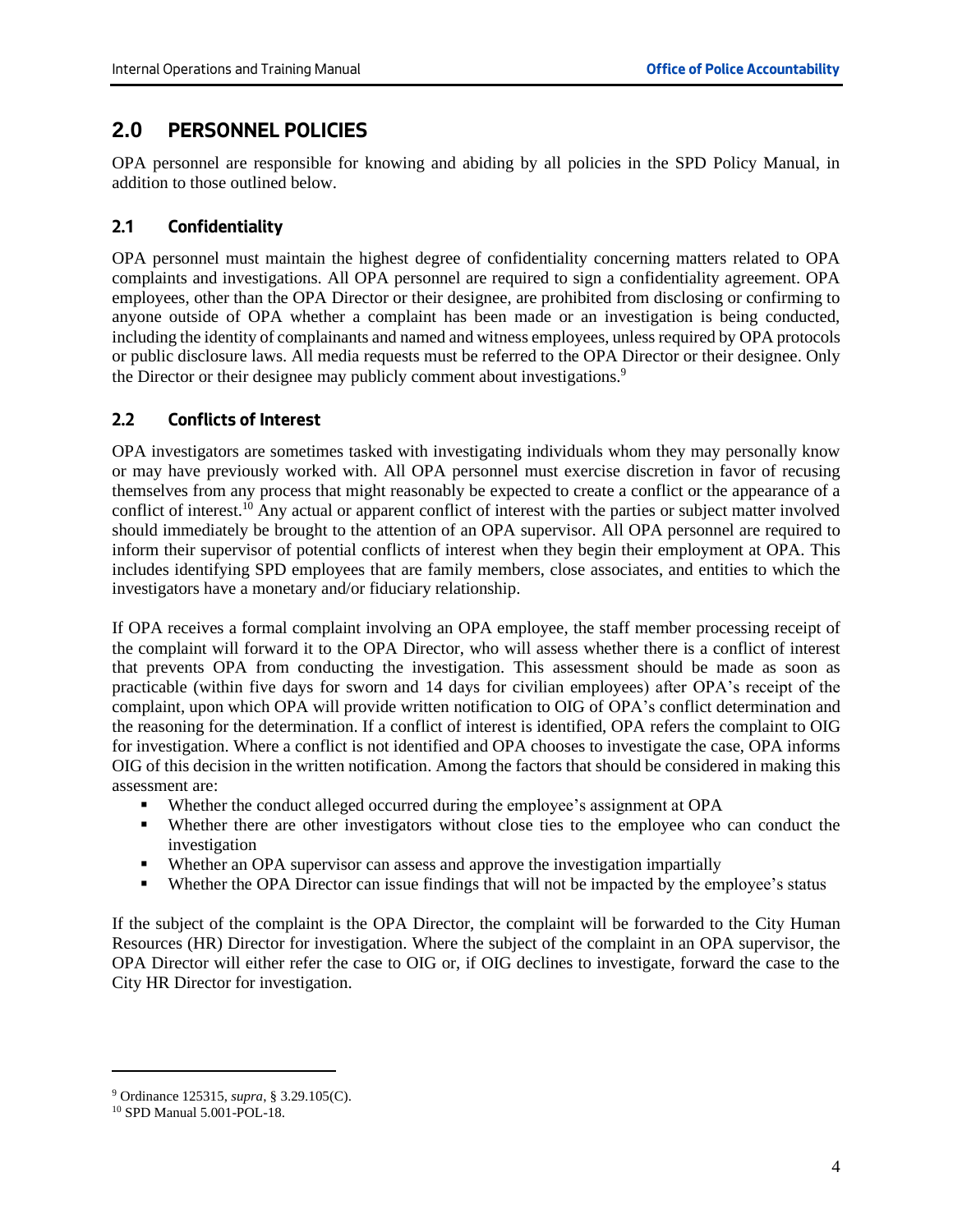If OIG investigates any case involving OPA employees, the employees are entitled to due process and contractual protections consistent with applicable collective bargaining agreements (CBAs).<sup>11</sup> The Chief of Police is the final decider for findings and discipline for sworn OPA employees. The OPA Director is the final decider for findings and discipline for civilian OPA employees. None of the above precludes the OPA Director from taking remedial or disciplinary action for performance matters or other misconduct involving OPA employees that is not the subject of a complaint.

Where the Chief of Police is named in a complaint, the OPA Director consults with the Mayor's Office to identify whether OPA should conduct the investigation or whether it is necessary to assign the investigation to an appropriate City authority outside of OPA or an independent investigator. However, the OPA Director makes the final decision as to where the case will be assigned for investigation. If a former Chief of Police is named in a complaint, OPA may assert jurisdiction over that individual.

If a matter involving the Chief of Police or OPA staff member is being investigated outside OPA, a member of OPA leadership will consult with the outside investigator to ensure due process in accordance with OPA's policies and procedures.

## <span id="page-9-0"></span>**2.3 Non-Retaliation**

Retaliation in any form for reporting misconduct will not be tolerated.<sup>12</sup> If OPA personnel are made aware of facts indicating possible retaliation against a complainant, they must immediately notify an OPA supervisor to evaluate whether a new case will be opened. Similarly, OPA personnel must not take any action or fail to take any necessary action in retaliation for a person having provided information pursuant to an OPA complaint or otherwise participated in the complaint process. In all cases of reported possible retaliation, the OPA Director must be informed and has the sole authority to determine what action OPA will take in response.

<sup>&</sup>lt;sup>11</sup> For non-represented civilian OPA employees, OPA and OIG will establish protocols to ensure due process and notice requirements are met.

<sup>12</sup> SPD Manual 5.002-POL-4.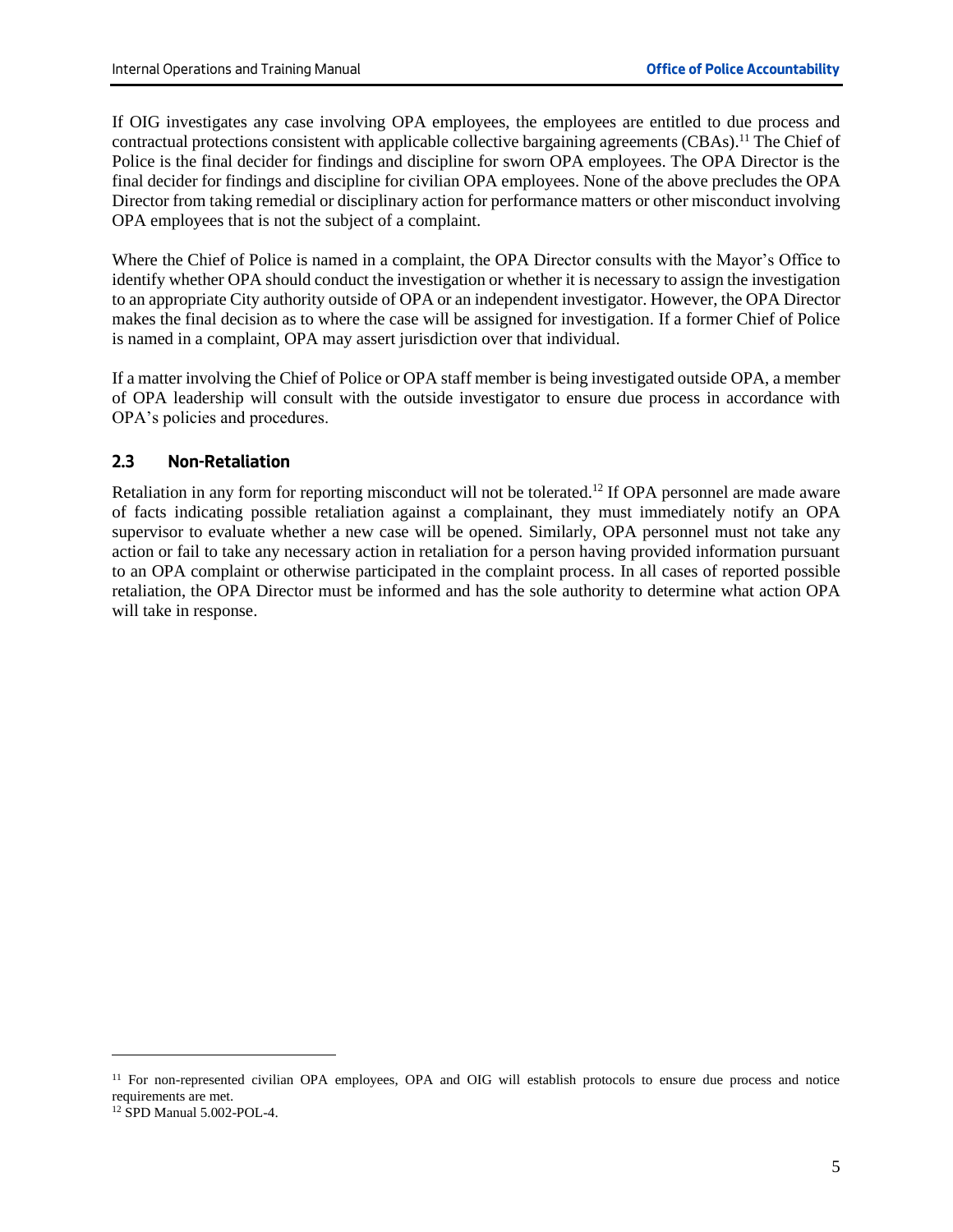## <span id="page-10-0"></span>**3.0 OPERATIONS POLICIES**

### <span id="page-10-1"></span>**3.1 Contact & Hours of Operation**

OPA is open to the public from 8am to 5pm, Monday through Friday, except on City-observed holidays or where other unique circumstances require the office to close. Notices of closures or other advisories are published on OPA's website. The main OPA telephone number is (206) 684-8797. Callers may leave voicemails during non-business hours. OPA's office and mailing address is:

Office of Police Accountability 720 3rd Ave, Suite 1800 Seattle, WA 98124

### <span id="page-10-2"></span>**3.2 Accessibility and Interpretation Services**

Federal, state, and municipal regulations require that OPA communicate effectively with people who have communication disabilities.<sup>13</sup> The purpose of these regulations is to provide equal access to OPA's services by ensuring that communications with people with communication disabilities are as effective as communications with others. To that end, OPA provides auxiliary aids and services, including interpreter services, when necessary to effective communication. These services will be provided at no cost to the individual requesting the service. To determine when and what auxiliary aids or services are necessary, OPA employees must give primary consideration to the requests of the person with the disability. Primary consideration means that, with certain limitations, the person's request for an accommodation will be honored unless another equally effective means of communication is available.

In addition, if an individual is of limited English proficiency and in need of interpretation services, OPA will provide those services at no cost to the individual.

If an OPA employee believes that the requested aid or service is unduly burdensome and/or another form of communication would be equally effective, the employee should raise the issue with the OPA Director as soon as possible for a final determination.

OPA investigators will determine, as soon as feasible and no later than during the first contact with the complainant or witness, whether an interpreter or other auxiliary aid or service is required. To the extent possible, OPA investigators should make this determination by asking each complainant or witness verbally, in writing, through an interpreter, or otherwise—if they require any accommodations. This must be documented in the OPA case file.

While the Pacific Building, OPA restrooms, and OPA office are accessible to those with physical disabilities, OPA employees should prepare interview spaces to be user friendly (i.e., open doors, clear pathways), as not all disabilities are visible.

#### <span id="page-10-3"></span>**3.3 Emergency Preparedness**

OPA will maintain a Continuity of Operations Plan (COOP) that provides guidance to ensure the continuity of essential office and oversight functions and minimizes the impact of an emergency on OPA personnel and operations. The COOP covers a range of emergencies, including pandemics, acts of nature, accidents, technological emergencies, and military or terrorist attack-related incidents.

<sup>&</sup>lt;sup>13</sup> See generally Title II of the Americans with Disabilities Act of 1990 (ADA), 42 U.S.C. §§ 12131-12165 (2018), Washington State Law Against Discrimination, RCW 49.60.010 *et seq.*, *and* Seattle Municipal Code § 1406.010 *et seq.*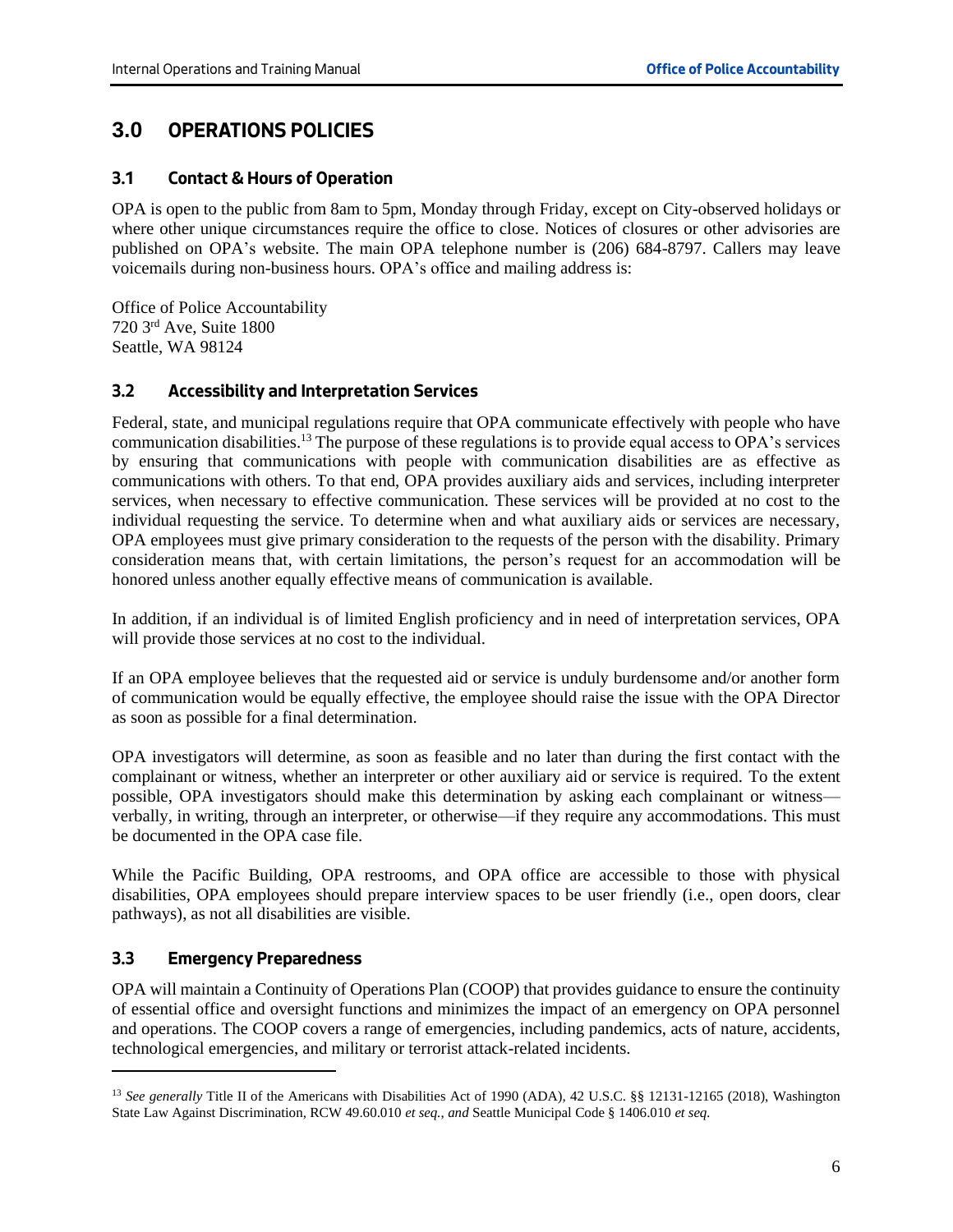The essential services that OPA must maintain during an emergency, or within 72 hours of the disruption, include:

- 1. Receiving and processing complaints of SPD employee misconduct
- 2. Responding to and monitoring all officer-involved shootings and Type III use of force investigations
- 3. Conducting thorough and timely investigations of complaints

The COOP also includes:

- A designated line of succession in the occurrence the OPA Director position is suddenly vacated
- A designated alternate worksite when ordered by an SPD Incident Commander
- An inclement weather plan
- A list of OPA civilian personnel and the programs each manages
- A list rating the essential communication-related software, programs, and equipment

## <span id="page-11-0"></span>**3.5 Information Management & Records Policies**

#### **Information security**

OPA restricts case files and network folders from unauthorized access. Paper files and archives are stored in a secured file room within the OPA office. Files may not be shown to any person outside OPA except upon approval from the OPA Director or their designee. OPA records must not be left unattended in areas accessible by non-OPA personnel.

OPA maintains electronic case files for all cases after 2014. Access to OPA records in the case management system is granted to OPA personnel and approved City personnel with Criminal Justice Information Systems (CJIS) security clearance. All user activity is logged in the case management system and includes the user's name, date and time of access, and description of the user's activity in the case file.

An OPA staff member designated by the Director is responsible for submitting requests to the SPD system administrator to grant additional access or change database user permissions. This staff member has database administration authorization to complete OPA-specific tasks, such as changing mailbox access, running advanced reports, and conducting statistical analysis that cannot be completed using the standard user interface.

#### **Release of information**

Given OPA's obligation to exercise maximum transparency allowed by law and contract, the contents of OPA complaint and investigative case files will be released to the fullest extent permitted in response to requests from legal authorities or the SPD Public Disclosure Unit (PDU). All public records are presumed disclosable unless they fall within the specific exemptions of the Public Records Act or other statutes that exempt or prohibit disclosure of specific information or records.<sup>14</sup>

No individual other than the employee, OPA staff members, OIG, the employee's assistant chief, SPD Legal unit, or the Chief of Police may review an employee's OPA file without permission from the OPA Director, except pursuant to a court order or by other legal authority.<sup>15</sup> OPA does not release any original paper files; only electronic copies will be provided.

<sup>&</sup>lt;sup>14</sup> RCW 42.56.240.

<sup>15</sup> Agreement by and between the City of Seattle and Seattle Police Officers' Guild ("SPOG Agreement") § 3.6(H), (2018).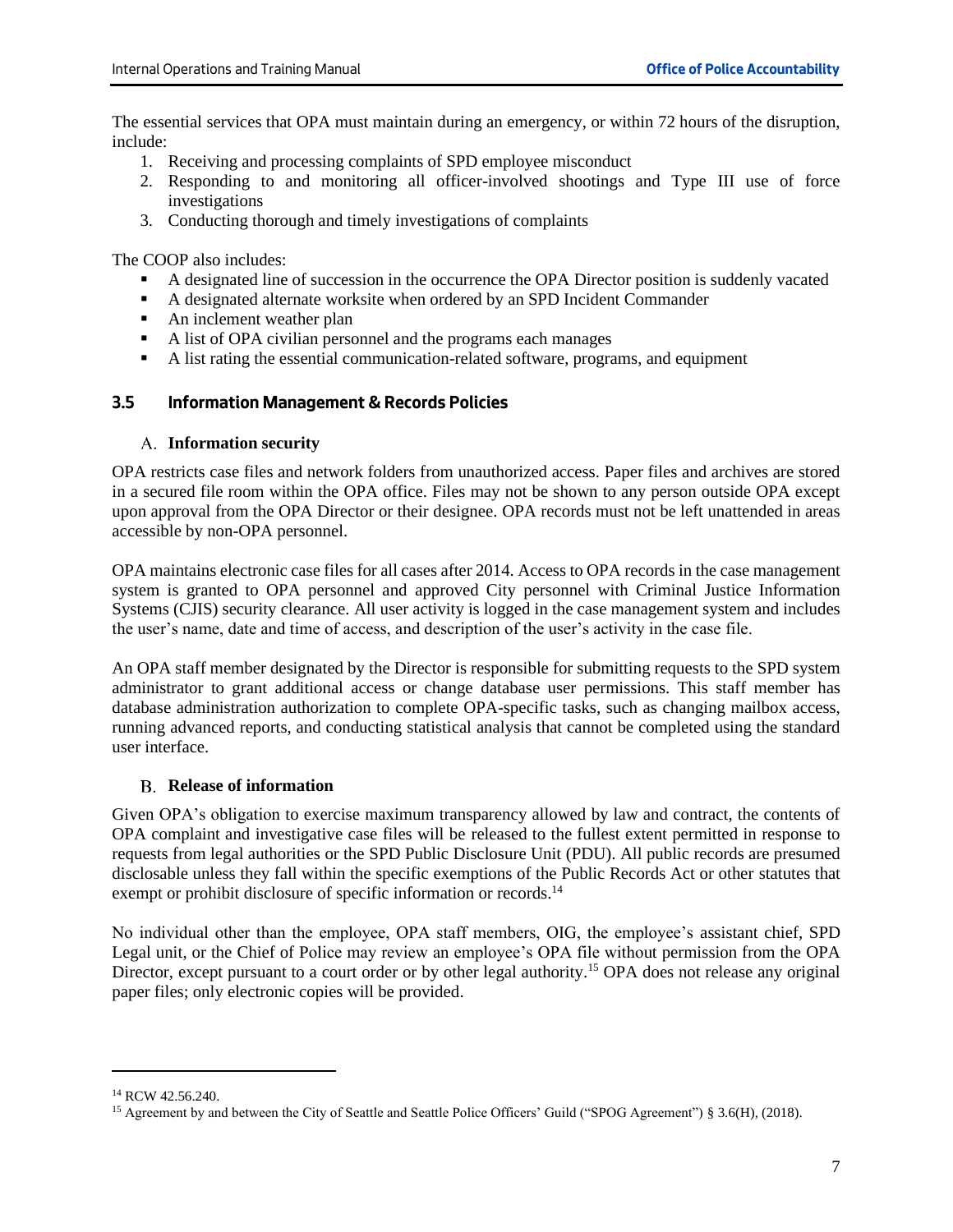An SPD employee or external law enforcement agency may request access to the investigatory portion of an OPA case file in which the employee was named. The request must be in writing. External agencies conducting background reviews on lateral applicants will be required to sign a Confidentiality and Non-Disclosure Agreement (NDA), as well as a release of information waiver signed by the employee. For employees requesting their own files, an NDA and Retaliation Admonition form must be signed. OPA staff will provide electronic copies of the files to the requesting party with the understanding that the files must be destroyed after use.

A copy of the investigatory portion of an OPA file may be released to an employee for whom a sustained finding has been recommended, their attorney, and/or their union representative in preparation for a *Loudermill* hearing.<sup>16</sup>

Where there is a public disclosure or discovery request for an OPA file, a copy of the entire file should be turned over to SPD PDU, the SPD legal advisor, or the Seattle City Attorney's Office (CAO) in response to the request. OPA staff members will not make decisions as to what material in a file should be released or withheld. SPD public disclosure staff is responsible for determining what information should be redacted, if any, and making such redactions.

OPA will furnish CPC with closed investigative files upon request and approval from the OPA Director. OPA will make necessary redactions in the files to remove CJIS data and information on involved juveniles before sharing the files. The preferred method of data sharing is through a secure, temporary OneDrive folder. Pursuant to the Ordinance, CPC is responsible for utilizing these documents and the information therein in an appropriate manner and bears responsibility for any privacy breaches that may occur.<sup>17</sup>

Access to limited OPA case data may be granted to additional parties with authorization from the OPA Director and SPD. External consultants, SPD technical staff, or authorized City personnel will sign NDAs prior to accessing OPA data or systems.

## **Personal identifiable information**

i. Employee personal information

State law and CBAs prohibit OPA from publishing or sharing personal identifiable information (PII) on SPD employees named in complaints.<sup>18</sup> OPA may be required to provide employee PII in response to a public disclosure request.

ii. Community member personal information

OPA staff enter community member information in the case management system and verify accuracy of existing information for community members, such as name, race, gender, email address, addresses, and phone numbers. Complainants are given the option of whether they would like their information that is provided to OPA disclosed or not disclosed, if applicable, in a public disclosure request. Upon obtaining this information, the OPA investigator must update the community member's role in the electronic case file to reflect their disclosure preference.<sup>19</sup>

<sup>16</sup> This informal meeting with the Chief of Police is named after a 1985 decision of the U.S. Supreme Court in *Cleveland Board of Education v. Loudermill,* 470 U.S. 532 (1985).

<sup>17</sup> Ordinance 125315, *supra*, § 3.29.380.

<sup>&</sup>lt;sup>18</sup> PII is data that can be used to identify an individual; it includes data that may indirectly identify an employee when combined with other relevant data.

<sup>&</sup>lt;sup>19</sup> If a complainant requests non-disclosure in an OPA investigation, their PII will be redacted in any public disclosure request pursuant to RCW 42.56.240(2). Police labor contracts require OPA to disclose the name of the complainant(s) to the named SPD employees and their union unless the complaint was filed anonymously. *See SPOG Agreement, supra,* § Appendix H.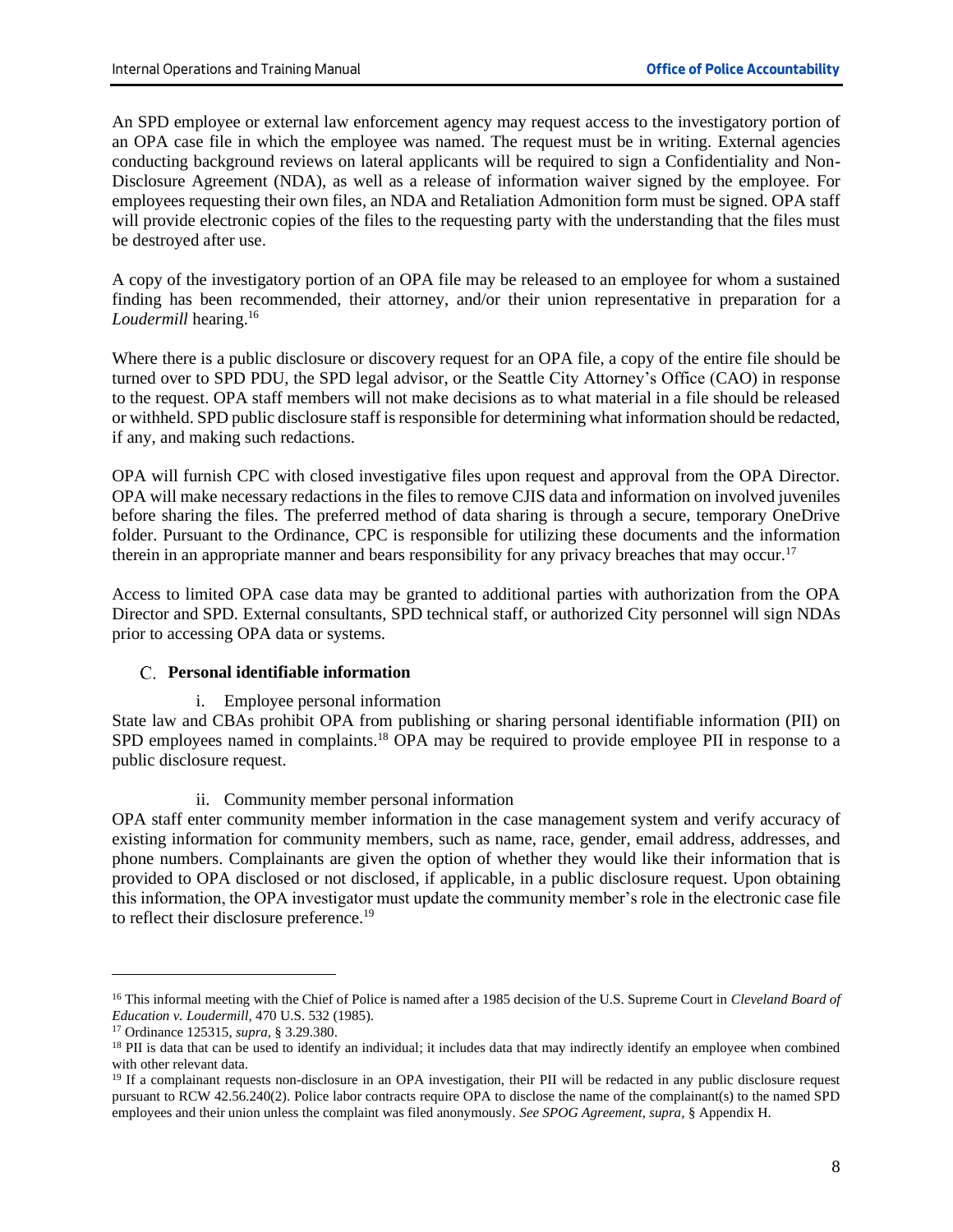OPA may use community member race and gender data for aggregate reporting. OPA may also use complainant contact information to conduct surveys or outreach aimed at improving internal processes.

### **Record retention**

Case files

As of January 1, 2015, all case files, whether completed or open, are retained indefinitely in the electronic case management system.<sup>20</sup>

ii. Officer Card

An Officer Card is an electronic copy of an employee's OPA record accessed via a protected web application. It lists the OPA case number for each completed investigation, including allegations and findings. Complaints classified as Contact Logs and Supervisor Actions do not appear on an employee's Officer Card. OPA maintains an electronic index of all employees' Officer Cards. Officer Card files may be reviewed by SPD command staff during promotional reviews, by recruiters from outside police agencies, and by OPA staff during case reviews.

iii. Email

OPA staff must follow the City and SPD's guidance on email retention. As a general framework, the City's Records Manager recommends the following:

- **(7 yr) Programs\_Projects:** Use for day-to-day administration of programs or special projects that do not involve investigations.
- **(10 yr) Investigations:** Use for investigations-related emails and records. The general retention for these types of records is six years after completion, but since investigations may last longer than one year, the seven-year does not adequately ensure the retention will be met.
- **(20 yr) Executive Management:** Only used by OPA Director for high-level policy and program administration. Records created at that level are often historically valuable, meaning that once the Director has left the City, they need to be transferred for preservation in the Seattle Municipal Archives.
	- iv. Work phones

OPA personnel must retain text messages and cell phone data concerning official OPA business and/or investigations and be able to produce those records pursuant to a public disclosure or other legal request. SPD Legal unit or CAO may require OPA personnel to sign declarations that a work phone has been searched in response to an information request. Departing OPA staff must either turn over their SPD-issued cell phone or provide relevant cell phone data for archiving.

## <span id="page-13-0"></span>**3.6 Training and Professional Development**

OPA supports the growth and continuous professional development of all sworn and civilian staff. OPA leadership will regularly assess each individual staff member's training needs, role within OPA, and interests to develop a training plan that will serve the employee and OPA. Supervisors will work with each direct report to implement the training plan and incorporate it into performance reviews. All staff are encouraged to have a growth mindset and seek out training and professional development opportunities through the City and external providers. Historically, OPA staff have participated in workshops, seminars, and conferences centered around leadership development, internal affairs best practices, interview techniques, forensic video analysis, and more.

<sup>20</sup> SPD Directive 13-00051.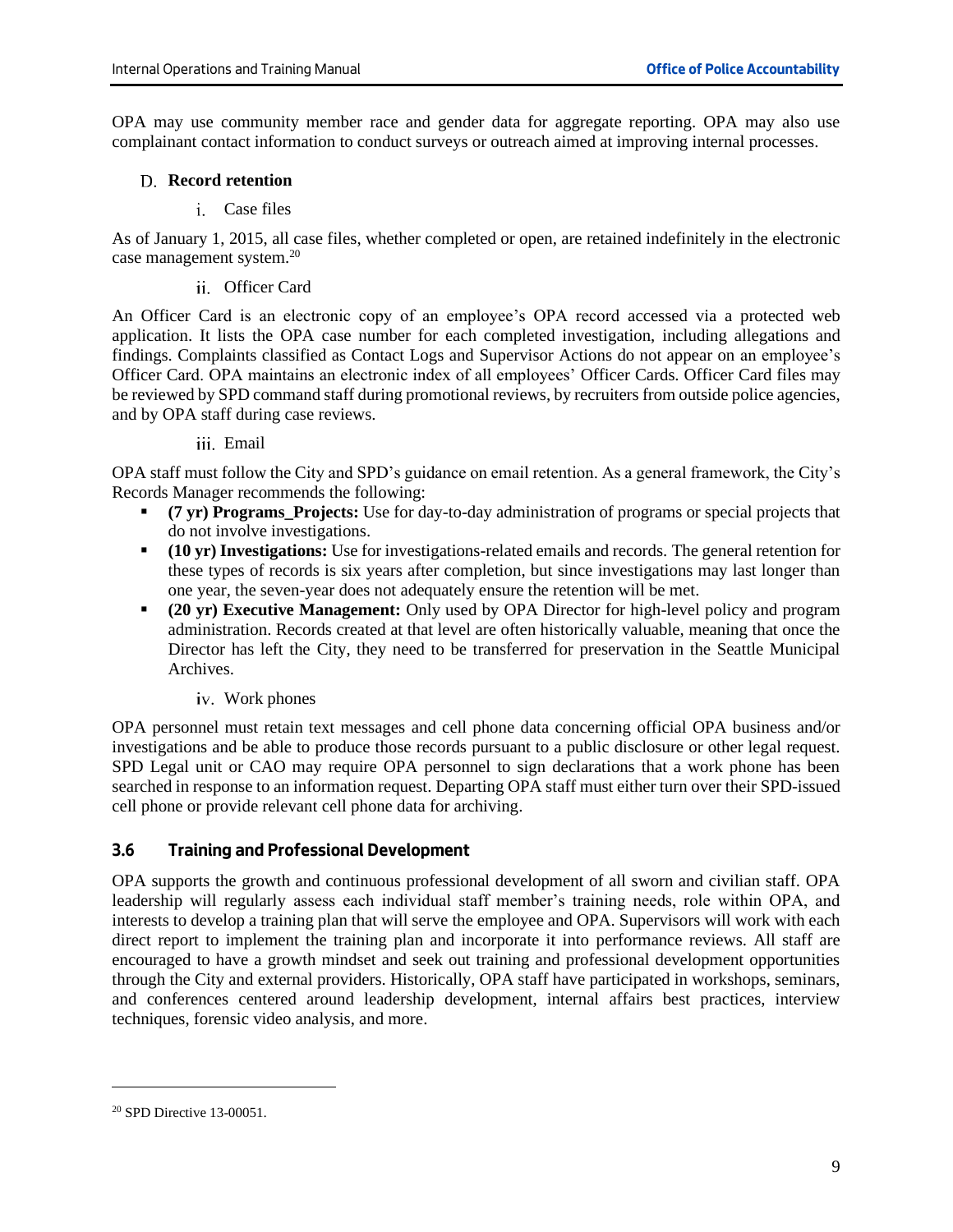OPA sergeants are required to view all SPD Training Special Orders (TSOs) and complete mandated training for sworn personnel through the SPD Training Unit and the Washington State Criminal Justice Training Commission (CJTC). OPA's civilian investigators are also expected to view all SPD TSOs and may be assigned to attend trainings held by the SPD Training Unit and the CJTC. Attendance at such training will be determined by OPA supervisors.

OPA is committed to educating civilian staff on the realities of policing and providing relevant and up-todate training and education. Some civilian OPA personnel may observe and/or take part in SPD sworn trainings (e.g., crisis intervention, defensive tactics, firearms, crowd management, patrol tactics, etc.) to enhance their understanding of SPD as well as the application of SPD policy. Civilian personnel are also encouraged to participate in ride-alongs with SPD officers.

### **Investigator training**

OPA supervisors will oversee OPA employees' training to ensure it aligns with individual duties, organizational priorities, and the OPA Manual.<sup>21</sup> The supervisor of each new OPA investigator will assign an experienced investigator to serve as a mentor to the new staff member. The mentor will assist the new investigator in developing relevant skills and understanding OPA procedures. The new investigator will shadow the mentor and other OPA investigators as they conduct investigations and interviews. OPA supervisors will determine how long the new investigator should shadow the mentor. Civilian investigators without prior experience using SPD systems will require additional training from OPA sworn and civilian staff. Further, all new OPA investigators complete training on investigative interview techniques.

When possible, new investigators will perform intake functions for the first couple of months of their assignment. Focusing initially on intakes will help the new investigator gain competencies necessary for administrative investigations. This will also serve to expose the investigator to a variety of allegations and classification types and to increase the investigator's familiarity with OPA's systems and processes.

Training for new OPA investigators should address the following topics:

- 1. Relevant laws and policy
- 2. Police CBAs
- 3. Intake, complaint classification, findings, and discipline
- 4. Case management and tracking
- 5. Best practices in administrative investigations
- 6. Investigation planning
- 7. Communication with employees and complainants
- 8. SPD records management systems, computer-aided dispatch (CAD), and mobile data terminal (MDT)
- 9. Body-worn video (BWV), in-car video (ICV), and holding cell video
- 10. Collection and preservation of evidence
- 11. Writing case summaries
- 12. Overview of criminal investigation procedures
- 13. Use of Force policy, reporting and review
- 14. SPD Equal Employment Opportunity (EEO) procedures and referrals
- 15. Interface with other law enforcement agencies
- 16. Civilian oversight of law enforcement in Seattle and elsewhere
- 17. OPA Mediation program
- 18. State law materials available through the CJTC, where applicable

<sup>21</sup> Ordinance 125315, *supra*, § 3.29.120(J).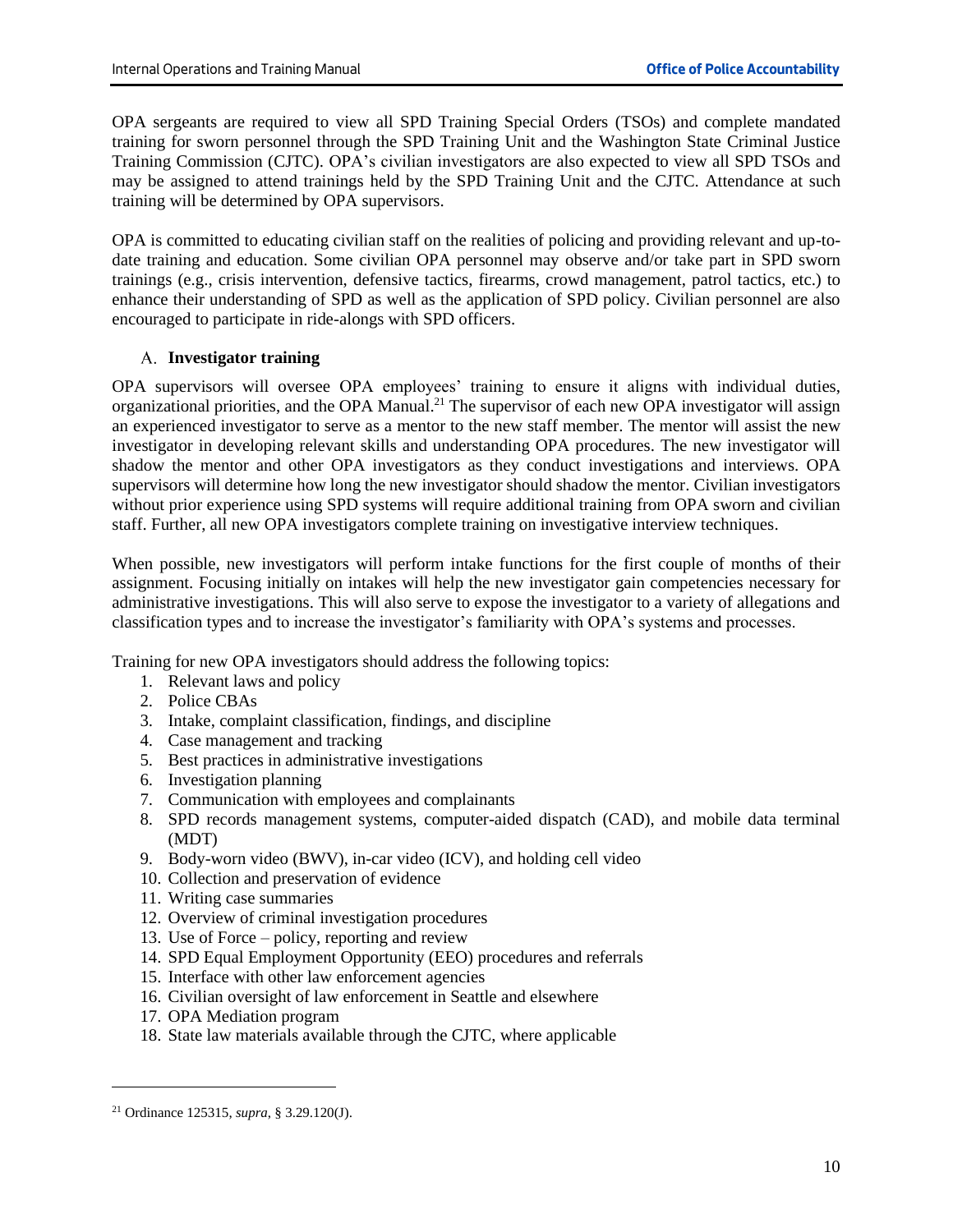The following topics should be covered in training for all investigators at least annually:

- 1. Interviewing skills
- 2. Investigation planning
- 3. Evidence analysis
- 4. Case law updates on use of force, search and seizure, stops and arrests, biased policing, and other topics frequently raised in OPA complaints
- 5. OPA Mediation and Rapid Adjudication programs
- 6. Selected topics such as crisis intervention, race and social justice, and de-escalation strategies

## <span id="page-15-0"></span>**3.6 Annual Report**

The Ordinance requires OPA to publish an annual report that describes OPA's work in fulfilling its purpose, duties, and responsibilities, as well as the OPA Director's recommendations for changes in policies and collective bargaining.<sup>22</sup> The annual report must include, but is not limited to, the following statistics and information:<sup>23</sup>

- 1. The number and percent of all cases by classification and nature of allegation received by OPA
- 2. The number and percent of all cases and allegations that were sustained and the specific disciplinary action taken in sustained cases
- 3. The number and percent of cases that were not certified as thorough, timely, and objective by OIG, including actions taken by the OPA Director to reduce the number of not certified cases
- 4. The number and percent of cases that were appealed, and the number and percent of these cases in which findings and/or discipline were changed, and the nature of those changes, as a result of appeals or for other reasons
- 5. The number and percent of all cases and allegations that were not sustained, and the categorization of all not sustained findings
- 6. The number and percent of all complaints handled directly by frontline supervisors, referred for Supervisor Action, management action, training, or alternative dispute resolution
- 7. The precinct, sector, and shift distribution of incidents resulting in complaints
- 8. The racial, ethnic, gender, and geographic distributions of complainants, to the extent this information is provided voluntarily by complainants
- 9. The racial, ethnic, gender, assignment, shift, and service seniority distributions of named employees who are subjects of complaints
- 10. The number of named employees who received two or more sustained complaints within one year
- 11. Patterns and trends in all OPA complaints, including year-to-year comparisons of demographic data that can help identify problems, deter misconduct, and inform SPD improvements
- 12. The accessibility, transparency, timeliness, thoroughness, responsiveness, and effectiveness of OPA and SPD processes

## <span id="page-15-1"></span>**3.7 Mobilization for Unusual Circumstances**

OPA personnel will not normally be directly involved in special assignments for disturbances, riots, or other unusual occurrences. However, it is possible that OPA sworn personnel could be requested or assigned to other non-OPA tasks in a significant or unforeseen occurrence. In this scenario, the OPA Director will grant the request where it does not undermine the operations of OPA or implicate public trust and confidence in the accountability system. If sworn personnel assigned to OPA do engage in SPD tasks outside of OPA, this will be considered in assessing conflicts of interest. Sworn OPA personnel must be prepared to take police action when necessary and are required to have uniforms and equipment available when working in the OPA office. Lockers are available for storage of uniforms, weapons, and other police

<sup>22</sup> Ordinance 125315, *supra*, § 3.29.145(F).

<sup>23</sup> *Id.*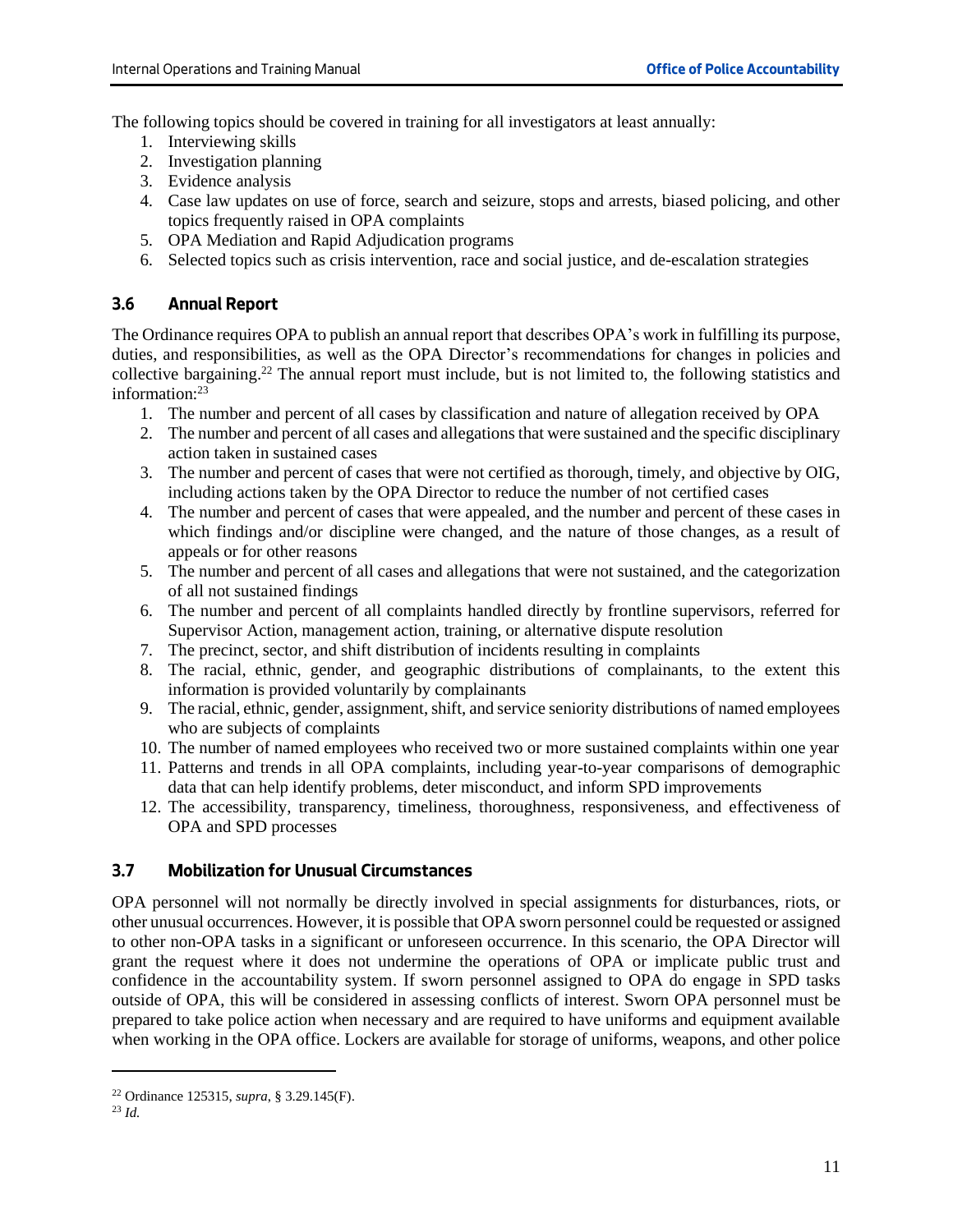gear. In the event of such a major occurrence, OPA sergeants will respond as directed by the SPD chain of command subject to the limitations set forth above.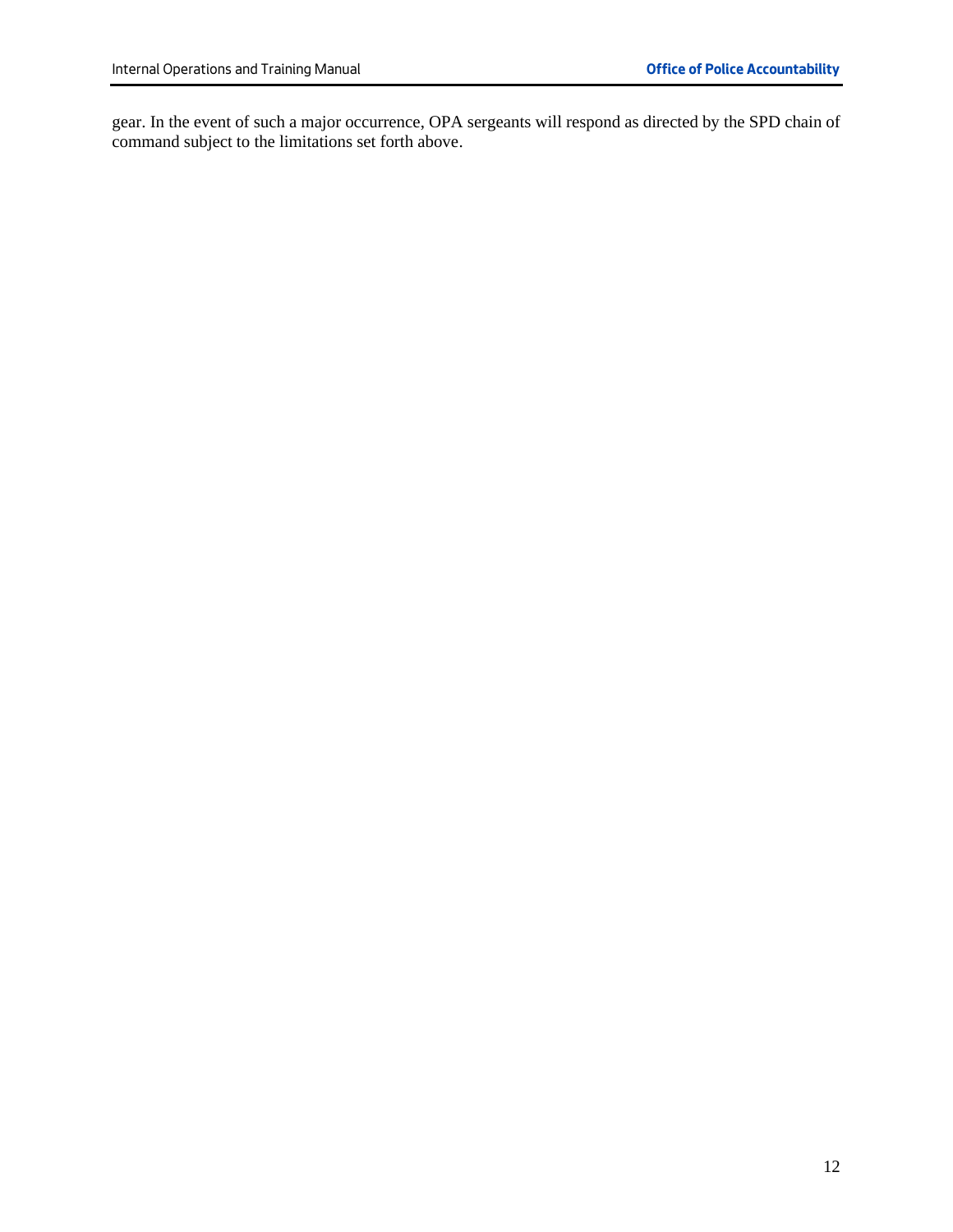## <span id="page-17-0"></span>**4.0 SPECIAL CONSIDERATIONS**

### <span id="page-17-1"></span>**4.1 Employee Unions**

Most SPD employees are represented by a union. OPA processes and requirements may vary based on which union the named employee is represented by. The majority of OPA complaints are against sworn police officers through the rank of sergeant who are represented by the Seattle Police Officers' Guild (SPOG). Though OPA investigates complaints involving employees represented by other unions, OPA may choose to default to SPOG's CBA requirements for complaint processing, as they are the most stringent.

OPA supervisors are responsible for ensuring that the office complies with the requirements of police CBAs. Supervisors will provide information and training to staff on the terms of the SPOG CBA, investigation timelines, and requirements for OPA notifications to named employees and the union. For cases involving SPD employees represented by a union other than SPOG, staff should refer to the applicable CBA for notification requirements, and OPA supervisors should discuss any special considerations or requirements to this in the investigation plan.

The other SPD employee unions include:

- Seattle Police Management Association (SPMA): Lieutenants and captains
- **•** Professional and Technical Employees, Local 17: Many civilian administrative and technical employees
- Teamsters 117 Evidence Warehouse Unit: Community service officers, evidence warehousers

### <span id="page-17-2"></span>**4.2 Criminal and Other Sensitive Allegations**

SPD policy requires that all employees inform their supervisor if they are the subject, or believe they may be the subject, of a criminal investigation, criminal traffic citation, arrest, conviction, or court order.<sup>24</sup> SPD further requires employees to report when their Washington driver's license is expired, suspended, revoked, or restricted. The SPD supervisors must then report this information to OPA.

Although OPA conducts administrative investigations into criminal complaints, OPA does not have the authority to conduct criminal investigations.<sup>25</sup> Allegations of criminal conduct should immediately be brought to the attention of an OPA supervisor, who will ensure the OPA Director is notified in a timely manner. OPA is not required—but has the discretion—to send a notice of complaint to the named employee where potential criminal conduct is involved.<sup>26</sup> That decision will be made by the OPA Director and/or investigations supervisors. Information on processing and tracking criminal allegations can be found in OPA Manual section 8.2.

OPA may also learn of potential criminal conduct by an SPD employee while investigating a separate complaint. If this is the case, the OPA investigator must notify a supervisor and the OPA Director as soon as practicable. The OPA Director or their designee will assess the case and determine if a referral to a law enforcement entity is required.

While the contents of an open, ongoing criminal investigation are generally exempt from production under a public records request, OPA administrative investigations are not exempt under this rule unless the release of such information would adversely affect an ongoing criminal investigation. SPD Legal unit makes any

<sup>24</sup> SPD Manual 5.002-POL-8.

<sup>25</sup> Ordinance 125315, *supra*, § 3.29.100(G).

<sup>26</sup> *See SPOG Agreement, supra,* §§ 3.6(A); 3.7.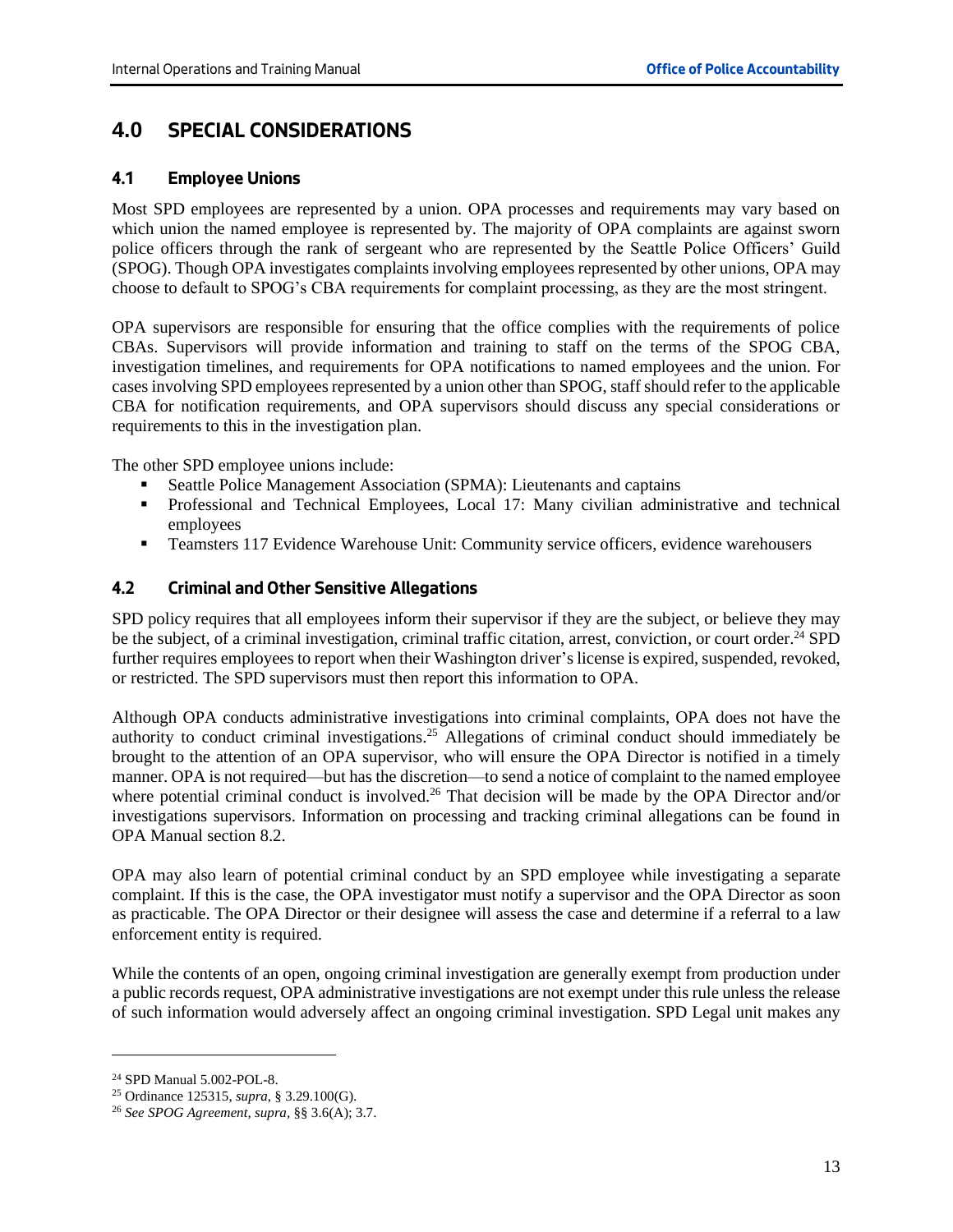necessary determination whether the contents of an OPA file—as it relates to an active criminal investigation—may be subject to redaction.

## <span id="page-18-0"></span>**4.3 Contact with Complainants**

OPA provides written notice to complainants upon complaint receipt, classification, case closing, and appeal filing or decision, unless not feasible or where the circumstances of the case warrant not doing so. Each notice will inform the complainant of next steps in the process. Throughout the investigation, the complainant may track the complaint on OPA's website to view additional milestones within the investigation.

When feasible, OPA investigators will make first contact with the complainant within five business days of being assigned a complaint. The investigator documents the date and type of each contact attempted or made with the complainant in both the report of investigation (ROI) and electronic case file by making an entry in the case management system to properly reflect the type of contact attempted or made.

Care and compassion must be exercised with a complainant who may have a mental illness. The presence of a mental illness does not necessarily make an individual less able to perceive, recall, or report an incident. A complaint may be valid even if a person has difficulty communicating the essential facts. OPA personnel should assume that a person with a developmental disability, a neurological disorder, or a physical impairment that makes it difficult to communicate is as credible and reliable as any other person. OPA personnel must objectively consider all facts in deciding the weight given to an individual's testimony (*see* OPA Manual section 6.6 for information on evaluating testimonial evidence).

## <span id="page-18-1"></span>**4.4 Complainants Represented by an Attorney**

OPA staff should not contact a complainant directly if they are represented by an attorney in connection with the incident that resulted in the complaint. This is done to ensure the complainant's rights are fully protected. In these instances, OPA will only interview the complainant without their attorney present if the attorney and complainant have clearly authorized such an arrangement.

Where an attorney is actively representing the complainant on another criminal or civil matter involving SPD or the City of Seattle, the OPA investigator should seek approval from a supervisor prior to engaging in any substantive contact with the complainant.

## <span id="page-18-2"></span>**4.5 Contact with Criminal Investigators**

At the direction of the OPA Director or their designee, OPA staff may communicate with criminal investigators concerning an ongoing criminal investigation. However, in doing so, OPA staff will not disclose any *Garrity*-protected information.<sup>27</sup> OPA may coordinate with criminal investigators to ensure that both the administrative and criminal investigations are thorough, complete, and timely, and that OPA receives the complete criminal investigation file. OPA will not conduct criminal investigations or seek to direct criminal investigations.

## <span id="page-18-3"></span>**4.6 Contact with Prosecuting Authorities**

At the direction of the OPA Director or their designee, and if pertinent to an OPA investigation, OPA staff may contact a prosecuting agency to monitor the status of criminal charges pending against an SPD employee or clarify the status of criminal charges against a complainant.

<sup>27</sup> *See Garrity v. New Jersey*, 385 U.S. 493 (1967).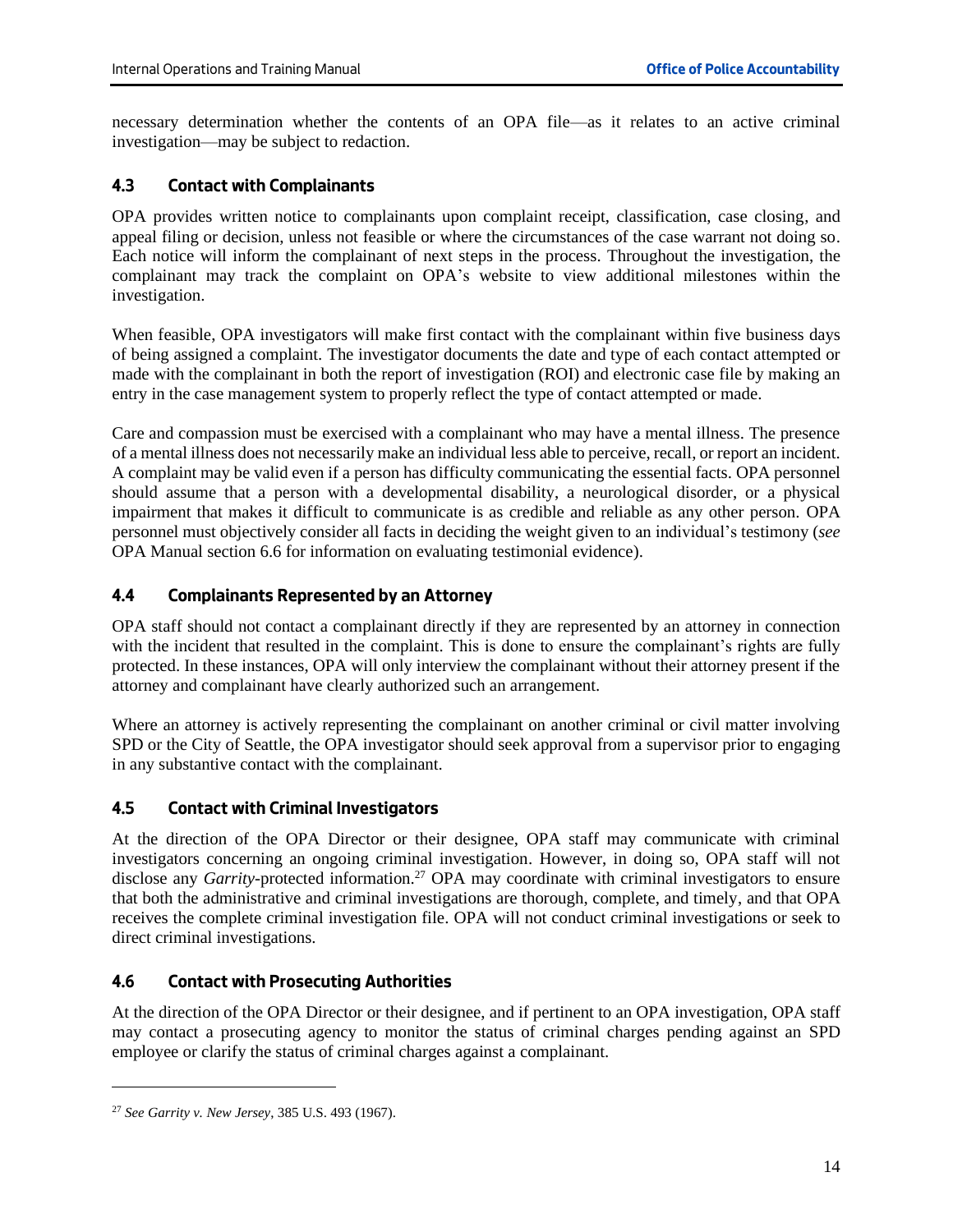A designated OPA staff member maintains regular communication with CAO and the King County Prosecuting Attorney's Office (KCPAO) to provide notice of potentially exculpatory evidence that could be used to impeach a government witness, in accordance with the *Brady* rule.<sup>28</sup> OPA sends an initial notice to prosecutors after receiving allegations of potential bias, dishonesty, or criminal law violations involving SPD sworn employees. Upon completion of the investigation, OPA provides final notice to prosecutors of the case findings, generally within two weeks of case closing. OPA must also provide this information upon request to the U.S. Attorney's Office.<sup>29</sup>

For criminal complaints that are referred to a law enforcement agency, the OPA Director's designee will maintain communication with the investigating agency and/or prosecutor regarding the criminal case status to ensure that OPA is able to meet the 180-day timeline (*see* OPA Manual section 8.2(B)).

## <span id="page-19-0"></span>**4.7 Subpoenas**

OPA has the authority to issue subpoenas at any stage in an investigation to compel individuals to produce records, evidence, or testimony material to the investigation.<sup>30</sup> OPA's subpoena power is subject to, and limited by, the contractual agreements with SPD unions and/or City ordinance.<sup>31</sup> Any subpoena issued by OPA must be signed by the OPA Director or their designee.

<sup>28</sup> *Brady v. Maryland*, 373 U.S. 83 (1963). *See also United States v. Giglio*, 405 U.S. 150 (1972), *United Stated v. Bagley*, 473 U.S. 667 (1985), and *Kyles v. Whitley*, 514 U.S. 419 (1995).

<sup>&</sup>lt;sup>29</sup> See U.S. v. Henthorn, 931 F.2d 29, 31 (9th Cir. 1991) (requiring the prosecution to review personnel files of officers upon defendant's request for production) *cert. denied* 503 U.S. 972 (1992). OPA provides officer discipline files to the U.S. Attorney's Office on request to facilitate review for potentially impeaching information.

<sup>30</sup> Ordinance 125315, *supra*, § 3.29.125(E).

<sup>31</sup> SMC 3.29.126. For due process protections for individuals and complainants subject to subpoena, *see* SMC 3.29.245.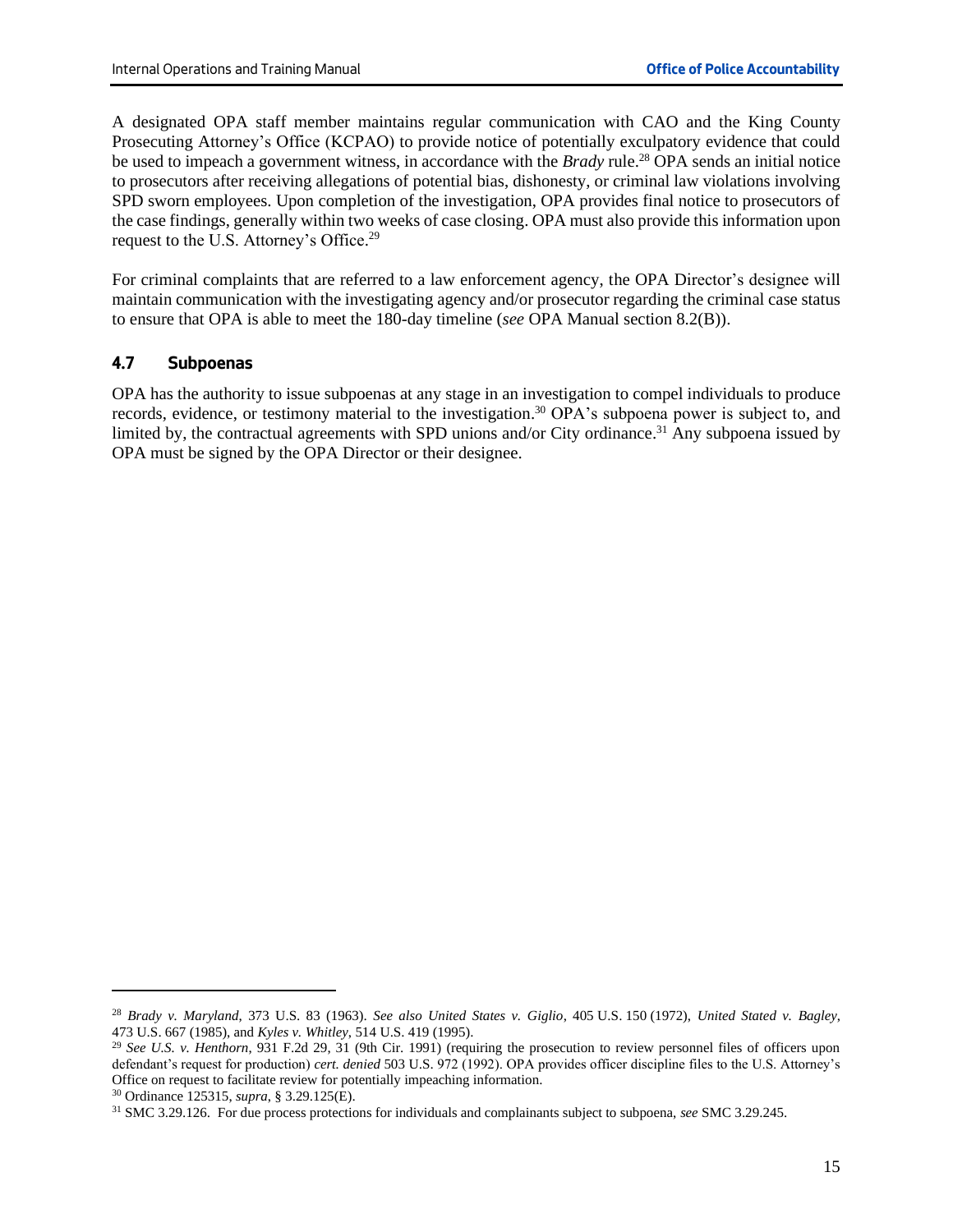## <span id="page-20-0"></span>**5.0 COMPLAINT RECEIPT AND INTAKE**

### <span id="page-20-1"></span>**5.1 Complaint Filing**

Complaints may be filed by anyone, including any person who had an encounter with SPD or was the subject of police action, a third party (e.g., civilian witness, an individual's parent, spouse, etc.), a person's legal representative, an SPD employee, or an OPA supervisor. OPA also processes complaints forwarded from other City departments or community organizations, including the Mayor's Office, City Council, Customer Service Bureau, Office for Civil Rights, OIG, and CPC.

### **External complaints**

External complaints are those received directly from the public or via an intermediary, such as another City agency. There are five ways members of the public can directly file a complaint with OPA: in person, by phone, in a mailed letter, via email, or through OPA's website complaint form. Complainants can choose to remain anonymous. In some cases, an anonymous complaint may limit OPA's ability to obtain relevant information that would aid the investigation and retrieval of evidence. However, this does not prevent OPA from conducting an investigation.

### **Internal complaints**

Internal complaints are those initiated by an SPD employee or forwarded by an SPD employee on behalf of a community member. All SPD employees are required to report any alleged serious policy violations to a supervisor or to OPA and to assist any person who wishes to file a complaint.<sup>32</sup> OPA also receives internal complaints forwarded from the Force Review Board (FRB), Force Investigation Team (FIT), Collision Review Board, and SPD supervisors. The OPA Director or their designee may initiate a complaint based on a claim made against the City, litigation filing, media coverage of an incident, or any other source of information.

## <span id="page-20-2"></span>**5.2 Complaint Intake**

#### **Case creation**

OPA administrative staff review and record every contact made with OPA. A contact is an individual communication with OPA through one of OPA's channels of complaint filing. New contacts are reviewed on business days and undergo a preliminary screening process by OPA civilian supervisors. Contacts that are determined to involve complaints against SPD employees are entered into OPA's case management system.

When OPA receives multiple complaints about the same incident, OPA processes those complaints as a single case. If a duplicate case is created (same fact pattern, employees, and allegations) and both cases are assigned an incident number, the duplicate case will be closed as a Contact Log, indicating no further investigation should occur under that incident number. All associated records for the complaint should be linked to the primary case.

If a contact does not involve allegations of potential misconduct against an SPD employee, administrative staff enter the information into a designated bulk Contact Log file. OPA allocates specific case numbers in each calendar year to log contacts that fall outside of OPA's jurisdiction or are otherwise not identified as

<sup>32</sup> *See* SPD Manual 5.002. Serious policy violations are defined in 5.002-POL-5(a).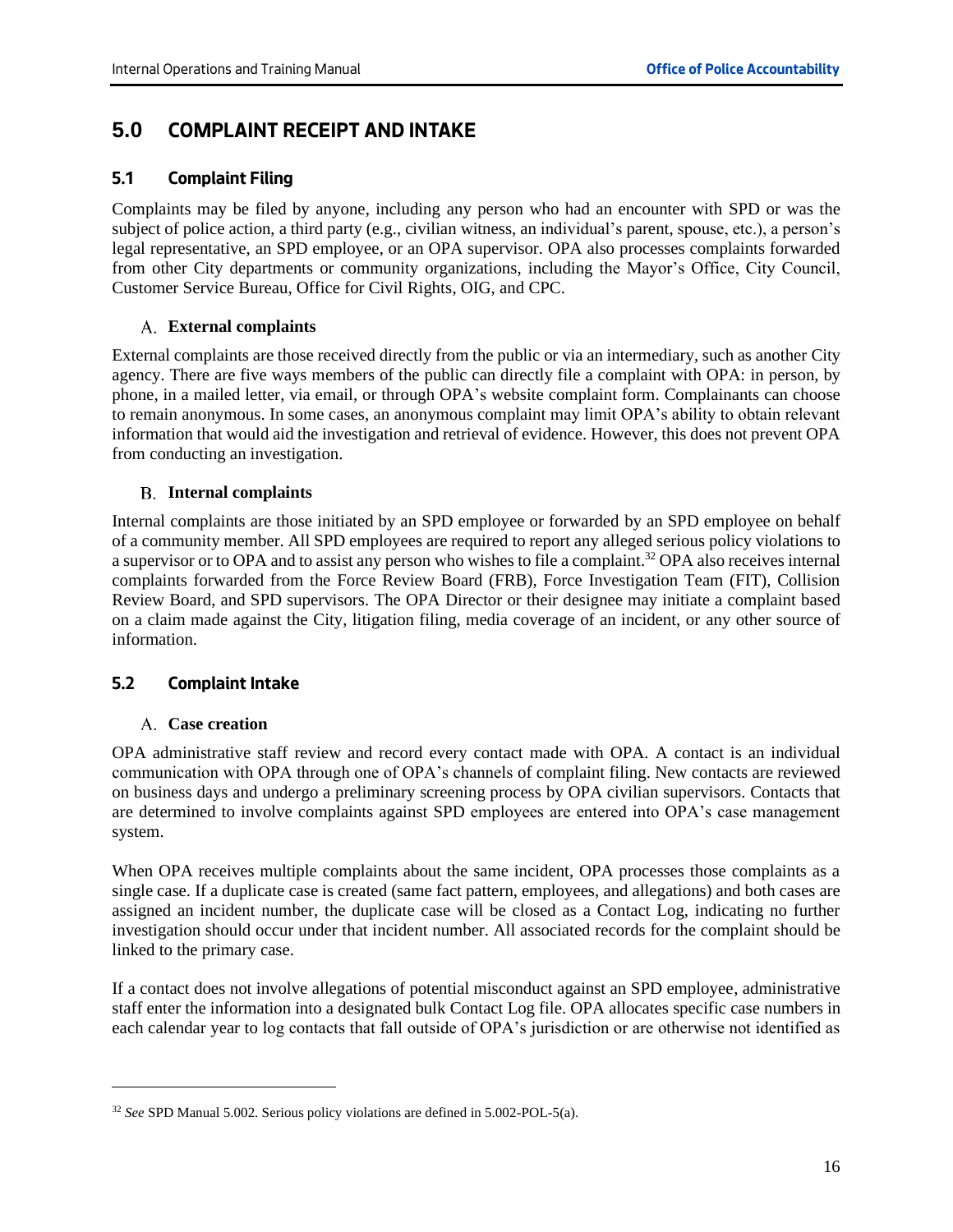complaints by OPA leadership (e.g., 2021OPA-0001). OPA supervisors review Contact Logs to ensure that each was handled appropriately. Examples of contacts that might be designated as Contact Logs include:

- 1. Complaints against non-SPD employees, without an articulated complaint or potential SPD policy violation, or another eligible category as outlined in OPA Manual section 5.4(B)(i).
- 2. Crimes reported to OPA that fall within the jurisdiction of SPD or another law enforcement agency
- 3. Public records requests
- 4. Complaints against employees of City departments that were formerly part of SPD

For complaints that are best addressed by a different City department, OPA will forward the complaint to that office. Otherwise, OPA will provide the complainant with the information they need to proceed. If OPA determines that the employees named in a complaint do not work for SPD, OPA will refer the case to the appropriate agency. If the individual contacting OPA requested a police report or other records, OPA will provide them with information for filing a public disclosure request, as OPA is not at liberty to provide such records directly.

#### **Complaint receipt notices**

i. Notice of complaint to named employees

CBAs for sworn employees through the rank of captain require that OPA provide a notice of complaint to an alleged involved employee. For SPOG members, OPA is required to send this notification no later than five business days after receiving a complaint.<sup>33</sup> For SPMA members, this notice must be sent within 10 calendar days of receipt.<sup>34</sup> OPA sends notices for unrepresented employees and employees represented by other bargaining units consistent with the SPOG requirements.

OPA investigators or supervisors ensure that the notice of complaint is emailed to the alleged involved employee(s)—and copied to their unit captain/civilian equivalent and union—within the designated timeline. The notice of complaint will identify the named employee(s), complainant (if known or identified and not anonymous) and a general summary of the complaint.<sup>35</sup> A record of the notification is saved to the case file as evidence of the date and time the notice was sent.

If OPA cannot determine the identity of an involved employee within five days, the investigator will send a notice of complaint to SPOG and SPMA—or to the union that most likely represents the unknown employee—with the employee identified as "unknown employee." OPA does not need to notify anyone if the matter is believed to involve an unrepresented civilian employee (*see* OPA Manual section 4.1 or the appropriate CBA for represented civilian employees). If the unknown employee is later identified, OPA will send a notice of complaint to the employee within five days of the date OPA learned of the employee's identity.

Complaint receipt notice to complainant

OPA's administrative staff send a complaint receipt notice to the complainant after the case is created in nearly all cases where OPA has the complainant's contact information. The notice includes the OPA case number and instructions for tracking the status of the case. Notices to complainants are sent by email or by postal mail when no email address is provided. If a complaint was filed anonymously but with a valid email address, OPA administrative staff should send a complaint receipt notice to the email address listed on the complaint. A record of the notification is saved to the case file as evidence of the date and time the notice was sent.

<sup>33</sup> *SPOG Agreement, supra,* § 3.6(A).

<sup>&</sup>lt;sup>34</sup> Agreement by and between the City of Seattle and Seattle Police Management Association ("SPMA Agreement") § 16.4(B), (2017).

<sup>35</sup> *See SPOG Agreement, supra,* § Appendix H.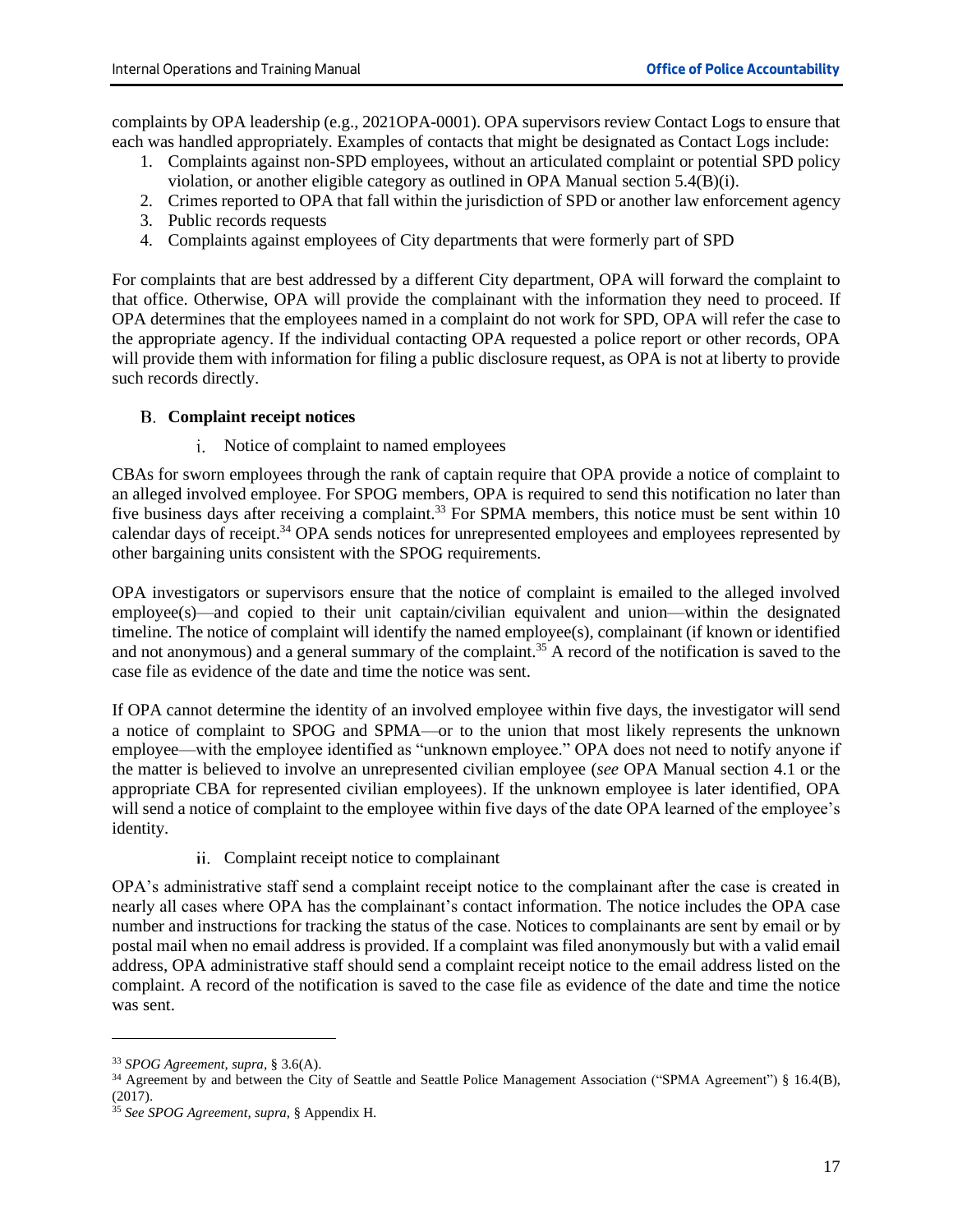Where OPA receives numerous complaints about an incident, including from third-party complainants, and outreach to complainants individually is not feasible, OPA is permitted to issue the notice of complaint in a manner purposed to reach all complainants at once (e.g., social media, website), rather than sending each complainant a separate complaint receipt notice.

## <span id="page-22-0"></span>**5.3 Intake Investigation**

After OPA administrative staff enter a complaint into the case management system, a supervisor reviews it and assigns the case to an investigator for preliminary investigation. Nearly all complaints that contain a plausible allegation of misconduct involving one or more SPD employees undergo a preliminary investigation, referred to as the intake investigation.<sup>36</sup> To avoid bias, investigators are required to notify their supervisors of any potential conflict of interest that may compromise the integrity of the investigation (*see* OPA Manual section 2.2). Investigators should endeavor to complete the intake investigation in around 20 days in order for the complaint to be classified by day 30.

The intake investigation should answer relevant factual questions and ensure the collection and preservation of time-sensitive evidence. It should include, but is not limited to, information such as:

- Who was involved or present?
- What happened?
- Where did it happen?
- When did it happen?
- How did it come to light?
- Is there evidence, including perishable evidence, relevant to the complaint (cell phone video, etc.)

OPA investigators should follow up on any written statements submitted by complainants by making direct contact with the complainant and conducting a recorded interview, when possible. Where this does not occur and/or when declined by the complainant, the investigator should document the reason in the case file. Any additional information obtained during this interview should be evaluated in concert with the original complaint when assessing the allegations and involved employees.

#### **Contacting the complainant**

OPA personnel must comply with OPA procedures if they determine a complainant requires a translator or other auxiliary aid or service (*see* OPA Manual section 3.2). To the extent possible, OPA investigators should make this determination by asking each complainant or witness—verbally, in writing, through an interpreter, or otherwise—if they require any accommodations.

OPA investigators should attempt to contact the complainant within five days of receiving the intake assignment. As a rule, investigators should make three attempts to contact a complainant before proceeding with the intake investigation without an interview. This contact may be by phone, email, or in person. OPA may attempt to reach a complainant by postal mail when no other contact method is provided or available in SPD records of the incident.

If the only known contact information for a complainant is a phone number, OPA investigators will attempt to reach them at that number. When possible, investigators will leave a voicemail and will vary call times to increase the possibility that the complainant can be reached and interviewed. During the call, investigators should seek to obtain or verify the email (preferred) or mailing address for the complainant.

<sup>&</sup>lt;sup>36</sup> In some instances, OPA may not assign a complaint for intake, such as if the complainant is clearly suffering from a mental health crisis and/or based on other preliminary steps taken by OPA investigators at the instruction of OPA's civilian supervisors to obtain clarifying information regarding the potential allegations.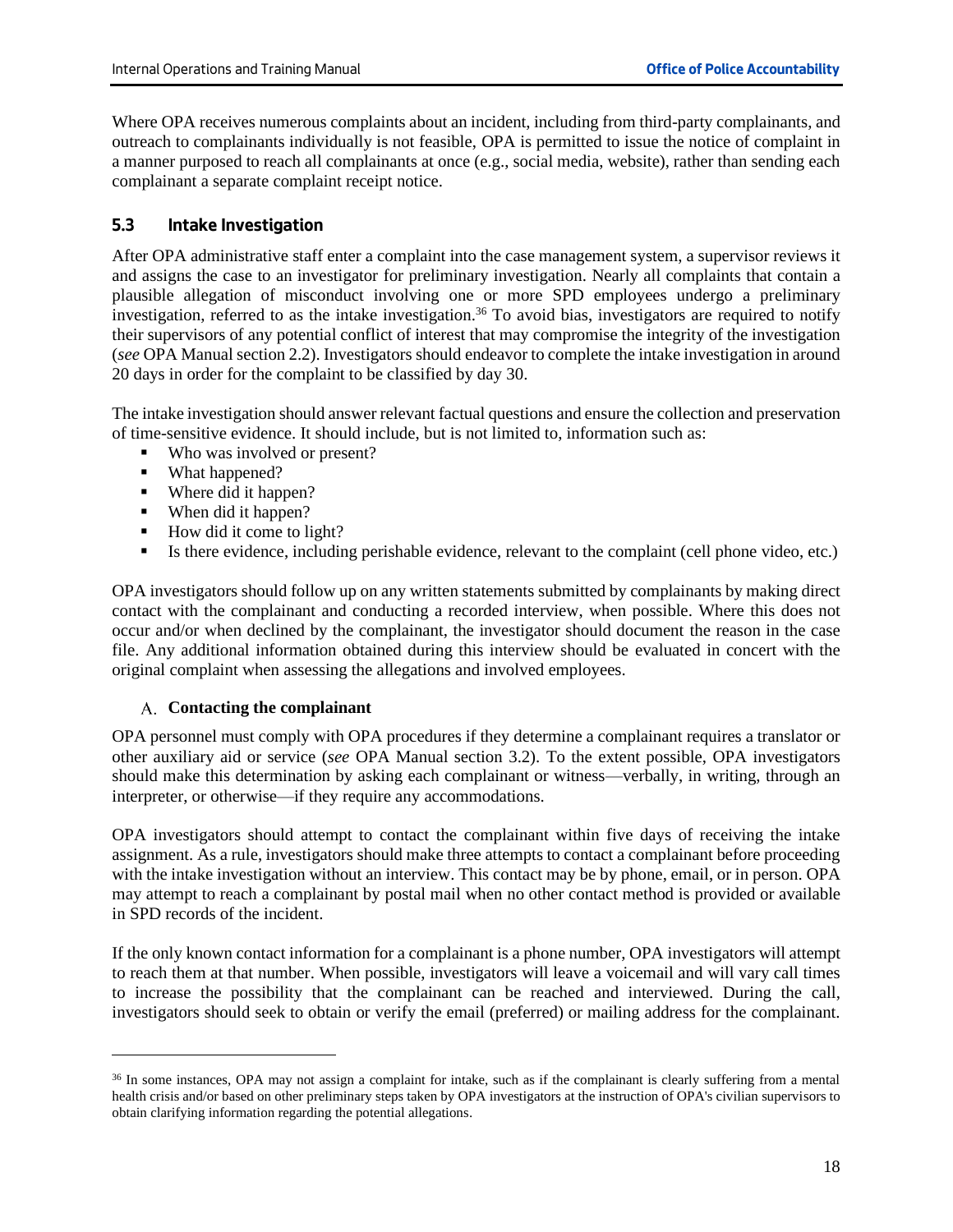Investigators must notify OPA administrative staff if a new contact address is identified for a complainant to ensure future complainant notices (*see* OPA Manual section 4.3) can be sent.

Investigators should document the date and type of each contact attempted or made with complainants in both the ROI and in the case management system. In the ROI, investigators should provide sufficient detail for the quality and nature of the contact to be assessed. If OPA does not have valid contact information or is otherwise unable to contact a complainant, it should be documented in the ROI.

Sometimes complainants do not wish to be interviewed, in which case investigators will try to gather the necessary information from the complainant via email, including a written statement, if possible. In some instances, a complainant may decline to participate in the investigation after submitting their complaint. OPA will continue to investigate the complaint without further participation by the complainant, provided there is sufficient information to proceed.

i. Pre-interview steps

Complainants must be offered the option of an in-person interview.<sup>37</sup> The investigator should ask the complainant if they prefer to be interviewed at the OPA office, by phone, or online. The investigator can also interview the complainant at a location that is more accessible and convenient for the complainant, but this should be screened with a supervisor. Prior to conducting a phone interview, the investigator should ask the complainant whether any witness to the incident is currently with them. If so, the complainant should be asked to conduct the interview in private as a means of minimizing the chance of influencing the other person's interview. The intake investigator will attempt to obtain the complainant's permission to audio record the interview for purposes of accuracy and transparency.

At the beginning or end of the initial conversation with the complainant, the investigator should collect the below information on a voluntary basis (if the interview is audio recorded, this information should be collected either prior to starting the recording or after the recording has concluded). Investigators should ask for this information in such a way that the person clearly understands why it is being sought (to be able to have future contact and for statistical purposes) and that providing it is completely voluntary. After the interview has concluded, the investigator should enter and/or update the information in the complainant and witness entity profiles in the electronic case file, including:

- Full name
- Date of birth (or age)
- Race/Ethnicity
- **■** Gender identity
- Email address
- Street address (and mailing address, if different)
- $\blacksquare$  Phone number(s)
- Complainant disclosure preference (yes or no)

As a general matter, none of the above information, except the complainant's name, should be included in any OPA investigative document or audio recording. This does not preclude demographic information from being referenced in the OPA investigation or findings where it is relevant to the allegations being assessed, such as biased policing.

During the interview

The complainant should be asked to describe what happened, where and when, and to provide any other information they may have describing the named employee(s), whether there were witnesses who could be contacted, and any other evidence that might assist the investigation. The investigator will attempt to obtain

<sup>37</sup> Ordinance 125315, *supra*, § 3.29.125(B).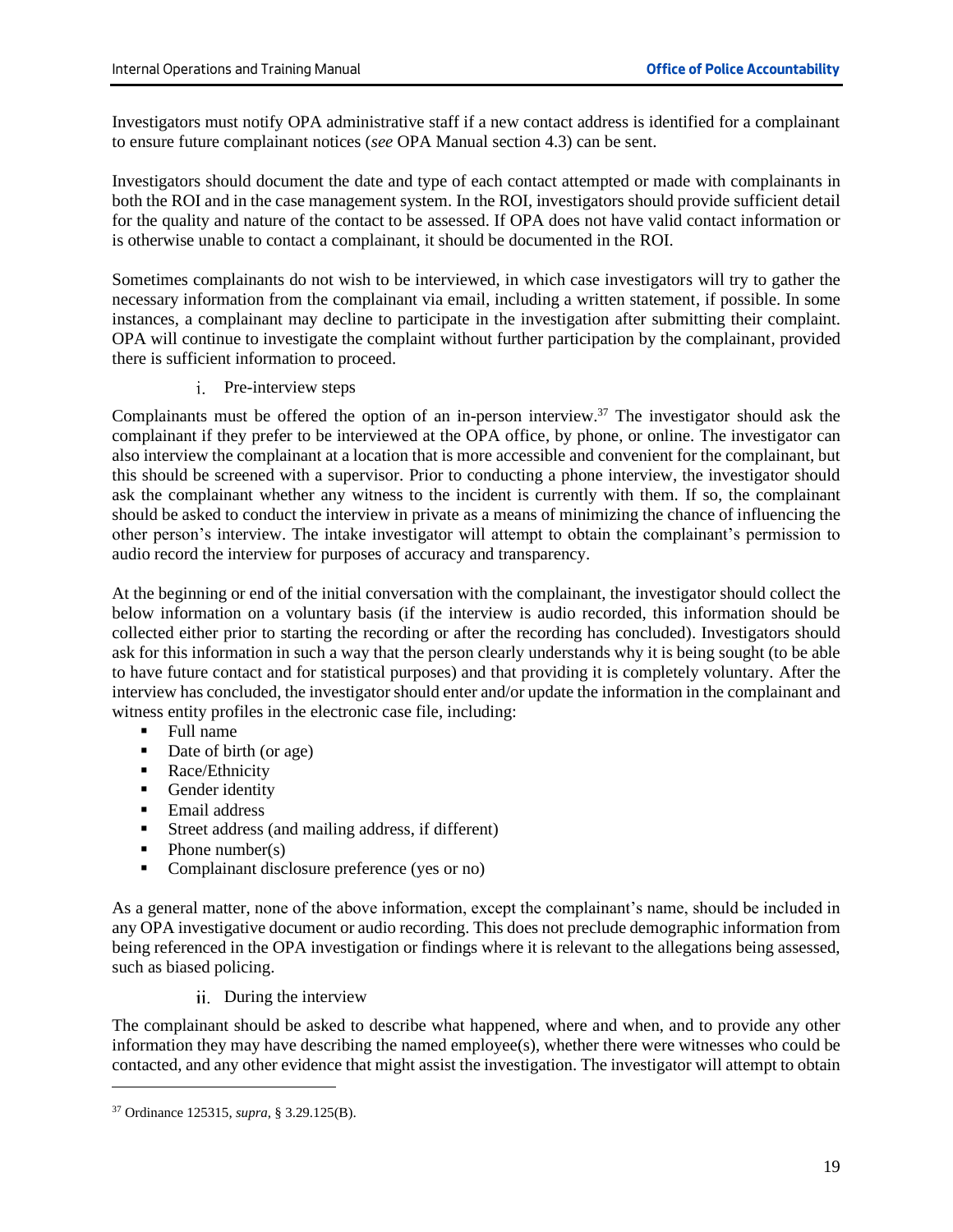any relevant photos, private video, text messages, or other evidence from the complainant. If an injury was reported, the investigator will ask the complainant if photos may be taken and/or whether they will sign a form authorizing the release of medical records for the treatment of the injury to OPA.

#### **Gathering evidence**

It is important that investigators recover and preserve any perishable evidence at the earliest opportunity, especially if there has been a time gap between the incident and the complaint. Investigators should ask complainants and witnesses whether any private evidence exists (texts, photos, videos, social media posts, etc.), request that they be downloaded or saved, and inquire how OPA can obtain originals or copies. In addition, investigators should gather relevant documentary and physical evidence, including 911 and communications audio, CAD records, precinct or unit logs, incident and arrest reports, BWV, ICV, use of force reports, jail booking records, traffic or parking infractions/citations, and other relevant documentation of the incident. In some instances, a site visit is appropriate for the investigator to assess or photograph the scene. If circumstances make it impossible to obtain or review certain evidence during the intake investigation (e.g., obtain a video or interview a witness), the investigator should record this information in the intake follow up report.

All evidence should be saved to the investigator's own folder for backup and uploaded to the electronic case file. This should be done in such a manner that the case file can, on its own, provide the basis and supporting documentation for the findings ultimately reached.

### **Complaints eligible for alternative dispute resolutions**

i. Mediation

Information on mediation, including eligibility criteria, can be found in OPA Manual section 8.4. If the investigator believes a complaint may be well suited for mediation, it should be discussed with a supervisor during the intake investigation. For complaints that are eligible for mediation, the investigator or other OPA representative should inform the complainant of the mediation process and ask if the complainant would be interested in this option if the case is selected for mediation. Investigators should not ask the complainant if they would be interested in mediation if the complaint does not meet the mediation eligibility criteria. The investigator should note in the intake follow up report whether the complainant expressed interest in mediation, or the reason mediation was not discussed.

#### Rapid Adjudication

Information on Rapid Adjudication (RA), including eligibility criteria, can be found in OPA Manual section 8.5. The intake investigator may recommend the RA option in the completed intake follow-up report and case routing to a supervisor (which happens at or around day 20). OPA completes an intake investigation even for cases that are considered for RA. The supervisor, in consultation with the OPA Director, is responsible for deciding whether a case is appropriate for RA. The supervisor and OPA Director may suggest RA or consider an employee's request for RA prior to complaint classification.<sup>38</sup>

## **Completing the intake investigation**

The intake investigator should endeavor to complete the intake investigation and route the case to a supervisor for review within 20 days after OPA receives the complaint, unless otherwise extended by up to 5-8 days by a supervisor. This information will be documented in the case file. Due to certain notification requirements contained in the City's contracts with employee unions, the intake investigation must be completed in a timeframe that allows OPA to make a classification decision and send contractual notice within 30 days from the day OPA initiates or receives the complaint.

<sup>38</sup> *See SPOG Agreement, supra,* § 3.11(B); *SPMA Agreement*, *supra*, § 16.8(B).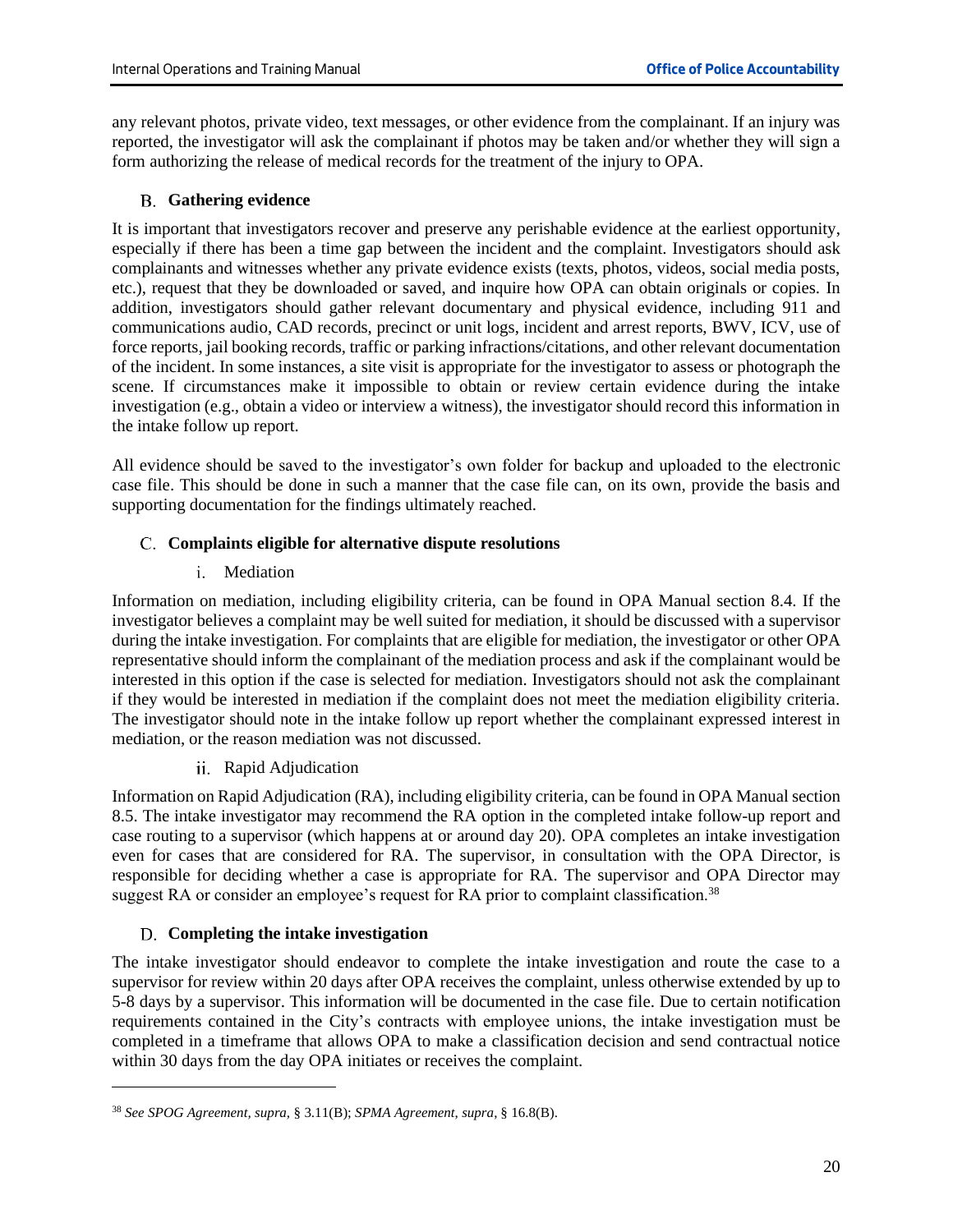## <span id="page-25-0"></span>**5.4 Classification**

### **Intake review**

A supervisor reviews the intake investigation and determines the specific allegations by assessing whether any laws or SPD policies would have been violated if the alleged actions are later proven to be true. The supervisor records each allegation and the corresponding SPD policy directive in effect at the time of the incident that resulted in the complaint. A single complaint may contain multiple allegations of misconduct against one or more employees.

The supervisor also determines whether the correct employees were added to the case and, if necessary, adds or removes employees to ensure that the alleged misconduct identified by the complainant is addressed.

### **Classification types and definitions**

The supervisor, acting in their capacity as the Director's designee, determines how the complaint is classified. Expedited Investigations are only classified as such if OIG approves the classification decision and certifies the case as thorough, objective, and timely.

i. Contact Log

A case may be classified as a Contact Log under the following circumstances: (1) The complaint does not involve a potential policy violation by an SPD employee; (2) there is insufficient information to proceed with further inquiry; (3) the complaint is time-barred under the contractual statute of limitations; (4) the complaint has already been reviewed or adjudicated by OPA and/or OIG; or (5) the complaint presents fact patterns that are clearly implausible or incredible, and there are no indicia of other potential misconduct.

ii. Supervisor Action

The complaint generally involves a minor policy violation or performance issue that is best addressed through training, communication, or coaching by the employee's supervisor.<sup>39</sup> In these instances, OPA sends a memo mandating the employee's supervisor to take specific, relevant action with the employee. The supervisor has 15 days to complete the action and return the case to OPA for review. Upon request by the supervisor, OPA may extend the deadline for completion. OPA may not classify allegations of excessive force, biased policing, and violations of law for Supervisor Action. <sup>40</sup> In some cases, OPA may issue an "FYI" Supervisor Action for a complaint deemed unfounded through the intake investigation that does not meet the criteria to be closed as a Contact Log. In these situations, OPA directs the chain of command to take no action other than informing the named employee of the complaint's closing.

iii. Investigation

The complaint alleges a violation of SPD policy or other category of violation that OPA is required by law and policy to investigate.<sup>41</sup> In these instances, OPA conducts a comprehensive investigation (e.g., gathering additional evidence, interviewing involved parties and/or witnesses, etc.) and issues recommended findings. An OPA Investigation can result in formal discipline.

<sup>&</sup>lt;sup>39</sup> Minor policy violations are defined by SPD Manual 5.002 and OPA classification precedent. Examples of cases generally classified as Supervisor Actions under OPA's classification precedent include non-intentional failures to activate body-worn video, minor driving issues, minor paperwork deficiencies with no prior similar conduct, and missed trainings with no prior similar conduct.

<sup>40</sup> Ordinance 125315, *supra*, § 3.29.125(A).

<sup>41</sup> *Id.*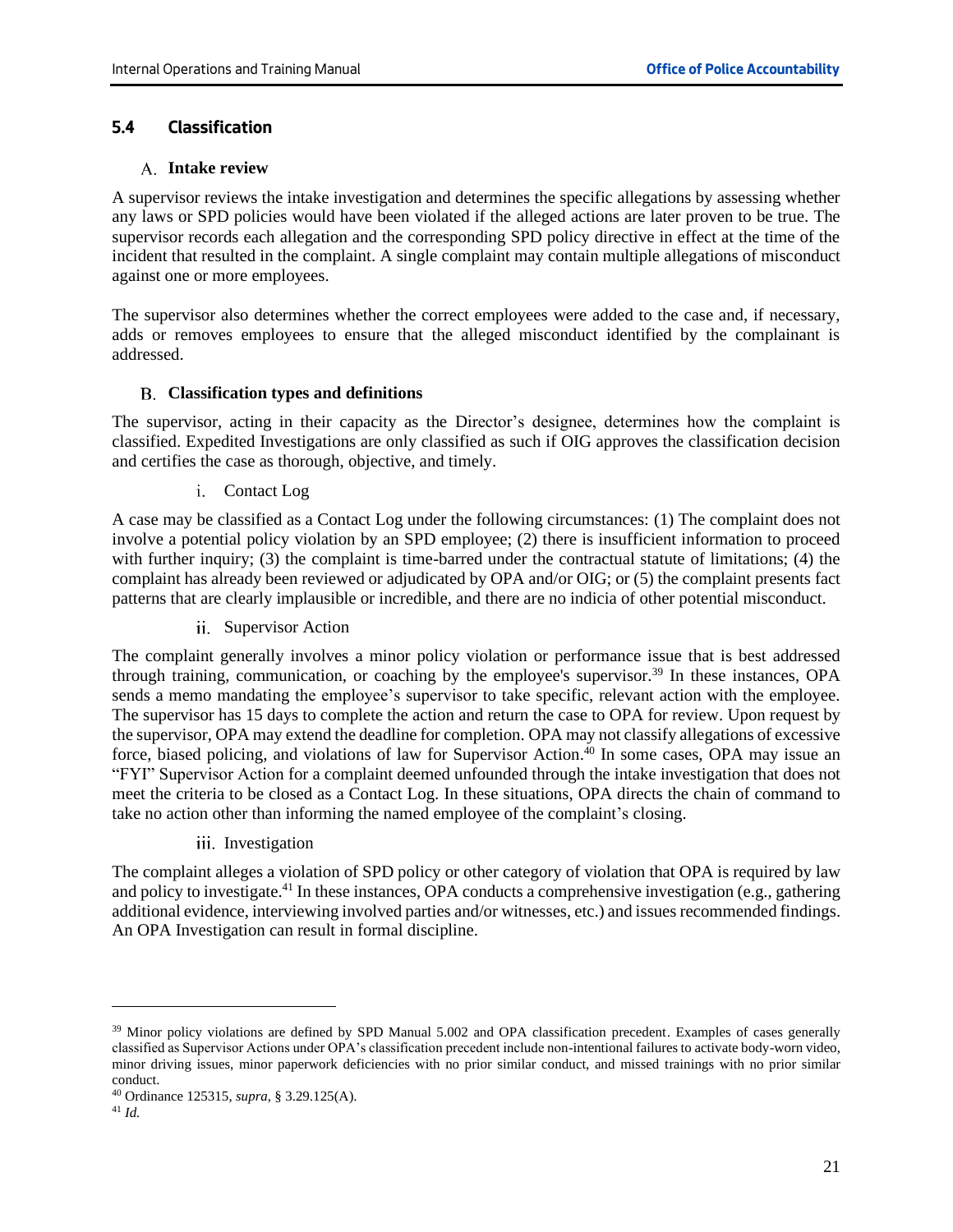### Expedited Investigation

The complaint alleges a violation of SPD policy or other category of violation that OPA is required by law and policy to investigate.<sup>42</sup> However, OPA, with the agreement of OIG, determines that findings can be reached based on the intake investigation, and no further investigation needs to be conducted. In cases classified for Expedited Investigation, OPA will generally not interview named employees but may interview witness employees. Per CBAs, if OPA does not interview a named employee, allegations against them cannot be sustained. This classification may be appropriate if: (1) the evidence shows that misconduct did not occur as alleged; (2) minor misconduct occurred, but OPA deems corrective action via a training referral, rather than discipline, to be appropriate; or (3) minor misconduct may have occurred, but there is a systemic issue with SPD policy or training for which OPA deems a Management Action Recommendation (MAR) to be appropriate.

An Expedited Investigation classification should not be utilized for cases where one or more of the following are present: (1) a lack of video depicting relevant and material issues of fact or elements of the alleged misconduct; (2) multiple unrelated allegation types involving two or more named employees;  $43$  (3) complex or confusing fact patterns; or (4) cases involving matters of significant public concern.

Where an Expedited Investigation is contemplated for the purpose of issuing a training referral, the following elements must be met: (1) the policy violation is minor; (2) the conduct was self-reported or timely identified and addressed by the chain of command; (3) the officer acknowledged responsibility for the violation; and (4) the employee does not have a history of similar sustained violations or other significant disciplinary issues.

Where an Expedited Investigation is contemplated for the purpose of issuing a MAR, the following elements must be met: (1) there is a clear gap in policy and/or training or a pattern of officer behavior that suggests a systemic practice; (2) the conduct at issue is a result of a gap in policy and/or training or consistent with the identified systemic practice; (3) there is no evidence indicating willful misconduct; and (4) the matter is best addressed with a MAR.

#### v. Mediation

The complaint involves a misunderstanding or conflict between an SPD employee and a community member that may be suitable for resolution via a face-to-face discussion by the involved parties. Mediation is voluntary and can only occur if both parties agree to participate. It is an opportunity for the employee and community member to discuss the conflict with the guidance of a neutral, third-party mediator. If the mediator reports that the employee participated in good faith (listened and participated respectfully), the complaint will not appear on the employee's disciplinary record.

#### vi. Rapid Adjudication

The complaint involves a minor to moderate policy violation that the named employee recognizes was inconsistent with policy. The employee is willing to accept discipline in place of undergoing a full OPA Investigation.

## **OIG classification certification**

OPA routes cases that are recommended for partial or full handling as Expedited Investigations to OIG for simultaneous classification review and investigation certification. If OIG concurs, they attach a

<sup>42</sup> *Id.*

<sup>&</sup>lt;sup>43</sup> This does not preclude specific allegations within these cases from being proposed as Expedited if appropriate under the circumstances.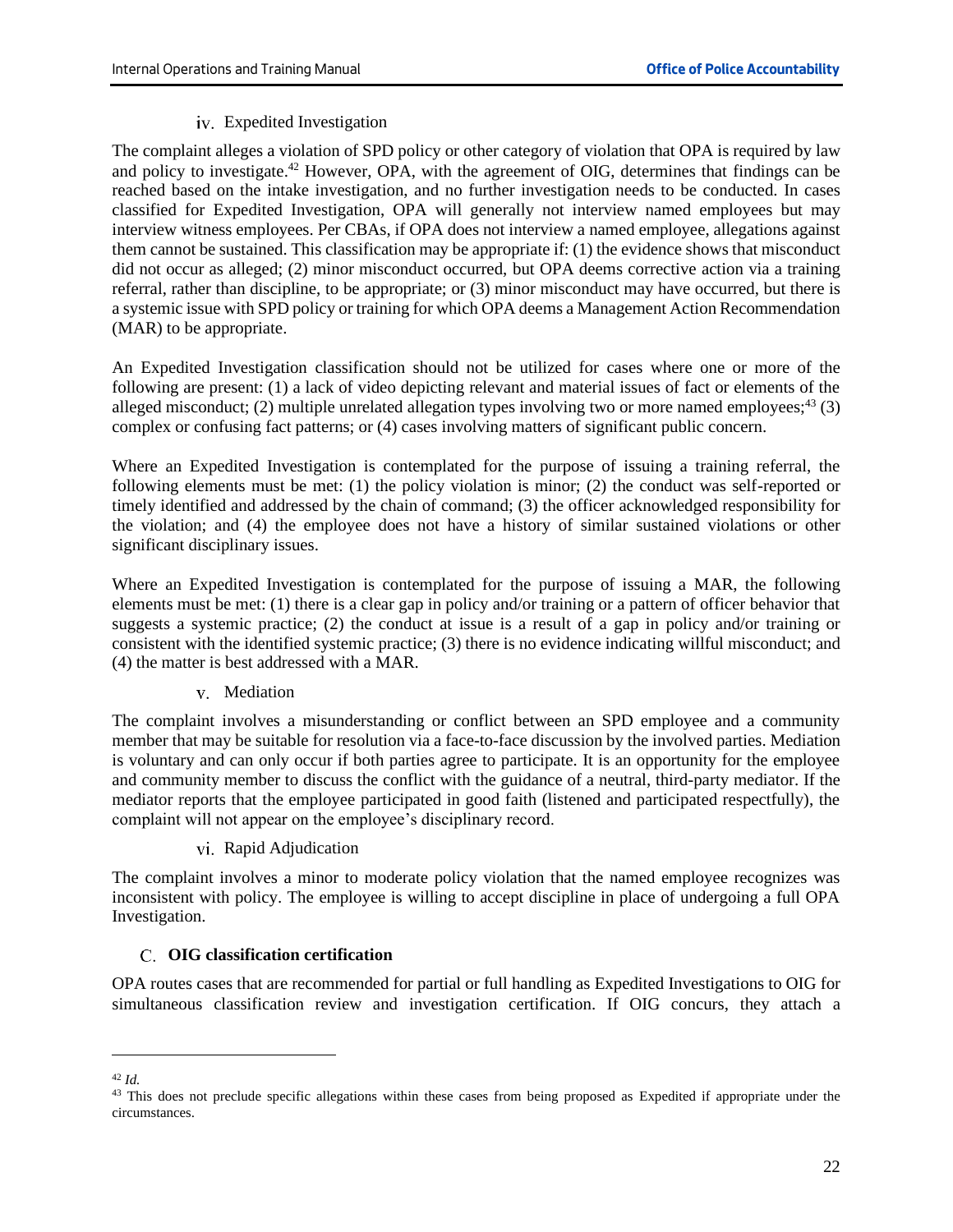Certification Memo to the case file and route it back to OPA. If OIG does not concur, an Expedited Investigation classification cannot be used. The complaint is typically classified for full OPA Investigation.

Per the Ordinance, OIG will audit random samples of OPA classifications unless OIG determines, based on an assessment of risk, that individual review of classifications is warranted.<sup>44</sup> In such scenarios, OIG will identify classification types that OPA must provide for individual review. OPA will route the intake investigations to OIG with sufficient time for the intake and proposed classification to be assessed.

### **Classification notices**

30-day notice to named employees

CBAs for sworn employees through the rank of captain require that OPA provide a classification report ("30-day notice") to the involved named employees. The classification report will identify the complainant and named employee(s), include a factual summary of the underlying incident and allegations against the named employee(s), the SPD Manual sections implicated, and OPA's classification for the complaint.<sup>45</sup> OPA administrative staff and/or supervisors ensure that the 30-day notice is emailed to the named employees—and copied to their unit captain/civilian equivalent and union—within the designated timeline. A record of the notification is saved to the case file as evidence of the date and time the notice was sent.

If OPA's intake determines that an alleged involved employee was not involved in the underlying incident or was instead a witness to the incident, OPA sends a notice to the employee to disregard the notice of complaint ("disregard notice"). Witness employees may still be called in for OPA interviews.

If an employee is still unidentified at the time of classification, OPA sends the 30-day notice to the union most likely to represent the unknown employee. OPA notifies the union by day 60 if the employee is still unknown, from which point the 180-day timeline is held in abeyance if the employee were to later be identified.<sup>46</sup> If the unknown employee is later identified, OPA will send a notice of complaint and a classification report to the employee within five days of the discovery. The tolling pertains to the portion of the case involving the unknown employee; the remainder of the case continues to be governed by the applicable contractual timeline.

Classification notice to complainant

OPA sends a classification letter to the complainant after the case has been classified. The classification notice is sent by email or by postal mail when no email address is provided for the complainant. If a complaint is submitted anonymously but an email address is provided, staff should send the complaint receipt notice to the email address listed on the complaint. A record of the notification is saved to the case file as evidence of the date and time the notice was sent.

## <span id="page-27-0"></span>**5.5 Supervisor Action Process**

If a case is classified for Supervisor Action, OPA administrative staff prepare a Supervisor Action Notification (SAN) to be transmitted to the employee's chain of command under the direction of OPA supervisors. The SAN mandates specific action, such as contacting the complainant, counseling the employee, and/or assigning relevant training to the employee. In addition, OPA may direct that a certain topic be addressed at a roll call if the topic is believed to be beneficial for all precinct officers. The chain of command has 15 days to take the recommended action, document it in the case file, and return it to OPA. OPA staff follow up with the chain of command on overdue Supervisor Actions. Once returned to OPA,

<sup>44</sup> Ordinance 125315, *supra*, § 3.29.250(A).

<sup>45</sup> *See SPOG Agreement, supra,* § Appendix H.

 $46$  *Id.* § 3.6(B)(1).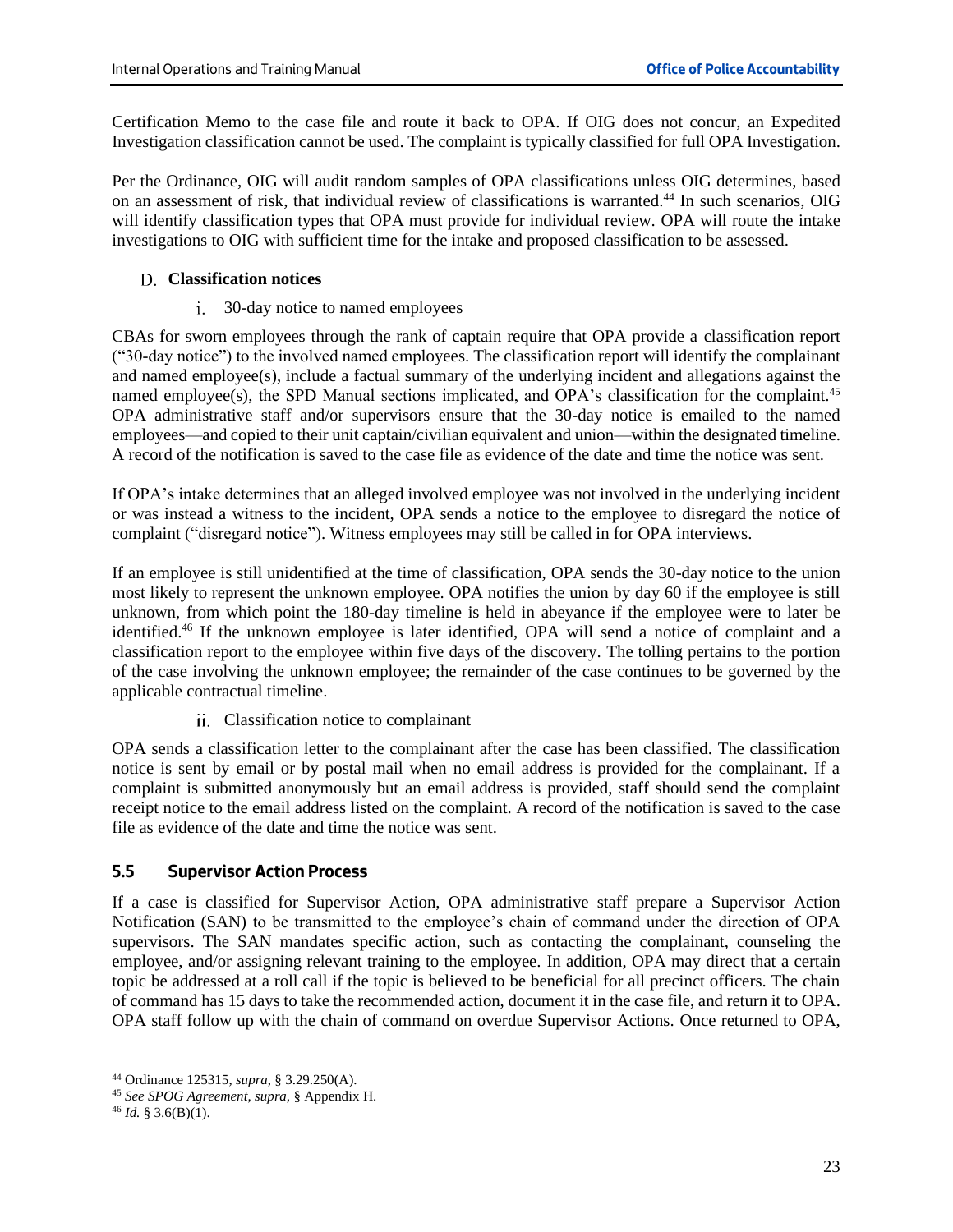administrative staff review the chain of command's report to make sure the directed actions were completed as required. If additional information is still needed, administrative staff will notify OPA supervisors for appropriate follow up. OPA administrative staff ensure the chain of command's report and/or any performance record associated with the Supervisor Action is uploaded to the case file.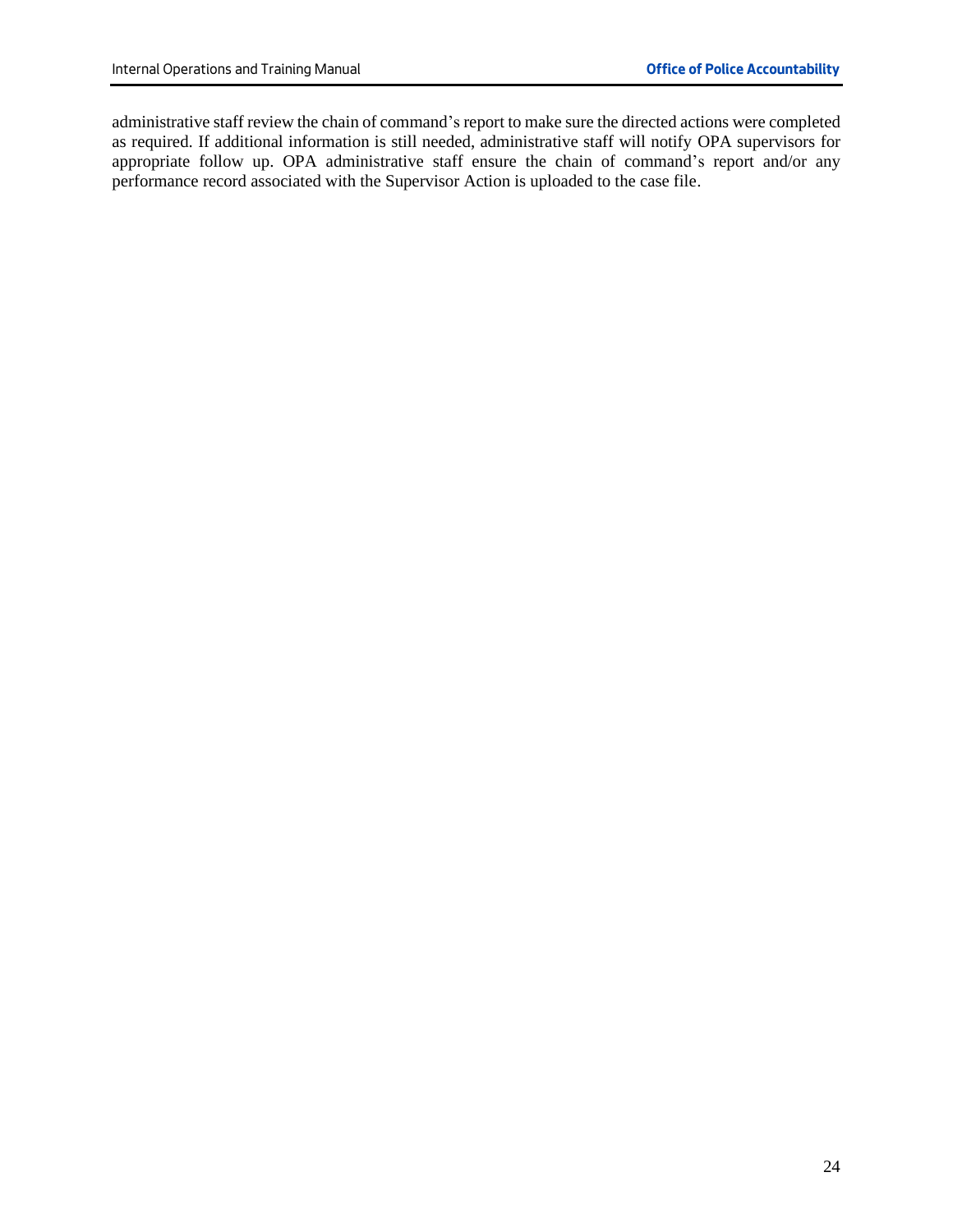## <span id="page-29-0"></span>**6.0 INVESTIGATION PROCESSES**

#### <span id="page-29-1"></span>**6.1 Investigation Assignment**

If the complaint is classified for full Investigation, a supervisor assigns the case to an investigator. The supervisor may consider various factors when making case assignments, including investigator subject matter expertise and workload. However, if possible, OPA will assign the investigation to the same investigator who conducted the intake. Investigation assignment is aligned with contractual agreements. For example, if one of the named employees is of a rank higher than sergeant, the SPMA contract requires that an investigator of equal or greater rank conduct the interview.<sup>47</sup> In these cases, an OPA supervisor will work with the assigned investigator to manage the investigation.

## <span id="page-29-2"></span>**6.2 Investigation Timeline**

The OPA Director or their designee is responsible for calculating and confirming the 180-day investigation deadline. In some cases, OPA may start the 180-day timeline from the date of the incident, even when the complaint is received at a later date, to ensure that the deadline is not inadvertently missed. Requirements for calculating OPA's 180-day investigative timeline are set forth in employee CBAs.<sup>48</sup>

Investigations are assigned to an OPA investigator at around day 30 in the 180-day timeline unless the case involves criminal allegations or other extenuating circumstances. Investigators continuously discuss cases with supervisors as the timeline progresses. Investigators should strive to complete their investigation in roughly 90 days, or by day 120 in the 180-day timeline. The actual time needed to complete the investigation may vary depending on several factors, including the availability of the named employee(s), the complexity of the case, and the investigator's case load. This should always be discussed with a supervisor in advance of day 120, and generally no later than day 90, so OPA can ensure that any needed adjustments are made, including obtaining an extension to the 180-day timeline. If the 180-day timeline is not met, discipline cannot be imposed in a case where the employee was found to have engaged in misconduct.

For cases that result in not sustained findings, regardless of the employee's bargaining unit, the 180-day timeline ends when the OPA Director issues recommended findings via a Director's Certification Memo (DCM).

For cases that result in sustained findings, and where the employee is represented by SPOG, the timeline stops when the proposed Disciplinary Action Report (DAR) is issued.<sup>49</sup> The issuance of an oral or written reprimand will also stop the timeline. For employees represented by SPMA, the timeline stops once the employee receives written notice of proposed findings and discipline.<sup>50</sup>

#### **Extensions**

OPA may request a timeline extension from the union for several reasons, including but not limited to the short-term unavailability of a named or witness employee, the unavailability of a union representative, or the rescheduling of an employee interview for reasons beyond OPA's control. The OPA Director or their designee may also request a timeline extension when a criminal investigation takes an unusually long time to complete and renders OPA unable to conduct its investigation before the expiration of the 180-day timeline. Extensions should be discussed with a supervisor before a request is made to the union. Requests

<sup>47</sup> *SPMA Agreement*, *supra*, § 16.4(A).

<sup>48</sup> *See SPOG Agreement, supra,* § 3.6(B); *SPMA Agreement, supra,* § 16.4(C).

<sup>49</sup> *SPOG Agreement, supra,* § 3.5(F).

<sup>50</sup> *SPMA Agreement, supra,* § 16.4(C).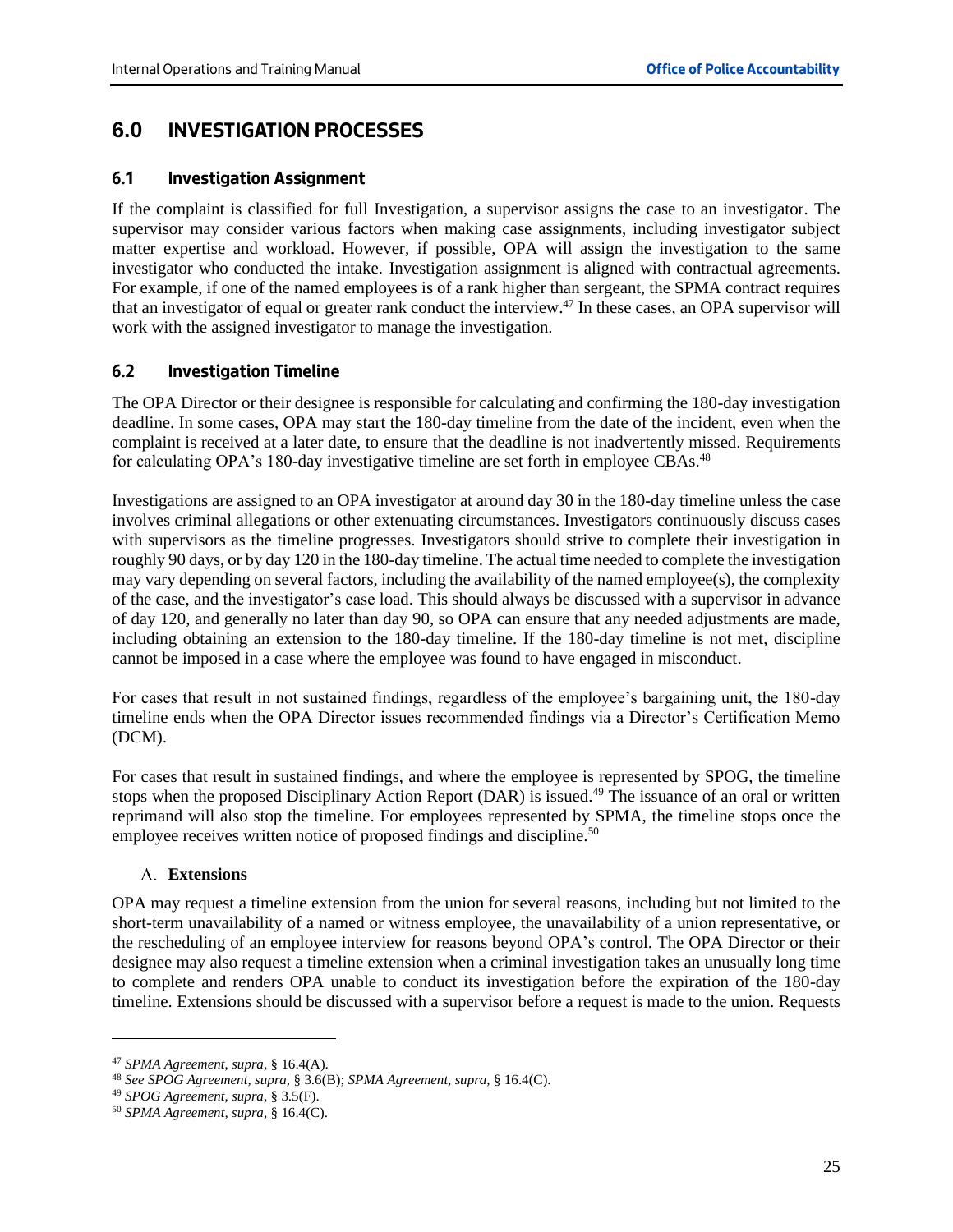for a timeline extension should include the number of extension days requested and the reason for the request. SPD unions approve extensions on a case-by-case basis.

### **Administrative tolling**

OPA may request that the union administratively toll—or pause—the 180-day investigation timeline for articulable reasons beyond the control of OPA, such as the extended absence of a named or witness employee. Named and witness employees who are on approved extended leave should be asked to specify to SPD HR the accommodations needed to be able to participate in the OPA interview and/or their anticipated return date. A tolling request will be in writing to the union, documenting the reason for the request. OPA's request and the union's response should be saved to the electronic case file as a record of the tolling agreement.

OPA may request to toll the entirety of an investigation if one of the named employees becomes unavailable due to approved leave, including but not limited to military or sick leave. The testimony of one employee may impact the findings for others. If the investigator and a supervisor determine that OPA can complete a portion of the investigation without the unavailable employee's testimony, OPA may ask the union to toll one employee's 180-day timeline while OPA continues investigating the remaining employees ("bifurcated tolling"). If the union agrees to bifurcated tolling for one employee, the OPA Director will issue two sets of findings compliant with each 180-day deadline. In cases involving both SPOG and SPMA employees, OPA may seek approval from both unions to toll the 180-day deadline.

The OPA investigator and/or the OPA Director's designee should follow up as needed with the employee, their supervisor, and/or SPD HR to monitor the leave status of employees in tolled cases. OPA notifies the union once the employee becomes available to participate in the OPA investigation and the investigator schedules the interview.

## <span id="page-30-0"></span>**6.3 Investigation Planning**

All investigations require an investigation plan.<sup>51</sup> An investigation plan is a strategic document that places evidence collection and interviews in the context of the overall investigation. All investigation plans must be formally documented in writing and cannot consist of oral communications, must be agreed upon and approved by both the investigator and a supervisor, and must be uploaded to the electronic case file when completed.

The investigation plan must include the following elements: $52$ 

- The prioritization of the investigation within OPA's ongoing body of work.
- The witnesses that are to be interviewed.
- The perishable evidence that will be prioritized for collection.
- An assessment of other evidence that needs to be obtained.
- The approach to addressing each allegation classified for investigation.

The investigation plan should further identify potential sources of information, establish anticipated timelines and chronology for the investigation, and help the investigator anticipate potential issues before they arise. At the discretion of the supervisor, an investigation plan can be abbreviated, particularly when dealing with non-complex cases; however, it must still meet the minimum requirements set forth in the Ordinance.

<sup>51</sup> Ordinance 125315, *supra*, § 3.29.125(F).

<sup>52</sup> *Id.*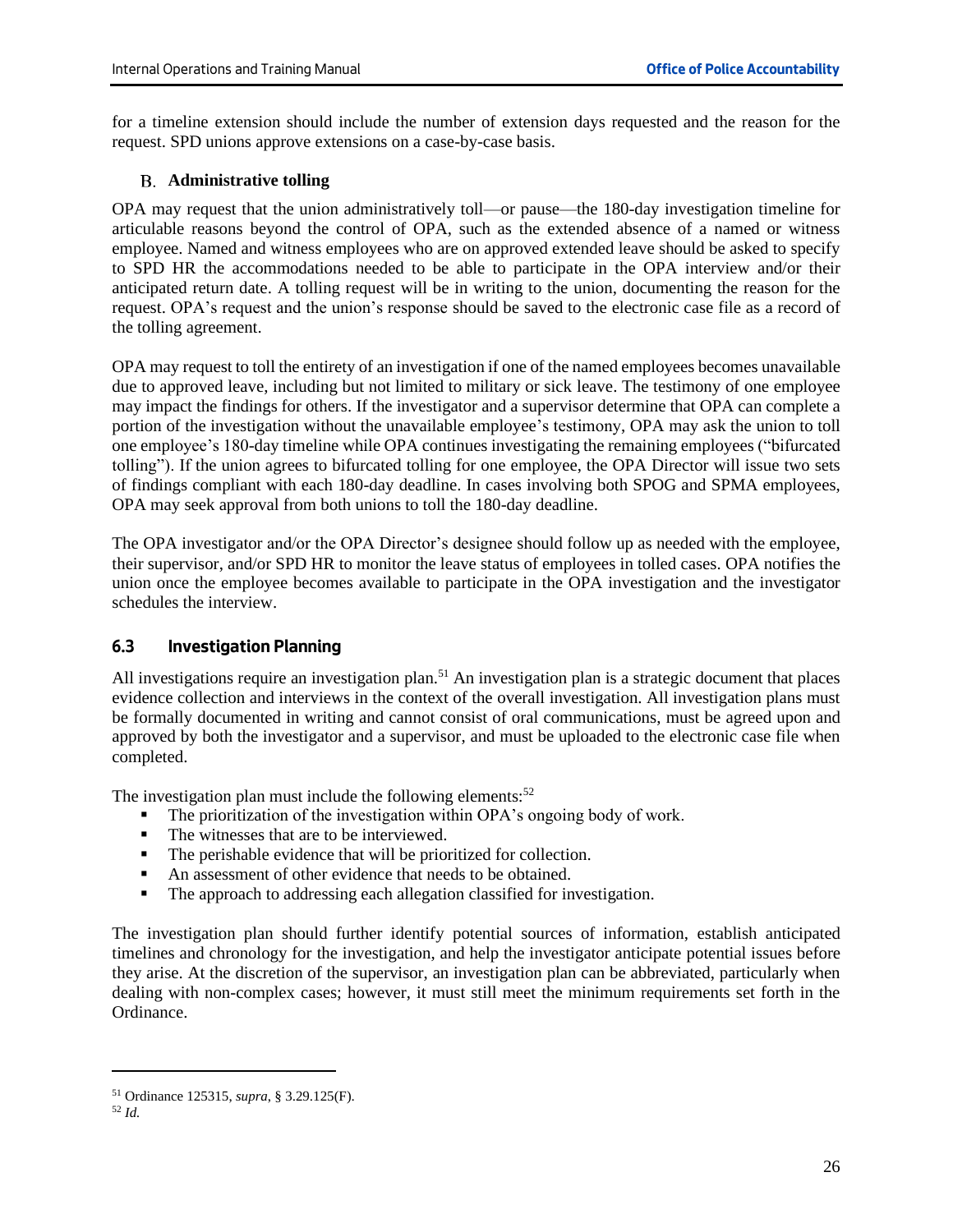As part of the investigation planning meeting, the investigator and supervisor should discuss the general investigative approach, as well as identify any time sensitive issues, prospective evidence, and other factors that may be important in the overall investigative approach. The investigation planning meeting should also address some or all of the following questions:

- Will the investigation require assistance from others in OPA (e.g., the complaint is time-sensitive, involves many witnesses, and/or the issues are novel or complex and a second perspective is useful)?
- Does the case involve employees from multiple unions, and will this require additional OPA staff members or supervisors to conduct witness interviews?
- Will OPA require outside assistance, such as external forensic video analysis?
- Is the complaint related to another OPA complaint, investigation by SPD or another agency, or litigation from which material evidence might be obtained?
- Do the named employee or complainant have other open OPA cases with which the investigator should be familiar?

## <span id="page-31-0"></span>**6.4 Investigative Steps**

The investigative steps taken are often case and fact specific and will be discussed during the planning stage. Below is a list of common steps—which is neither chronological nor exhaustive—that may be used as a guide for investigators.

### **Evaluate allegations and relevant facts**

- **•** Review the specific violations and applicable SPD Manual sections alleged for each named employee.
- Save a copy of the SPD Manual sections at issue to the case file, along with any related directives or statutes. If the alleged conduct occurred when a different policy was in effect, that version of the policy must be included. If the alleged conduct occurred over time, include all relevant versions of the policy.
- Identify the primary and secondary issues involved and the elements that would need to be established to prove or disprove each allegation. Identify the specific actions, behaviors, and words alleged by the complainant.
- Do not limit the allegations to only the words or facts/allegations raised by the complainant's first contact with OPA. Follow-up conversations may also encompass potential allegations/facts and should be included in the assessment. Be cognizant that complainants are not expected to frame their concerns within the context of SPD policies.
- Assess the totality of the facts available and ensure OPA has identified all relevant employees and allegations. If allegations or named employees need to be changed, discuss with a supervisor, who will consult with the OPA Director to make sure amended notifications are sent to the named employees.

#### **Identify and interview witnesses**

- Identify the main witnesses to the alleged conduct. This will likely include the complainant, named employees, witnesses to the incident, others with information about the incident, and internal or external experts.
- **•** The complainant likely was interviewed during intake, but consideration should be given as to whether to conduct a follow-up interview, particularly if the original interview was not done in person. Sworn staff members should be cognizant of complainants' potential reluctance to speak with SPD staff and, as such, should offer a civilian investigator to assist where resources permit.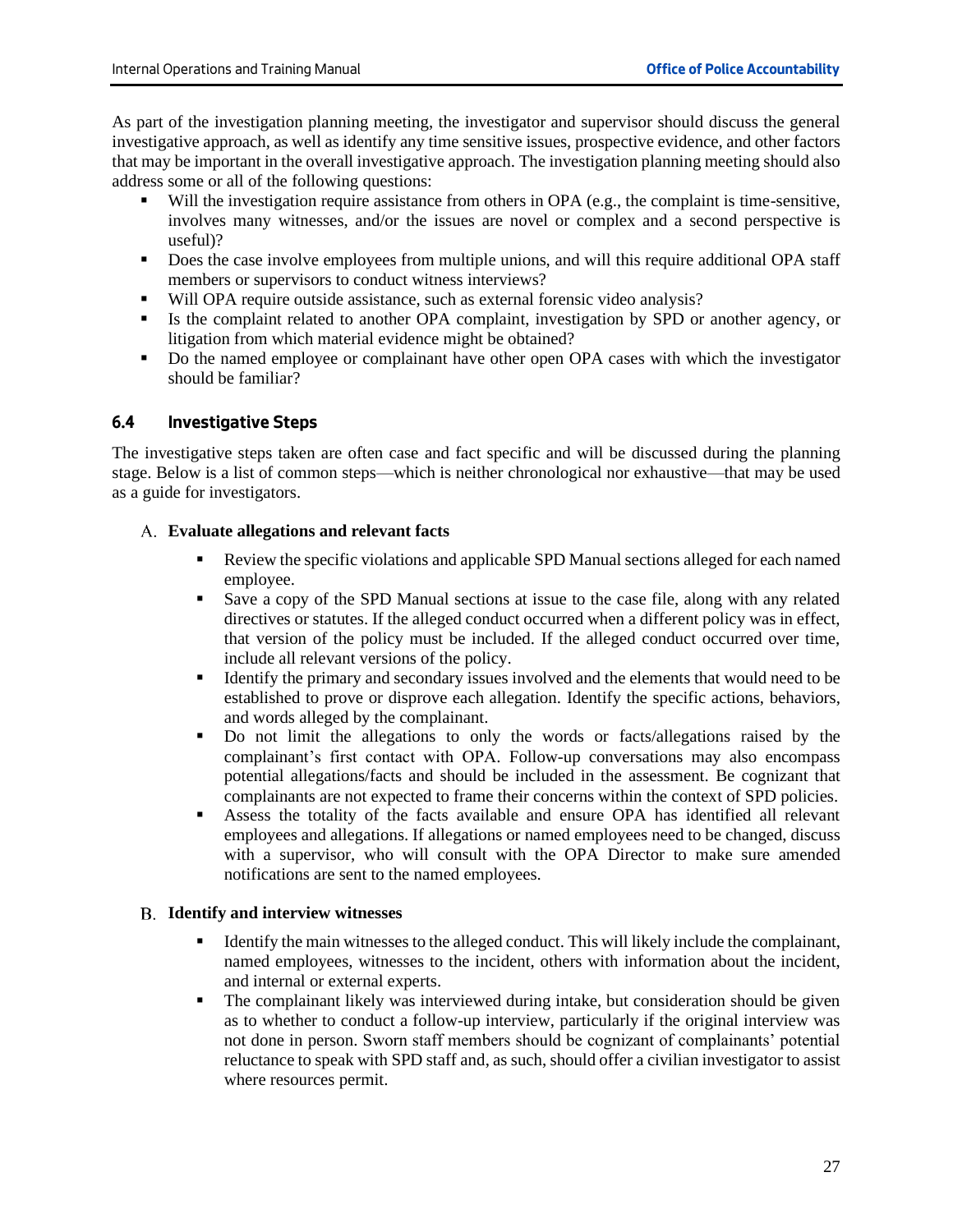- Add newly identified witness entities and their contact information to the case file; update their disclosure preference (yes or no) based on their response.
- **•** Consider the order in which to interview witnesses and any special considerations, such as whether any parties are anticipated to be unavailable for a period of time or whether there is concern a witness might be less willing to participate if substantial time passes.
- Evaluate the relationships among and between witnesses and the named employees and note this in the file.
- Be conscious of any communication barriers that the interviewee may have (language, ADA, etc.) and accommodations available to facilitate the interview.

#### **Assess documentary and physical evidence**

- Documentary evidence:
	- CAD records, precinct or unit logs, incident and arrest reports, property and evidence reports, training protocols or records, use of force reports, Seattle Fire Department medic run sheets, jail booking records, specialty unit manuals, FRB and/or FIT reports, medical records (obtain a medical release), traffic or parking infractions/citations, collision reports, secondary employment permits, external agency investigations
- Physical evidence:
	- 911 and communications audio, BWV, ICV, precinct holding cell video, video and/or audio from the scene (e.g., security systems from nearby businesses) or taken by witnesses, cell phone footage (streamed events, social media posts, etc.), photographs, texts, maps, phone records

### <span id="page-32-0"></span>**6.5 Conducting Interviews**

All interviews will follow best practices as defined in OPA Manual section 6.5(G) and in OPA training.

#### **General guidelines**

Order of interviews

Interviews should be scheduled to allow time for preparation by the investigator and to provide sufficient notice to the individual being interviewed. The order of interviews depends on the specific nature of the complaint, the anticipated testimony of each person being interviewed, and other strategic considerations, though circumstances may dictate when an interview can or should take place. Individuals who are expected to be uncooperative are sometimes best interviewed last, allowing the investigator to gather evidence from other sources and to develop specific questions, rather than relying on that individual to offer information.

Interviews are generally conducted in the following order:

- 1. Complainant
- 2. Subject (if not the complainant)
- 3. Non-SPD witness
- 4. SPD employee witness
- 5. Named employee
	- Location of interviews

Interviews of current SPD employees are conducted in person unless the employee's union agrees to a virtual interview. If the interview of a named employee does not occur in person, the investigator should document the reason in the ROI. If possible, interviews of non-SPD witnesses should be conducted in person, though special considerations may necessitate holding the interview elsewhere (e.g., a complainant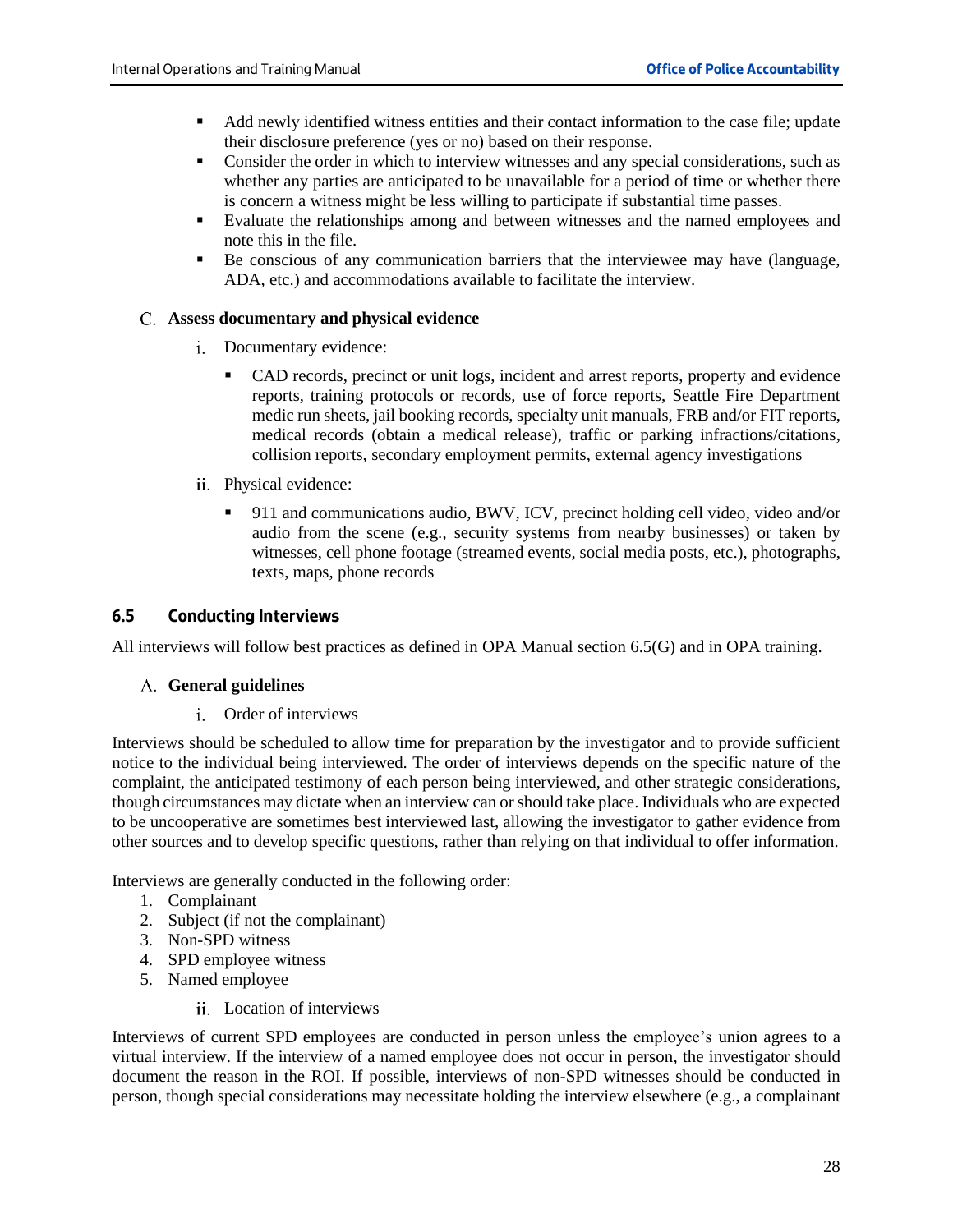is in jail). Some non-SPD witnesses may prefer not to come to OPA, so the investigator may need to arrange to meet with the individual elsewhere. In-person interviews attempted outside of OPA's office should be screened with a supervisor. Consideration should be given to having a second investigator attend the interview.

### **Scheduling employee interviews**

Investigators should contact employees wanted for an interview to request their availability. Interviews are scheduled during employees' on-duty hours.<sup>53</sup> For SPD employees covered by the SPOG contract, notice of scheduled interviews should be sent by email at least five calendar days and no more than 30 days prior to the scheduled interview day.<sup>54</sup> For SPMA employees, notice of an interview must be sent at least three business days before.<sup>55</sup>

The email should include an order to appear, the date, time, and location of the interview, information on employee representation rights and consequences for failing to appear, a confidentiality directive, and interview documentation options. A copy of the complaint summary, the Police Officers' Bill of Rights, and a *Garrity* advisement should be attached. <sup>56</sup> The employee's captain/civilian equivalent and union are copied on the email. If a captain elects to not receive these emailed notifications, OPA supervisors should inform investigators of this preference. The OPA investigator saves a copy of the email to the electronic case file as evidence of the date and time the interview notice and accompanying materials were sent.

If SPD employees covered by other CBAs are to be interviewed, the investigator should check the applicable CBA for interview notice requirements.

Employee no-show for OPA interview

If an employee fails to appear for a scheduled interview without prior notification, the OPA investigator should schedule a new interview date as soon as possible while providing sufficient notice to the employee and their union. The investigator should notify a supervisor and document in the ROI any reason provided by the employee for the failure to appear. The supervisor will consider whether to initiate a new OPA complaint against the employee for failing to appear for an OPA interview. After a new interview is scheduled, the investigator should request a timeline extension from the union for the days lost due to rescheduling (*see* OPA Manual section 6.2(A)).

#### **Scheduling complainant and witness interviews**

Interviews of non-SPD complainants and witnesses should be scheduled at the interviewee's convenience while avoiding unnecessary delays to the investigation. If a complainant or witness is difficult to locate or not responsive to OPA's contact attempts, the investigator may consult with a supervisor on alternate strategies to contact the individual. In some cases, other OPA staff may assist the investigator in establishing contact with the complainant. OPA may also consider a visit to the community member's home or workplace to establish contact, if necessary. Doing so should be discussed with a supervisor. As a final step, a letter should be sent asking for contact and indicating a deadline by which OPA needs to hear from the community member in order for them to participate in the investigation.

<sup>53</sup> *SPOG Agreement, supra,* § 3.12(C)(3).

<sup>54</sup> *Id.* § 3.6(F)(2).

<sup>55</sup> *SPMA Agreement, supra,* § 16.4(H)(2).

<sup>&</sup>lt;sup>56</sup> This informational explains that compelled statements made by an employee during an internal administrative interview cannot be used against the employee in any subsequent criminal proceedings. In *Garrity v. New Jersey, 385 U.S. 493 (1967)*, the U.S. Supreme Court ruled that public employees can be compelled by their government employer to make statements against selfinterest as a condition of employment but that the Fifth and Fourteenth Amendment protections against self-incrimination prohibit the use of such statements or the fruit of such statements against that employee in a criminal prosecution of that employee.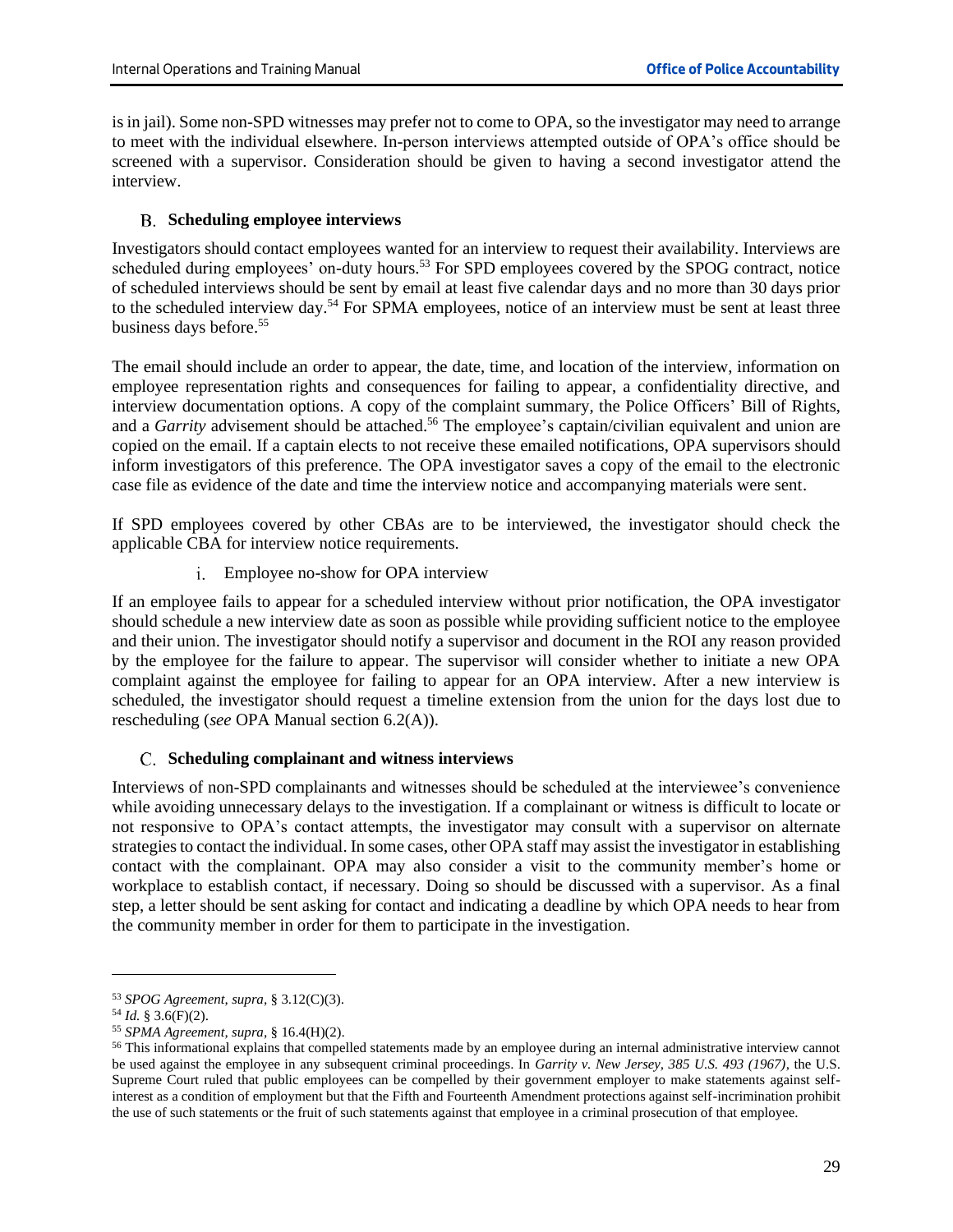#### **Preparing for the interview**

Each investigator reviews the issues to be addressed with the interviewee and prepares an outline of topics to be covered. This outline will serve as an interview guide. The interview guide is a strategic document and identifies: the aim of the interview; key topics to be covered; and what questions may be posed to ensure all aspects of the investigation are addressed. The investigator may consider presenting documents, video, photos, or other evidence for context or as a physical reference of the incident scene. Investigations of a complex or sensitive nature may warrant a second investigator present at the interview (*see* OPA Manual section 6.4(H)). In such cases, a briefing between both investigators is required to ensure that each investigator is aware of their role and responsibilities during the interview process.

### **Recording the interview**

All interviews, whether in person or remote, should be recorded in their entirety with consent. Verbal consent to the recording should be noted at the beginning of the interview. If any discussion of the case or review of evidence (i.e., video) occurred prior to the interview, it should be noted on the record.

All interviews of SPD employees must be digitally audio recorded and transcribed.<sup>57</sup> In addition to the OPA recording, an employee or their union representative may also choose to audio record the interview. If this occurs, the recording party must provide OPA with a copy of the full recording. The OPA investigator provides SPD employees and their union with a copy of the interview recording. Additionally, OPA provides the employee's union with a copy of the interview transcription within five days of its completion.<sup>58</sup> OPA personnel save interview recordings and transcripts to the case file.

An employee may object to OPA creating a recording of the interview. If this occurs, the employee is responsible for retaining a stenographer or court reporter to transcribe the interview and to pay all appearance and transcription fees and costs. The employee must also provide a certified copy of the transcription to OPA.<sup>59</sup>

Investigators should encourage non-SPD complainants and witnesses to consent to a recorded interview and explain the rationale for the recording. If consent to record is not given, investigators will not record the interview, but instead document the refusal and prepare a narrative summary of the interview immediately afterward to include in the ROI. Interviewees are permitted to create their own recording of the interview. Complainants may ask the OPA investigator who recorded the interview for a copy of the recording after the interview is complete.

#### **Role of the union representative**

The primary role of a union representative during an OPA interview is to protect the contractual rights of the employee. The OPA investigator may accommodate the union's request to place any initial objections it has on the record before the investigator begins asking questions and should allow for the union representative to make objections where appropriate. These objections should be concise and should cite to the contractual or legal provision implicated by the question. Objections should not be disruptive, argumentative, leading, suggestive of an answer to the witness, prejudicial, insulting, profane, or speaking objections. Regardless of the nature of an objection, the employee is required to answer the question unless it is withdrawn by the investigator. The investigator should further provide an opportunity at the end of the interview for the union to ask any follow up questions it has and for it to place any final objections it would like to offer that were not previously made at the beginning or during the interview.

<sup>57</sup> *SPOG Agreement, supra,* § 3.6(F)(6).

<sup>58</sup> *Id.*§ 3.6(F)(7).

<sup>59</sup> *Id.*§ 3.6(F)(6).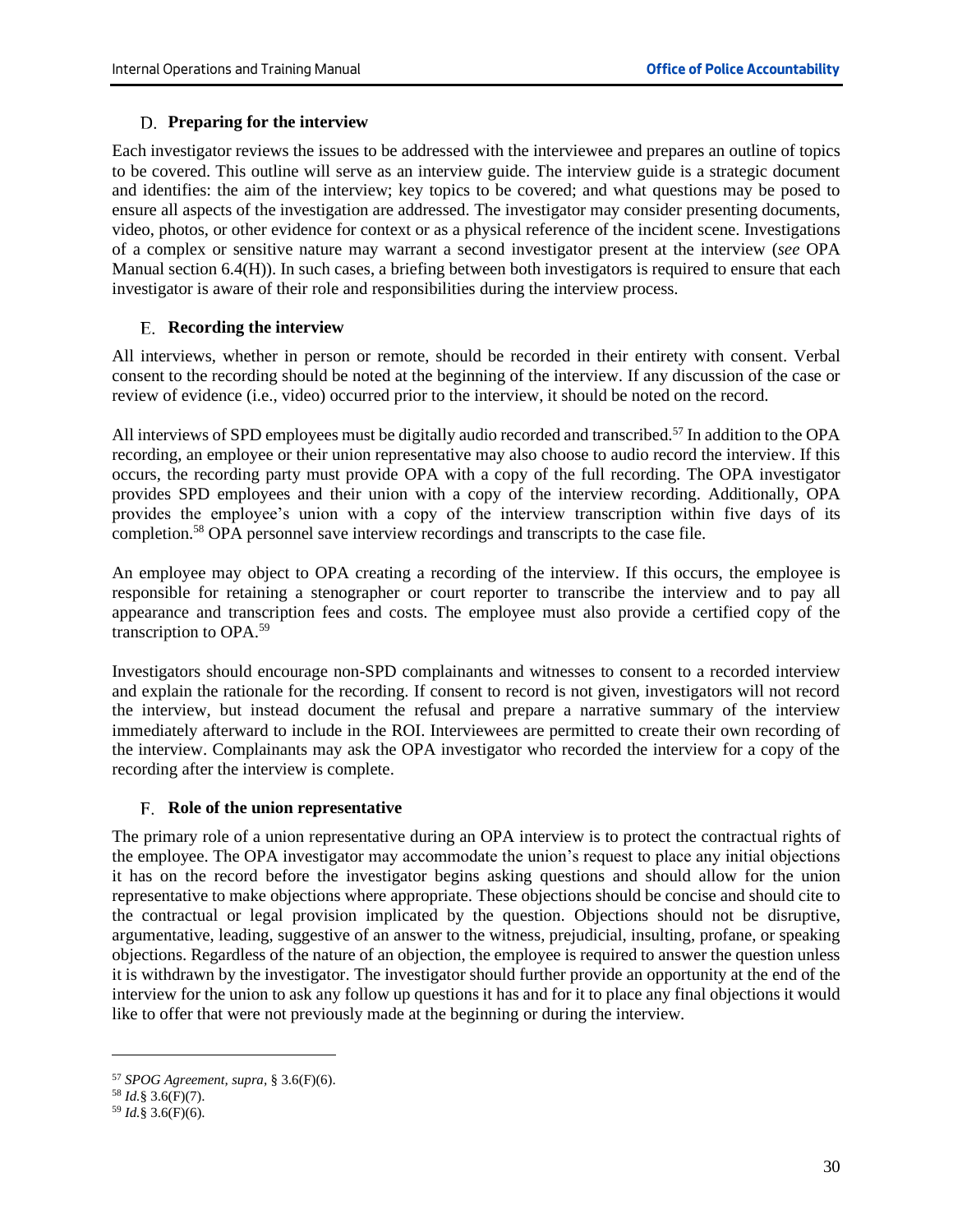#### **Conducting the interview**

All interviews will follow conversational investigative interview techniques. Investigators are required to act ethically and with integrity. As such, the investigator's demeanor during the interview should be respectful, courteous, and professional. Investigators are required to have an assertive and empathetic mindset that supports a consultative environment for the interview process.

Questions must be relevant, respectful, sensible, sensitive, short (but convey what is required), noncompound, sincere, and stimulate the interviewee's thinking and disclosing of thoughts. <sup>60</sup> Throughout the interview, investigators should use repetition to understand details, restate what they heard to ensure accuracy, and avoid commenting on what was said. Interviews will adopt a funneled approach in that questions should move from broad to more specific questions.

The interview structure adopts a similar approach for complainants, community witnesses, employee witnesses and named employees. There are six basic stages in the interview:

Opening

At this stage, the investigator establishes a road map and expectations for the interview. This is somewhat of a scripted approach used to identify each person present in the interview room, as well as other information such as the date, time, location of the interview, etc. The investigator conducting the interview reads aloud from the prepared interview guide at the start of the interview to ensure this information is on the record. The guide explains to those present how the interview will proceed and underscores the expectation that the interviewee answers truthfully and completely to the questions posed, discloses in detail what is asked, and does not rush in their explanation. If the person being interviewed is an SPD employee, the guide specifically asks the employee if he or she does or does not invoke their *Garrity* rights prior to giving an interview.

#### ii. Information gathering

At this stage, the interviewee provides their first account of the event at issue. The investigator should use a "tell, explain, and describe" approach to encourage narrative disclosure by the interviewee.<sup>61</sup> The investigator should ask open-ended questions as much as possible to elicit the interviewee's testimony. Interruptions should be kept to a minimum so that the interviewee offers as much detail as possible and the transcriptionist can hear statements by all participants.

Examples of potential questions to ask include:

- Tell me what you remember seeing when you arrived.
- Where were you when you saw the subject?
- Who was present?
- What did the other officer tell you happened?
- Why did you use force on the subject?

For interviews of SPD employees, the investigator may ask questions regarding the background and prior assignments of interviewees. In addition, the investigator should ask the interviewee about their understanding of the policies at issue and training they have received relevant to those policies and the specifics of the case.

As the interview progresses, the funneling approach narrows. Probing questions should then be used. Closed-ended questions will normally be left until the end of the interview.

<sup>60</sup> Eric Shepherd & Andy Griffiths, *Investigative Interviewing: The Conversation Management Approach,* 197 (3d ed. 2021).

<sup>61</sup> Shepherd & Griffiths, *supra* at 267.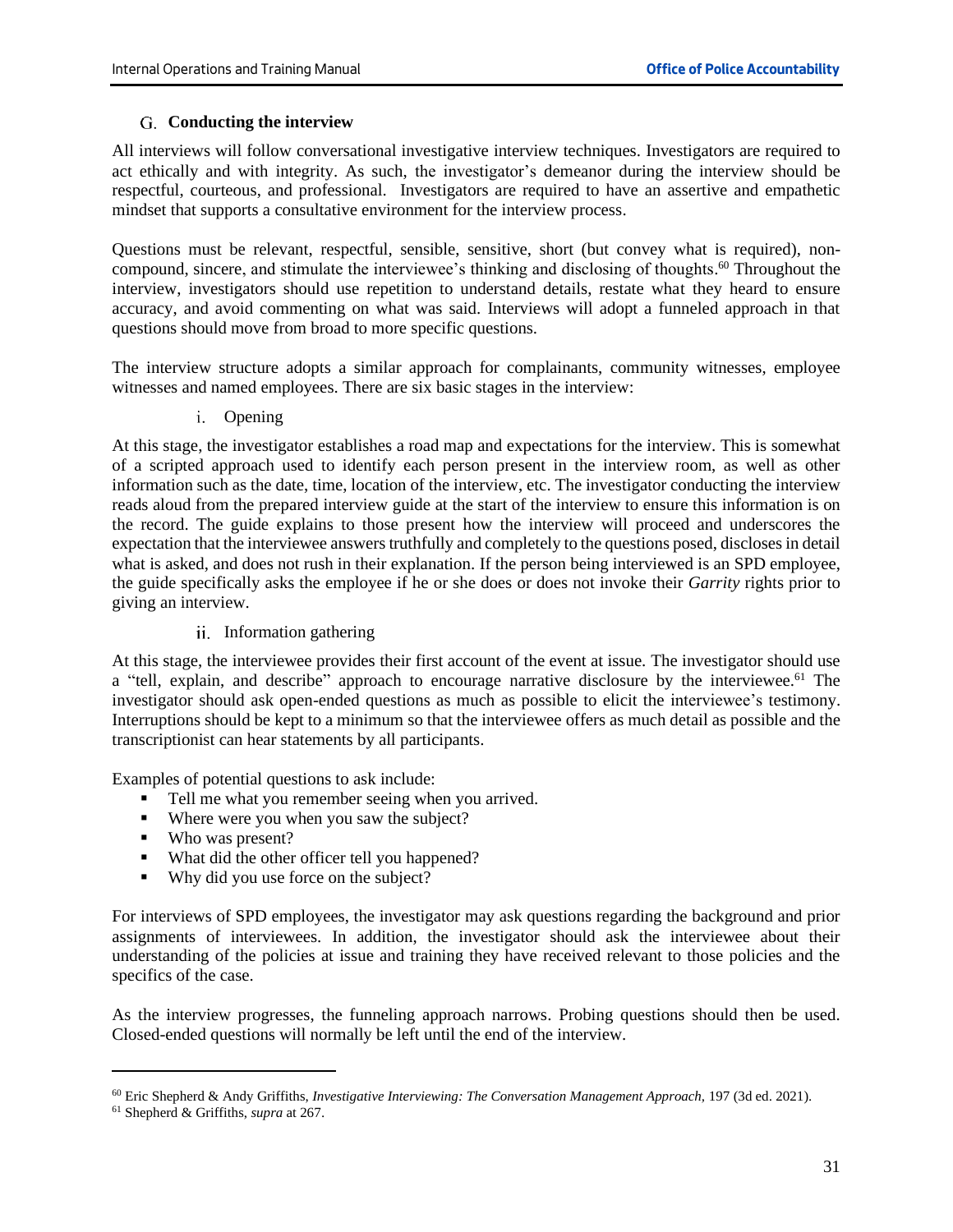#### Account development

The interviewer obtains a comprehensive account of the incident. The investigator may assist the interviewee in the development of their account but should avoid asking leading and closed-ended questions. These types of questions can generally be answered with a 'yes' or 'no' or are phrased in such a way that may be construed as providing a rationale or explanation to the interviewee.

Examples of questions to avoid include:

- Do you remember seeing the subject with a gun when you arrived?
- Were you next to your car when you saw the subject?
- Were Officers X and Y present?
- Did Officer X say that the subject had a weapon?
- Did you use your Taser because the subject would not drop his weapon after you asked them to?
- You were worried about your safety, right?
- Did the other officers ask for your assistance?

When interviewing non-police personnel, the investigator should avoid using police terminology to ensure that the interviewee understands what is being asked.

#### iv. Introduce evidence

In this stage of the interview, the investigator introduces evidence in such a way that prevents the investigator from disclosing what they know or contaminating the interviewee's memory. The investigator or interviewee may use tools to help explain and understand what happened, such as a map, diagram, photo, video, etc. The investigator must be mindful that a written record is being created and that individuals who review the OPA investigation must understand the interviewee's testimony in relation to any tool or gesture used. For example, if the interviewee watches BWV of an incident and makes a comment, the investigator should make a note on the record of the point in the BWV that the comment was made. If the interviewee uses their hands to indicate the type of force used or size or distance, the interviewer must document what the interviewee described (if not audio-recorded) or verbally record the description (if audio-recorded).

Manage discrepancies

The investigator should establish the relationships among parties present at the incident, as well as any other witnesses, with each other, and with the named employee. Perceptions, statements, and credibility may vary depending on the interviewee's relationship to others. Where there is a discrepancy between the interviewee's testimony and other testimony or evidence, question the interviewee about the discrepancy without expressing judgment. For example: "You said you returned to the precinct after the incident, but CAD indicates you responded to another call at the time. Can you help me understand this?"

vi. Closure

Before ending the interview, the investigator should ask if the interviewee has any other information about the incident or complaint they would like to provide, including whether they are aware of other witnesses. If an SPD employee is represented by their bargaining unit at the interview, the OPA investigator may invite the union representative to ask the interviewee questions, to which the OPA interviewer may ask follow-up questions as needed. When interviewing community members, the investigator should always make sure that OPA has current contact information for all complainants and witnesses and verify that this information is updated in the electronic case file. The investigator may inform community members that OPA may need to follow up with them if necessary to clarify information gathered during the initial interview.

At the end of the interview, the investigator should give specific orders to SPD employees not to discuss the matter or their interview with unauthorized persons. However, this does not preclude the disclosure of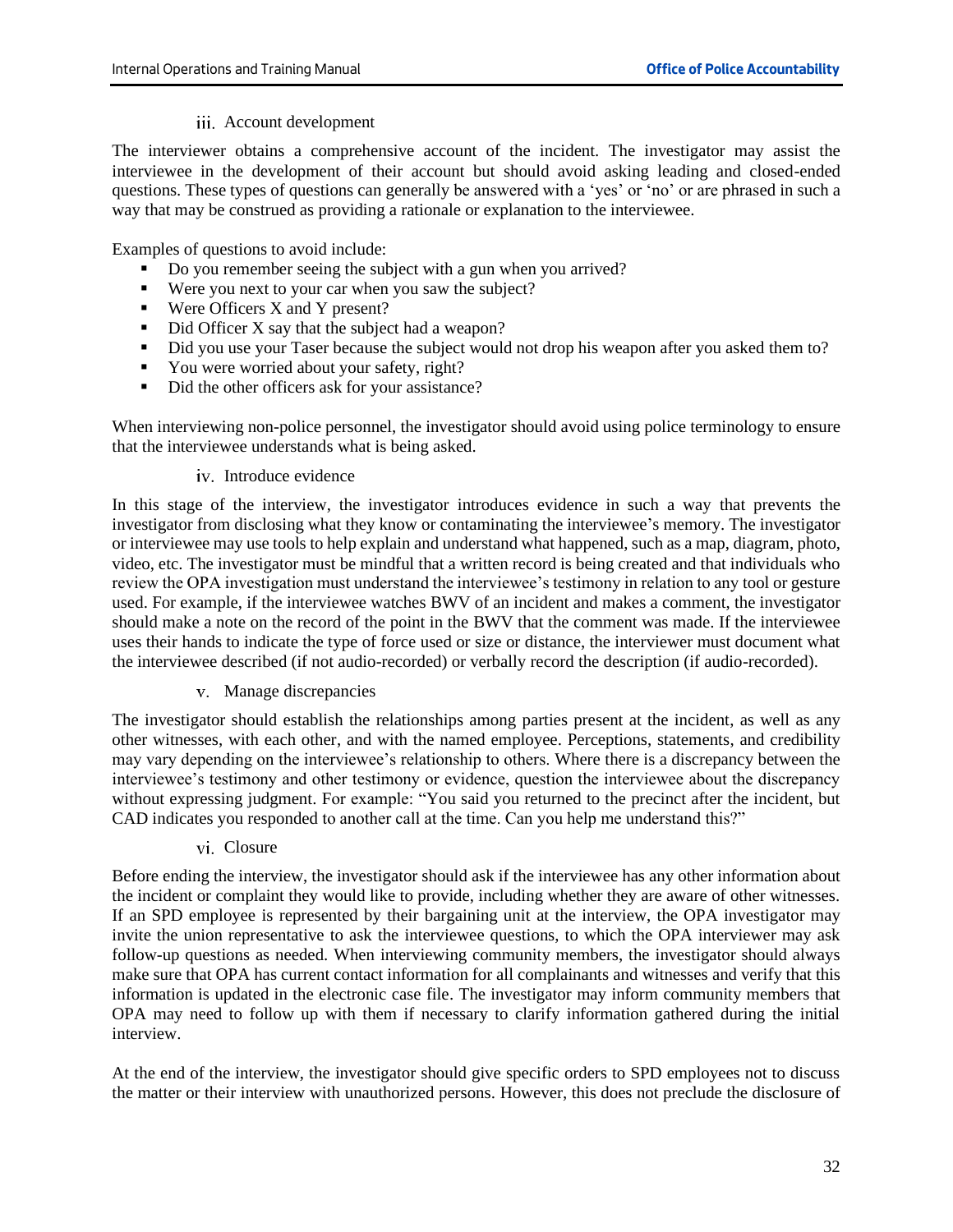the existence of the complaint, nor does it prohibit a discussion of the underlying incident and any relevant laws, policies, training, and/or tactics during a supervisory debrief and/or counseling session. Community members who are interviewed should also be encouraged not to talk about the interview or the incident with others out of fairness to all persons involved.

### **Two-person interview teams**

Depending on the complexity and sensitivity of the case, it is often useful for two investigators to be involved in the same interview. In such a situation, the primary investigator on the case takes the lead, setting strategy prior to the interview, controlling the flow of the interview, asking most of the questions, taking brief notes, and operating the recorder. The secondary investigator may be tasked with playing relevant footage during the interview, taking more thorough notes, identifying areas where more probing is needed, and following up with questions after the primary investigator is finished. On occasion, it will not be necessary to ask any follow-up questions, but the secondary investigator will still be useful in sharing notes of the interview and observations about the demeanor and non-verbal behavior of the person being interviewed.

## <span id="page-37-0"></span>**6.6 Review and Evaluation of Evidence**

A "clarify, anomaly, recap, and entirety" review process is used for witness statements.<sup>62</sup> This approach allows the identification of any contradictions and/or inconsistencies in the witness's account at the conclusion of questioning. A "final, anomaly, investigation, and reason to suspect" approach is used for interviews of named employees.<sup>63</sup> This process identifies if there are significant omissions at the end of questioning.

As evidence is obtained during the investigation, it should be carefully and thoroughly catalogued in the ROI (e.g., source, date obtained, etc.) and uploaded to the case file. At the conclusion of the investigator's report, the value and importance of each piece of evidence should be weighed and described in a neutral and objective manner.

The investigator should carefully evaluate testimonial evidence (statements made by involved parties and witnesses) for relevance and credibility, while also being mindful to observe and correct their own potential biases. The investigator may not give any greater or lesser weight or credence to an individual's testimony because of that person's position (including employment by SPD or another City entity), race or ethnicity, gender identity, economic status, sexual orientation, housing status, or membership in any other protected class. Only objective criteria relating directly to the truthfulness or credibility of the person should be used in deciding the weight given to their testimony.

## <span id="page-37-1"></span>**6.7 The Report of Investigation**

Once all steps in the investigation have been completed, relevant and material evidence is summarized in the ROI. Where applicable, all sections of the ROI should be populated with information. Investigators should proofread their ROIs for substantive, grammatical, formatting, and typographical errors. The ROIs should set forth evidence in a clear and concise manner. Where possible, the ROIs should avoid internal duplication. Investigators should refrain from pasting interviews verbatim and, instead, should summarize salient portions and organize those portions to create a clear narrative.

<sup>62</sup> Shepherd & Griffiths, *supra* at 453.

<sup>63</sup> Shepherd & Griffiths, *supra* at 512.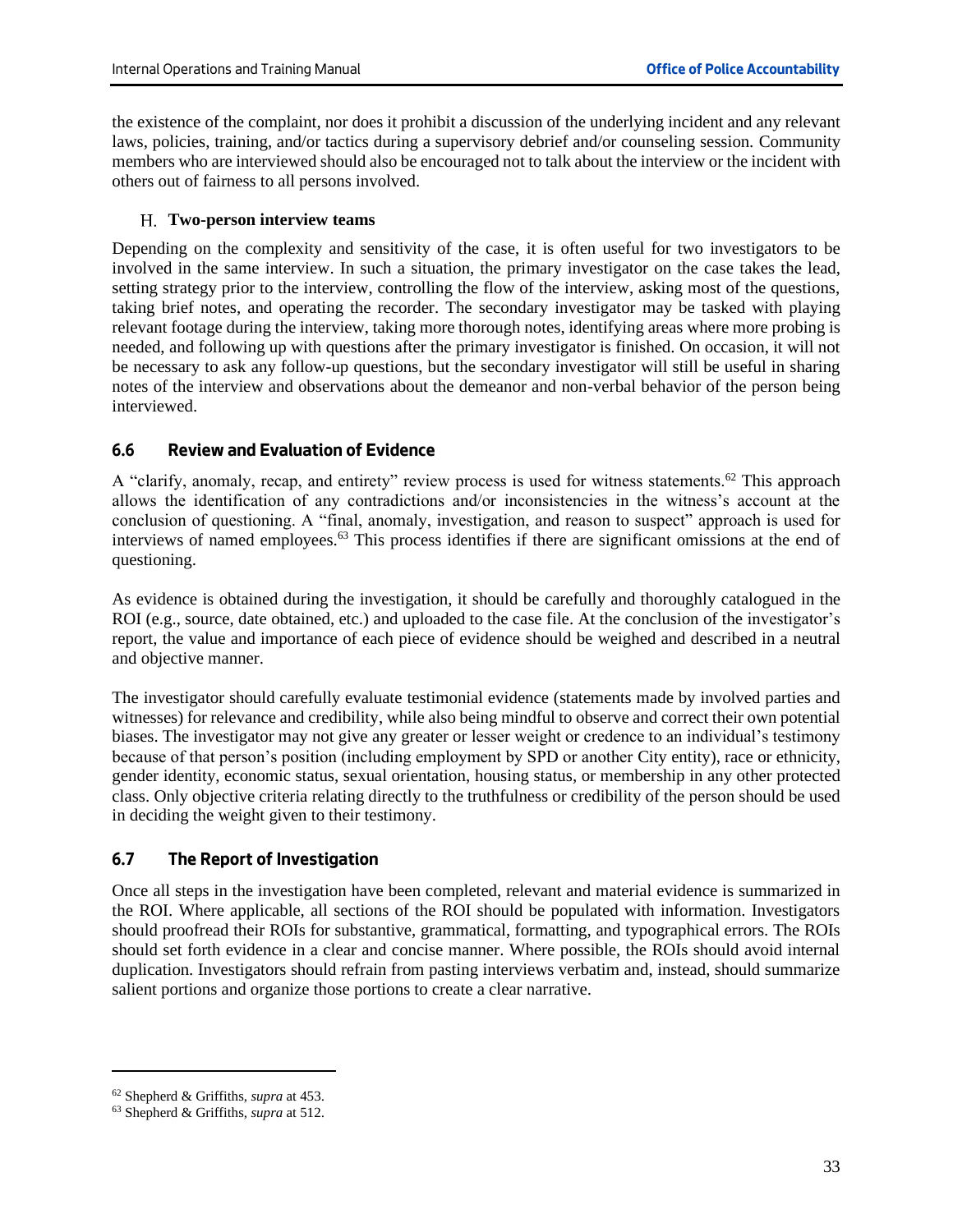All ROIs should have the following characteristics:

- Evidence should be clearly labeled and concisely described
- All complaints classified for investigation, as well as any subparts, should be analyzed
- **•** Inconsistencies in evidence or testimony should be identified and, where possible, assessed against other evidence or testimony
- Where specific statements or testimony is relevant, direct quotes should be used
- If video is evaluated, the investigator should create a video log that contains timestamps
- The conclusion section should be able to stand on its own and provide an overview of the complaint, the investigation, and the conclusion. It should list each named employee and the SPD policy sections at issue. For each policy, the investigator should summarize: the nature of the claim, a summary of complainant, employee, and witness accounts as they relate to the policy; a synopsis of the video and an evidentiary conclusion, where applicable (i.e., BWV showed three strikes, BWV indicated the subject's hand was not bleeding, etc.).

## <span id="page-38-0"></span>**6.8 Investigation Review and Certification**

The investigator will submit the completed investigation to a supervisor for approval. The supervisor reviews the investigation before routing the case to OIG for final review and certification. The supervisor will review the case, taking steps consistent with OPA's internal quality control requirements. This review should ensure the completeness of the investigation and electronic case file (including the addition and proper naming of attachments and case-level data), the quality of the ROI and other investigative reports, and the readiness of the investigation to be reviewed and certified by OIG. Investigations required by OIG for review and certification should be provided to OIG as soon as possible after the investigator submits them to a supervisor.

The OIG reviewer documents in writing whether the investigation is: (a) certified as thorough, timely, and objective; (b) partially certified as one or two of thorough, timely, and objective; (c) not certified because the investigation is not thorough, timely, and objective but additional investigation is not requested or directed, and the reason; or (d) not certified because the investigation is not thorough and objective, along with any requested or directed further investigation to be conducted by OPA.<sup>64</sup> Any further investigation conducted by OPA should be resubmitted to OIG for re-review and certification in a timely manner to ensure OPA may issue findings prior to the expiration of the 180-day deadline.<sup>65</sup> After the investigation is certified, it is ready for the issuance of recommended findings by the Director.

<sup>64</sup> Ordinance 125315, *supra*, § 3.29.260(F).

<sup>65</sup> *Id.* § 3.29.130(H).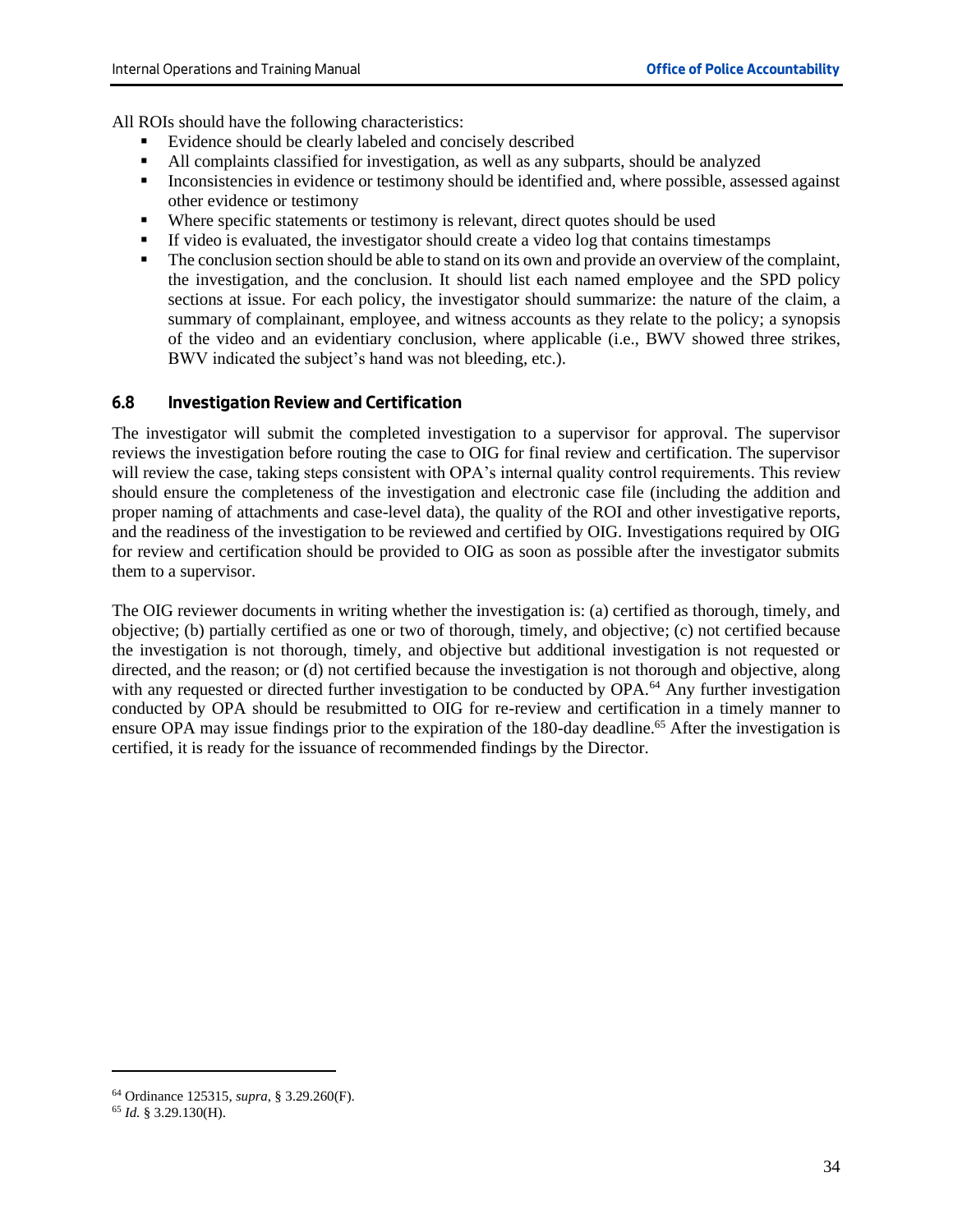## <span id="page-39-0"></span>**7.0 INVESTIGATION FINDINGS**

#### <span id="page-39-1"></span>**7.1 Issuance of Findings**

The OPA Director reviews completed investigations and issues recommended findings for each allegation using a preponderance of the evidence standard. Applying this standard, if the greater weight of the evidence—more than 50%—supports the allegation, the recommended finding will be "sustained." If the preponderance of the evidence shows that misconduct did not occur, or that minor misconduct occurred but is better handled through retraining and counseling, the recommended finding will be "not sustained."

If the preponderance of the evidence shows that the actions of an employee violated SPD policy, but such actions were consistent with specific and known SPD training and/or supervisory direction proven to have been provided to the employee prior to the incident under review, the OPA Director may consider such facts in determining whether a sustained or not sustained finding should be recommended.

The DCM summarizes the evidence collected in the investigation and provides an analysis of the facts through the application of relevant law and policy. The DCM is addressed to the named employee's chain of command.

### <span id="page-39-2"></span>**7.2 Not Sustained Findings**

For cases in which the OPA Director does not recommend any sustained findings, a copy of the investigative file is electronically sent to the named employee's chain of command, who has ten days to review the case and respond back to OPA whether they agree or disagree with the summary of findings. Where there is disagreement, OPA administrative staff forward the chain's response to the OPA Director for review and consideration.

#### **Types of not sustained findings**

Not Sustained Unfounded

The evidence indicates the alleged policy violation did not occur as reported or did not occur at all.

ii. Not Sustained Lawful and Proper

The evidence indicates the alleged conduct did occur but was justified and consistent with policy.

iii. Not Sustained Inconclusive

The evidence neither supports nor refutes the allegation of misconduct.

iv. Not Sustained Training Referral

There was a potential, but not willful, violation of policy that does not amount to serious misconduct. The employee's chain of command will provide appropriate training and counseling.

v. Not Sustained Management Action

The evidence indicates the employee may have acted contrary to policy, but due to a potential deficiency in policy or training, OPA [issues SPD a recommendation](https://www.seattle.gov/opa/policy/policy-recommendations) to clarify or revise the policy or training.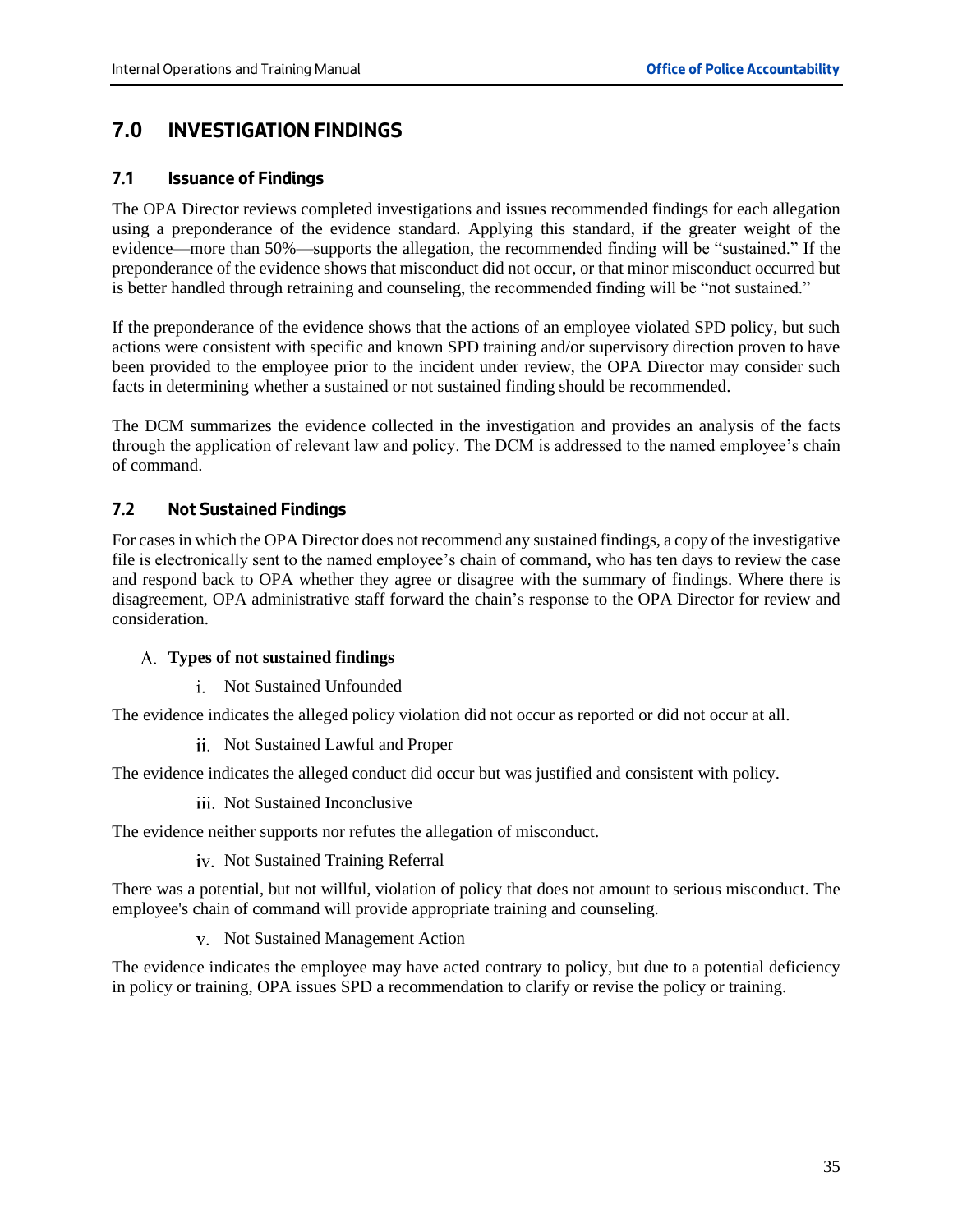#### vi. Not Sustained Timeliness

The evidence indicates a policy violation occurred, but OPA is unable to issue a sustained finding because either OPA did not reach its findings within the required timeframe, or the complaint was made to OPA beyond the allowable timeframe in which discipline can be imposed.<sup>66</sup>

### vii. Not Sustained Grievance Settlement

A previously issued sustained finding was overturned on appeal.

## **Training referral process**

OPA can require that a named employee's chain of command assign or provide appropriate training or counseling to address the employee's misunderstanding, inadequate training, or improper application of a policy. This encourages the chain of command to address correctable, minor mistakes or behavior that does not rise to the level of misconduct through education and counseling.

The DCM details the type and scope of training recommended based on the specific facts of the case. It directs how the training should be documented and gives the chain of command 15 days to respond to OPA with a report of completed action. OPA administrative staff monitor outstanding training referrals and follow up with the chain of command as needed.

The training is usually performed by the named employee's immediate supervisor; however, it may be completed by someone else in the chain of command or a specialty unit. After the training is completed and the memo returned, OPA administrative staff review the chain of command report for completeness and save it to the electronic case file. If the required training appears to be incomplete, OPA administrative personnel forward the follow-up memo to a civilian supervisor to review and assess whether further action is needed.

## **Management Action Recommendations**

In the course of an investigation, OPA may identify concerns with SPD policies or training and issue SPD a MAR to address them. OPA issues MARs in the form of a letter to the Chief of Police and copies the Assistant Chief of the SPD Professional Standards Bureau, the Inspector General, and the Executive Director of CPC. The MAR summarizes the incident as it relates to OPA's policy or training concern, provides an analysis of applicable SPD policies and training, and includes a recommendation for how the issue could be addressed from OPA's perspective.

Through MARs, OPA can be proactive in preventing misconduct before it occurs, while at the same time ensuring that any discipline imposed as a result of investigations will not be overturned on appeal based on flaws in SPD policies, procedures, and training, or a determination that officers were held accountable to standards to which they were not trained or that were unclear.

SPD is not required to implement OPA's recommendations, but they do actively collaborate and attempt to find solutions. SPD strives to complete MARs in six months and/or notify OPA of the anticipated completion date beyond 180 days. OPA and SPD also hold quarterly meetings to discuss concerns and progress on open MARs. OPA shares MAR updates with accountability system partners.

A MAR is considered complete when OPA receives a formal response letter from SPD either confirming that SPD took steps to address the concern or declining to implement OPA's recommendation. OPA reviews SPD's response and determines the appropriate closing disposition as "fully implemented," "partially

<sup>66</sup> *See SPOG Agreement, supra,* § 3.6(G).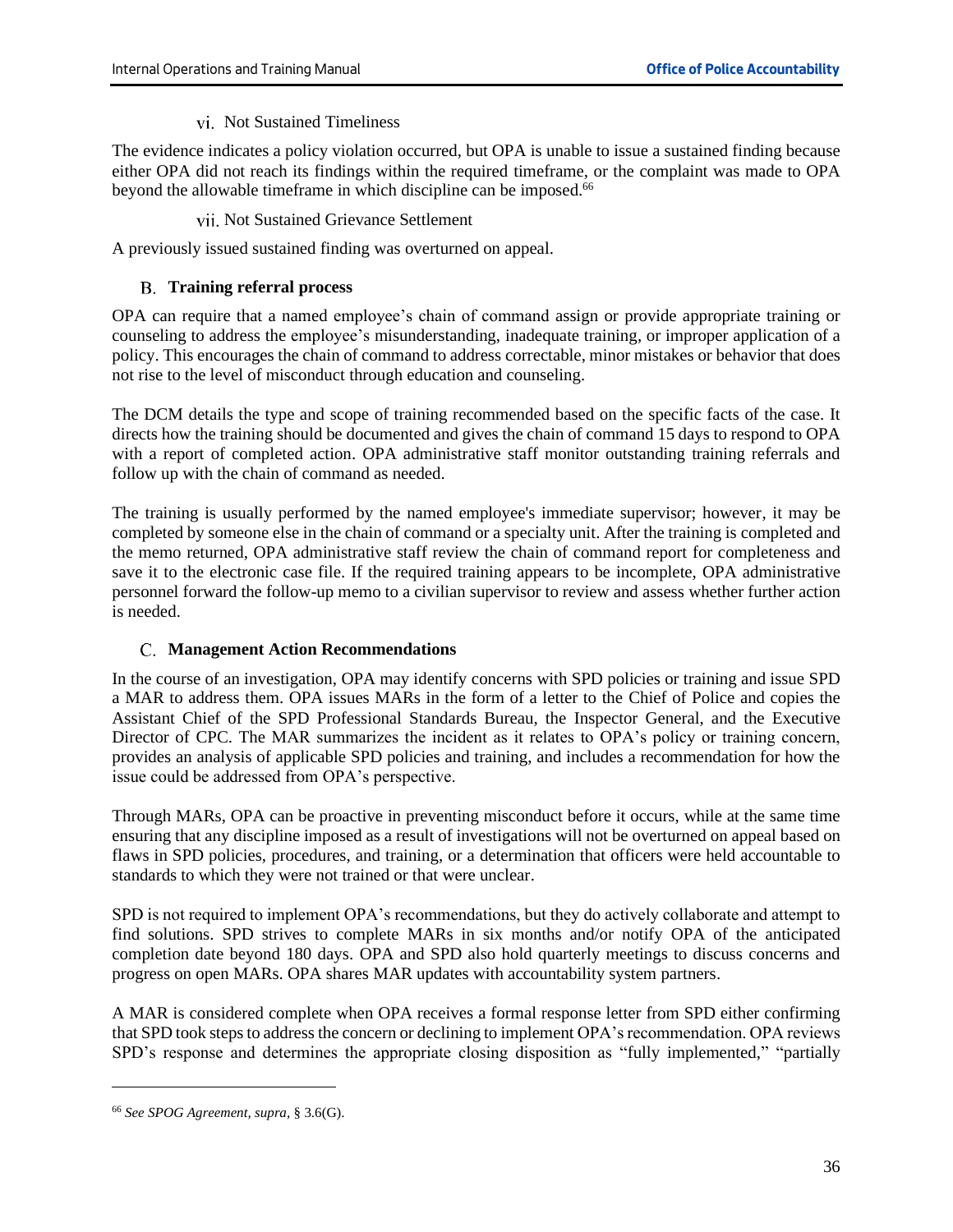implemented," or "declined action." In cases where the MAR resulted in changes to SPD training, OPA may continue to monitor the full implementation of the recommendation.

## <span id="page-41-0"></span>**7.3 Sustained Findings**

If the OPA Director recommends a sustained finding for one or more allegation(s), the following steps are taken:

## **Discipline meeting**

The OPA Director or their designee schedules a meeting with the named employee's captain/civilian equivalent, assistant or deputy chief, and SPD employment counsel—which form the "discipline committee"—to review the case and answer any questions concerning the investigation and recommended findings. Each participant receives the investigative file electronically prior to the meeting and comes prepared to discuss the investigation. Unless, based on the discussion, the OPA Director amends all sustained findings to not sustained findings, a disciplinary recommendation is discussed.

i. Proposed discipline

The named employee and their union are notified of the proposed finding and the discipline committee's recommended disciplinary range in a document called the proposed Disciplinary Action Report (DAR), issued by the SPD HR Director.

If the discipline involves an oral or written reprimand, and where the discipline committee does not recommend a range of discipline above a reprimand, the reprimand is issued at this point and is signed by an assistant or deputy chief or an SPD employee acting in this role. The discipline is then served on the employee by their chain of command.

In most cases, the OPA 180-day investigative timeline ends with the issuance of the proposed DAR (or reprimand packet). For SPOG employees, the timeline ends when the proposed DAR is electronically served on the union. Service on the employee by their chain of command occurs at some point thereafter. For SPMA employees, the timeline ends when the proposed DAR is served on the employee.<sup>67</sup> If the named employee separates from SPD employment prior to the DCM issuance, the 180-day timeline ends on the date of the DCM.

## **Loudermill hearing**

If the proposed range of discipline involves a suspension, demotion, or termination, the employee has an opportunity to meet with the Chief of Police to provide information the employee feels the Chief should consider before making a final decision. This is called the "due process" or *Loudermill* hearing.<sup>68</sup> The Chief's office schedules the meeting.

The employee may invite other attendees to the *Loudermill*. Typically, the employee brings a union representative. They may also bring an attorney or another SPD employee $(s)$ . In some cases, the employee may present written testimony from other SPD officers or supervisors familiar with the employee's work. Attendance depends on the employee's CBA but generally includes the Chief of Police, the OPA Director, the SPD HR Director, an assistant or deputy chief, and legal counsel. The Inspector General is also authorized to attend. Where the OPA Director is unavailable, attendance at the *Loudermill* may be delegated

<sup>67</sup> *SPMA Agreement, supra,* § 16.4(C).

<sup>68</sup> *See Cleveland Board of Education v. Loudermill,* 470 U.S. 532 (1985).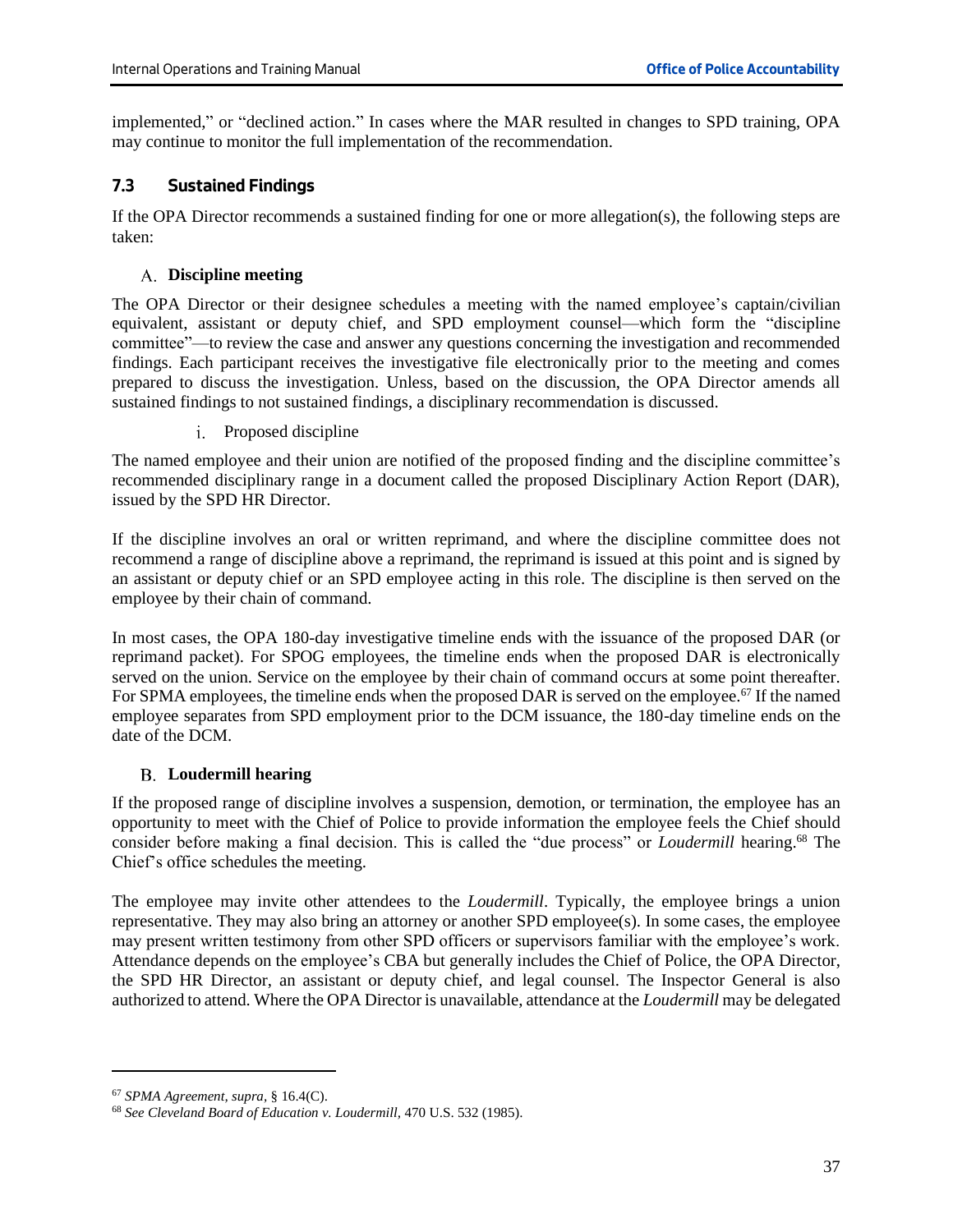to another OPA supervisor when the discipline for a SPOG employee involves a suspension under eight days.<sup>69</sup> The OPA Director should provide timely notice of delegation to the union.

If information arises at the *Loudermill* that necessitates, in the Chief's opinion, further investigation or consideration by OPA, the Chief may request that OPA perform additional investigation. In such cases, the OPA 180-day timeline will be automatically extended up to 60 days to allow OPA to complete the additional investigation.<sup>70</sup> OPA may seek additional time to conduct the investigation from the union. OPA may also independently determine that additional investigation is warranted after a *Loudermill* and subsequently request an extension from the union.

After the employee has presented information for the Chief to consider and the Chief has had an opportunity to review relevant information pertaining to the incident, the investigation, and the employee's personnel record and past disciplinary history, the Chief makes the final decision on findings and determines the discipline to be imposed for any sustained allegation(s).<sup>71</sup> There is currently no established timeline or required deadline within which the Chief must issue a final decision in a disciplinary matter.

### **Final Disciplinary Action Report**

Once the Chief makes a final determination on discipline, the SPD HR Director notifies the employee and their union in writing through the final DAR. The named employee's chain of command serves the discipline on the employee and returns a signed receipt of the service to SPD employment counsel. Discipline may include the following: oral reprimand, written reprimand, suspension without pay (up to 30 days), or termination. If the Chief issues no discipline for a sustained finding, the employee is served with a closure letter. In some cases, the Chief may also impose a demotion, disciplinary transfer, or require further training in addition to another form of discipline.

If the employee is no longer employed by SPD, the DAR is mailed to their home address. The discipline may either be: resigned or retired prior to discipline, resigned or retired prior to termination, or resigned or retired in lieu of termination.

The CJTC is responsible under state law for all matters of police officer certification. SPD HR must send a notice of peace officer separation to the CJTC within 15 days of any police officer separation.<sup>72</sup> If an officer is terminated and the violation meets the criteria for disqualifying misconduct under state law, the CJTC must decertify the officer upon completion of any disciplinary proceeding (including appeal).<sup>73</sup> If an officer resigns or retires due to misconduct, even if the misconduct was undiscovered at the time of resignation, the officer will be investigated by the CJTC as though they were still an employee. If decertified, they will no longer be allowed to be an officer anywhere in the state. A record of all CJTC investigations and case dispositions will be made publicly available and will be entered into an interstate database. <sup>74</sup> OPA monitors ongoing CJTC investigations into SPD officers and provides the CJTC with responsive records upon request.

#### **Chief's authority to overturn OPA findings**

If the Chief ultimately disagrees with one or more of the OPA Director's recommended findings, the Chief must meet with the OPA Director to discuss the anticipated reversal and to allow the OPA Director the

<sup>69</sup> *SPOG Agreement, supra,* § 3.5(D).

<sup>70</sup> *See SPOG Agreement, supra,* § 3.5(F); *SPMA Agreement, supra,* § 16.6.6.

<sup>71</sup> SMC 3.28.810(F).

<sup>72</sup> SB 5051, § 11 (2021).

<sup>73</sup> *Id.* § 9.

<sup>74</sup> *Id.* § 21.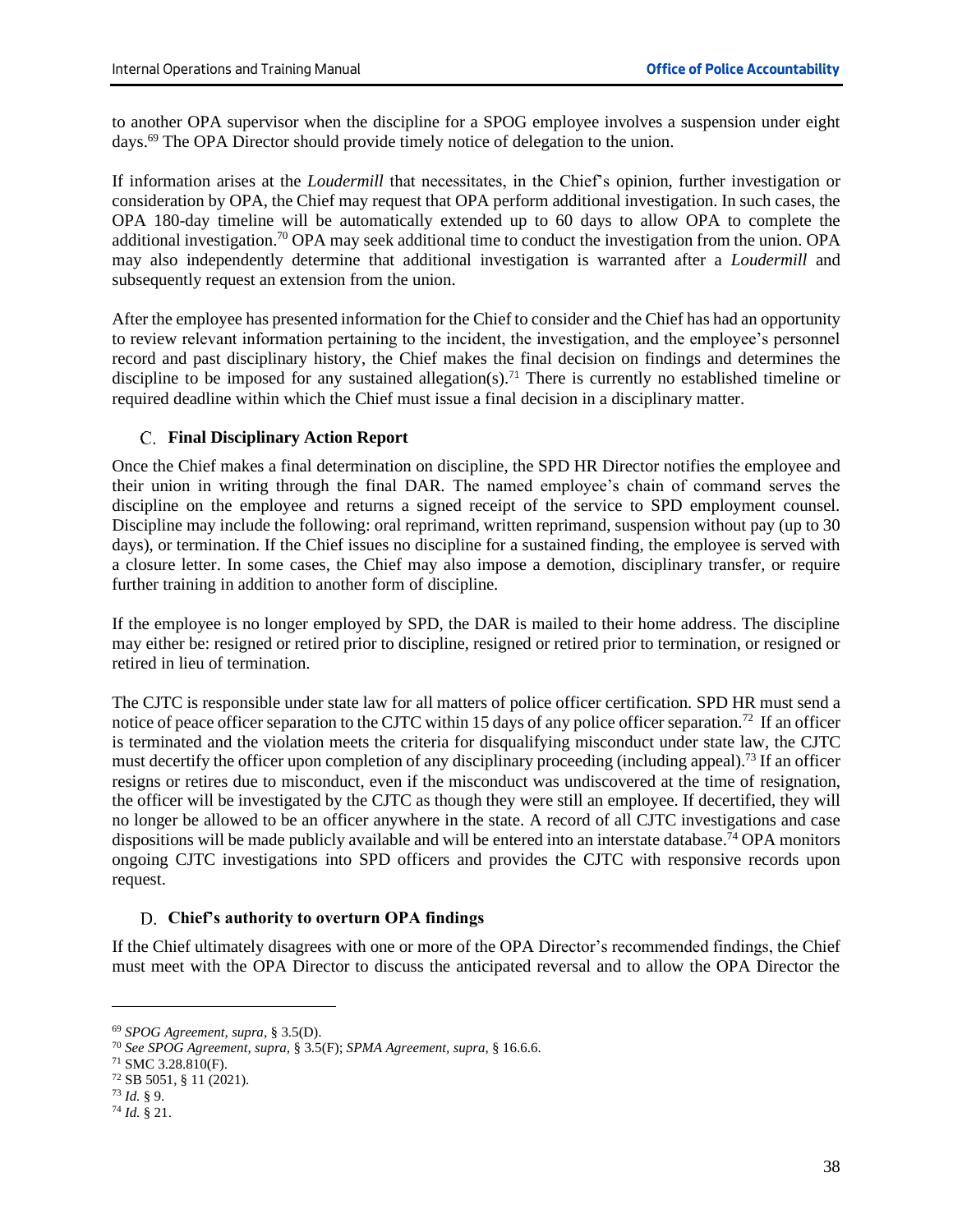opportunity to provide a response. If, after the meeting, the Chief still wishes to reverse the findings, they must provide their rationale in a written letter to the Mayor, City Council, OPA Director, Inspector General, CPC co-chairs, and CPC Executive Director within 60 days of their final decision. <sup>75</sup> OPA's annual report includes information on findings overturned by the Chief.

## <span id="page-43-0"></span>**7.4 Notice of Missed 180-Day Timeline**

If OPA fails to issue investigation findings within the 180-day contractual timeline required for current SPOG or SPMA employees, OPA will issue a written statement within 30 days of the final certification of the investigation by the OPA Director documenting the allegations and the reason why the time limit was exceeded.<sup>76</sup> The letter is addressed to the Mayor, the City Council President, the City Councilmember assigned to chair the committee overseeing public safety, the City Attorney, the Inspector General, and the CPC Executive Director. The notice is also provided to the complainant, included in the case file, and made publicly available.

## <span id="page-43-1"></span>**7.5 Case Closing Process**

After the employee's chain of command has had the opportunity to review the findings and offer comments, OPA administrative staff prepare a Closed Case Summary (CCS), which lists the SPD policy directives at issue, OPA's recommended findings (taken from the DCM), and the discipline imposed by the Chief, if any. The CCS is sent to the employee by way of their chain of command, as well as to the complainant. Once this is complete, OPA administrative staff close the case, and the CCS is published on OPA's website.

OPA administrative staff ensure that investigations are closed in a timely manner, generally around 30 days after findings are issued in not sustained cases. In some instances, the closing of a case may be delayed due to case-specific circumstances, such as the extended absence of an employee who receives a training referral, when the case involves multiple employees from different chains of command, or due to heavy workloads and/or case volume within OPA. OPA administrative staff strive to close sustained cases within 15 days after discipline is imposed on the named employee, when possible. OPA may expedite the case closing process in the interest of transparency based on community concerns about an incident or when resources permit.

## **Closing notices**

Case completion notice to named employees

OPA administrative staff ensure that a case completion notice is emailed to the named employee(s) and copied to their unit captain/civilian equivalent, SPD HR Director and assistant, and union. A record of the email notification is saved to the case file as evidence of the date and time the notice was sent.

Case completion notice to complainant

OPA administrative staff send a case completion notice to the complainant after the case is closed, including a copy of the CCS document. When the findings include a Management Action Recommendation, the closing letter will include a copy of the letter written by the OPA Director to the Chief of Police. Notices to complainants are sent by email or by postal mail when no email address is provided. If a complaint is submitted anonymously but an email address is provided, staff should send the complaint receipt notice to the email address listed on the complaint. A record of the notification is saved to the case file as evidence of the date and time the notice was sent.

<sup>75</sup> Ordinance 125315, *supra*, § 3.29.135(B).

<sup>76</sup> *Id.* § 3.29.135(C).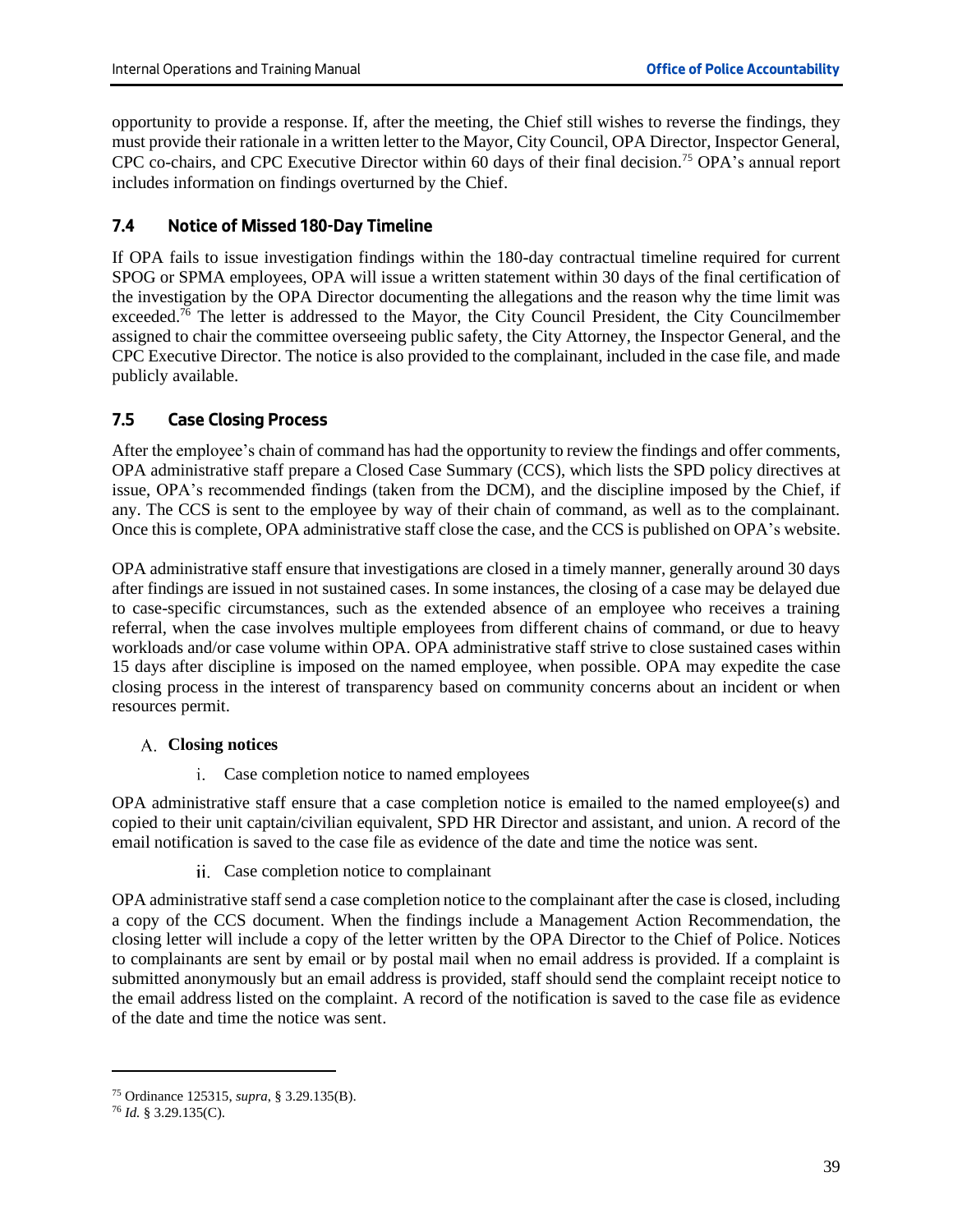## <span id="page-44-0"></span>**8.0 OPA PROGRAMS AND PROTOCOLS**

#### <span id="page-44-1"></span>**8.1 Unsubstantiated Misconduct Screening**

Allegations of misconduct that are clearly refuted by evidence can be investigated and documented by the chain of command and then screened with OPA via email. The OPA Director or their designee reviews the information and relevant video to determine if the allegation is disproved by the evidence or whether it is necessary for the supervisor to formally submit the allegation of potential misconduct to OPA. OIG conducts quarterly audits of cases screened through the program to ensure the integrity and continued success of the process.

The screening process is set forth in SPD policy.<sup>77</sup> As a general matter, allegations that are appropriate for screening include excessive force, violations of law, sexual assaults, and unlawful search and seizure. Incidents that are not fully captured on video and that have complex fact patterns will generally not be appropriate for screening. In addition, bias allegations will generally not be appropriate for screening and should be assessed in either a Bias Review or an OPA complaint referral. The chain of command may screen incidents with the OPA Director if they are unclear whether a Bias Review is required.

### <span id="page-44-2"></span>**8.2 Criminal Referrals**

If a complaint involves a potential violation of criminal law, OPA refers the matter for criminal investigation and, in most cases, suspends the administrative investigation into the complaint.

#### **Administrative process for criminal complaints**

The OPA Director generally receives information from an employee's supervisor or a member of the chain of command that an employee was arrested, is the subject of a criminal investigation, is the respondent in an order of protection, or may have engaged in acts that rise to the level of criminal behavior. This information may also be received through other means, including but not limited to an external agency, another SPD employee, or a community member.

When OPA receives notice of potential criminality, administrative staff generate a new "OPA Restricted" case and notify a supervisor. The OPA Director or their designee will instruct administrative staff on how to prepare a criminal referral letter to the law enforcement agency with jurisdiction over the incident. If the matter is to be investigated by SPD, OPA delivers the referral letter to the Assistant Chief of the Investigations Bureau. If the incident occurred in an outside jurisdiction, OPA may deliver the referral letter directly to the appropriate law enforcement agency and should also notify the SPD Investigations Bureau. If the incident occurred within Seattle, but OPA believes that there is a conflict of interest or another legitimate reason that necessitates that the matter be investigated by an outside law enforcement agency, OPA may make a written request for this to occur. If the Chief of Police concurs that the case should be sent to an outside law enforcement agency, the Chief must confer with OPA concerning the selection of that agency. If the Chief does not concur, an explanation for this decision must be provided to OPA.

In some cases, OPA may conduct a preliminary investigation into the complaint, which is usually limited to obtaining a copy of the incident report or other associated paperwork generated at the outset of the incident. At a minimum, a "conformance to law" allegation is made in the OPA complaint, though other allegations may be added at the conclusion of the criminal process as more information is obtained.<sup>78</sup>

<sup>77</sup> SPD Policy 5.002-POL-4; 5.002-PRO-1. *United States v. City of Seattle*. No. 12-CV-1282 JLR (W.D. Wash. May 2, 2019) (Order Approving Policy at DKT #563).

<sup>78</sup> This step is necessary to ensure that proper notifications are made to prosecuting authorities under the *Brady* rule.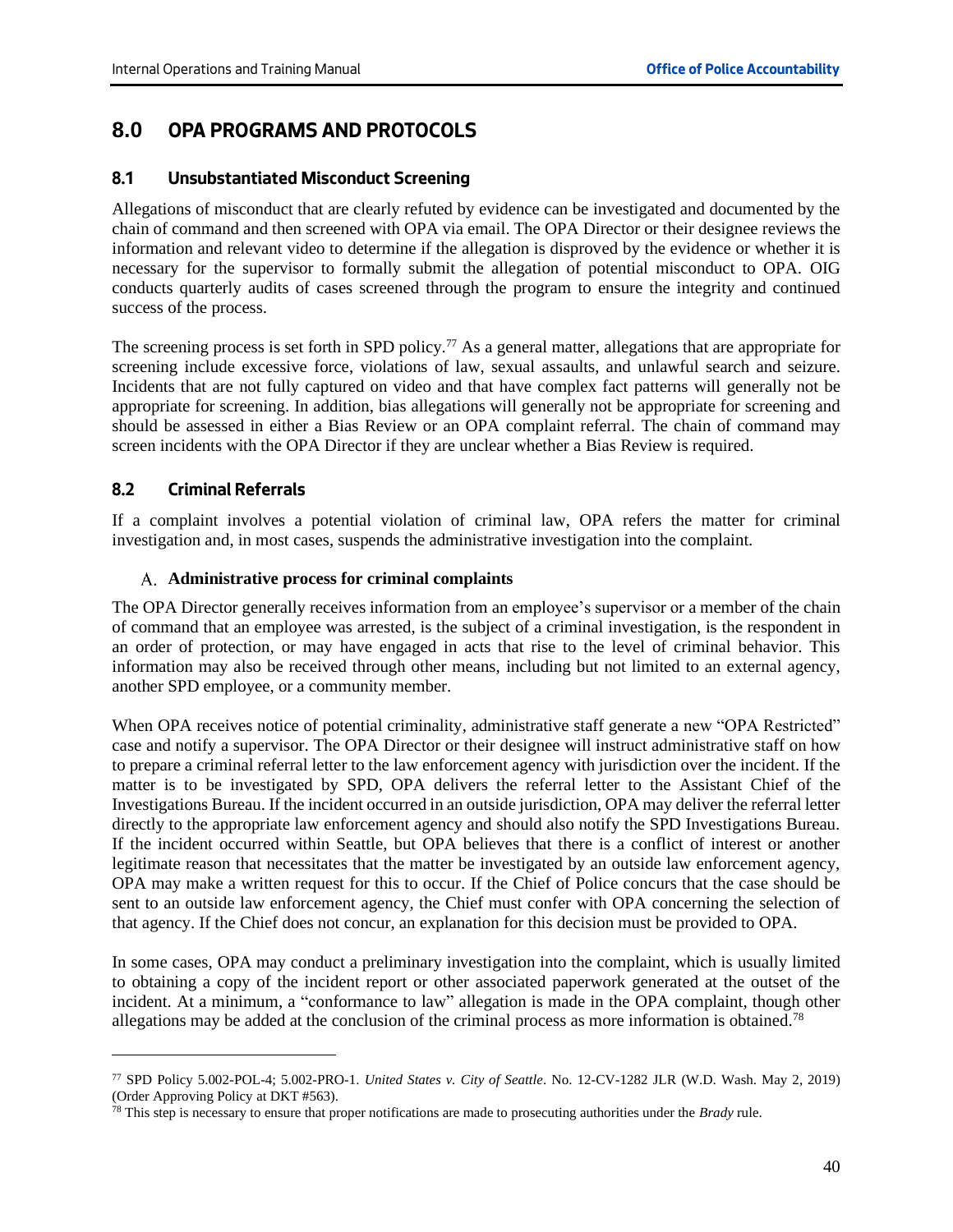The usual notice of complaint and 30-day notice requirements for named employees do not apply when criminal allegations are involved.<sup>79</sup> Instead, a classification report is issued to the employee once the criminal matter is concluded and OPA moves forward with its administrative investigation.

Every case transmitted to SPD for criminal investigation must be formally referred to a prosecuting attorney's office for a charging decision. SPD is required to notify OPA once this referral occurs. If the case is prosecuted, SPD is further required to notify OPA once the prosecution has concluded.

As a general matter, once there is a conclusion to the criminal investigation (verdict, decline notice, etc.), OPA initiates the administrative investigation. Exceptions are described in more detail below. At this point, a civilian supervisor assigns the complaint for intake investigation. After an initial review of the criminal investigation and OPA intake, a civilian supervisor makes a recommendation to add other applicable allegations that OPA will investigate. Complaints that were referred for criminal investigation will generally be classified for full OPA Investigation.

### **Timelines for criminal investigations and prosecutions**

Under the SPOG agreement, the 180-day timeline tolls when the alleged crime occurred outside of Seattle and the case is being criminally investigated by an outside law enforcement agency, or when the case is being reviewed or prosecuted by a city, state, or federal prosecuting authority.<sup>80</sup> The 180-day timeline does not toll when a case involving a SPOG employee is referred to SPD for criminal investigation or where the alleged crime occurred within Seattle and is being investigated by an outside law enforcement agency. Once SPD refers the matter for review to CAO or KCPAO, the 180-day clock stops and does not resume until there is a decline notice or verdict in a criminal trial, whichever is later.<sup>81</sup>

Under the SPMA agreement, OPA's timeline tolls any time a case is being criminally investigated or prosecuted, regardless of where the crime occurred and whether the case is being investigated by SPD or an outside law enforcement agency.<sup>82</sup>

In rare cases, OPA may choose to conduct its administrative investigation concurrently with a criminal investigation or prosecution. In such instances, the 180-day timeline continues to run. 83

The OPA Director's designee will maintain communication with the criminal investigating entity and/or prosecutor regarding the criminal case status to ensure that the timeline is maintained. The staff member notifies a supervisor and/or the OPA Director when the criminal investigation is expected to take a particularly long time or may impact OPA's ability to resume or complete its administrative investigation within the 180-day timeline.

## **Tracking criminal cases**

OPA administrative staff maintain a tracking sheet of pending criminal cases involving SPD employees, regardless of whether they are being investigated internally, externally, or under review by a prosecutor. The tracking sheet must include the name of the agency handling the investigation, the detective and/or prosecutor assigned to the investigation, and their contact information.

<sup>79</sup> *SPOG Agreement, supra,* §§ 3.6(A), 3.7.

<sup>80</sup> *SPOG Agreement, supra,* § 3.6(B)(2).

<sup>&</sup>lt;sup>81</sup> *Id.* There is a lack of clarity in the SPOG contract about whether the 180-day timeline resumes on the date OPA receives notice of the criminal case completion or on the date the decline or verdict is reached, even if OPA is notified at a later date. Under the SPMA contract, the former applies. *See SPMA Agreement*, *supra*, § 16.4C(1).

<sup>82</sup> *SPMA Agreement*, *supra*, § 16.4(C)(1).

<sup>83</sup> *SPOG Agreement, supra,* § 3.7.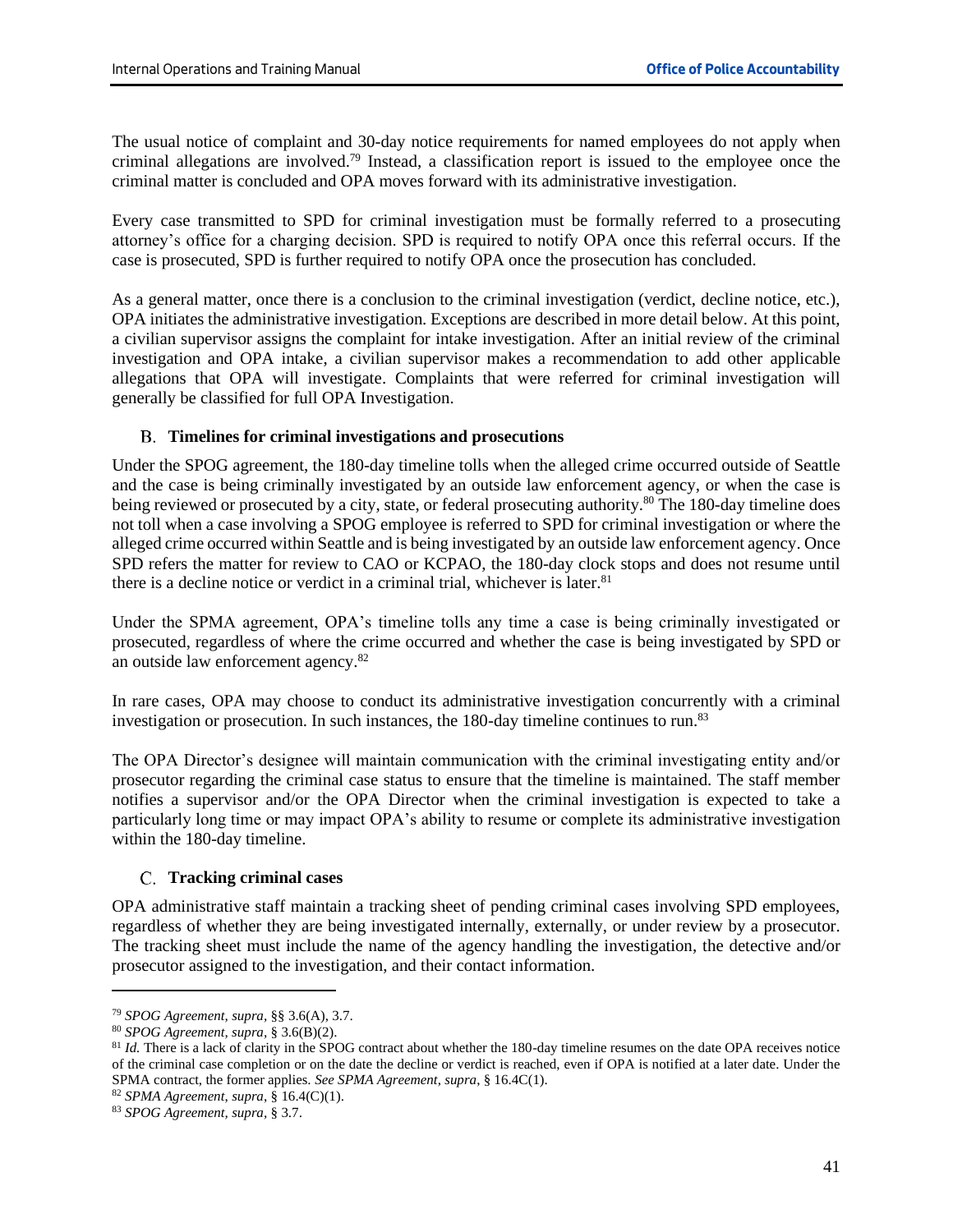After a case has been with the investigating agency for 60 days, the OPA Director's designee follows up with the agency or prosecutor twice a month to inquire on the status of the criminal investigation. The OPA Director's designee should make appropriate notations in the OPA case file and the criminal referral tracking sheet to reflect the most recent status of the pending criminal review.

<span id="page-46-0"></span>OPA provides a bi-annual report of active criminal referrals to OIG.<sup>84</sup>

## **8.3 EEO Screening**

Workplace discrimination and harassment is prohibited under City of Seattle, State, and Federal laws.<sup>85</sup> City Personnel Rule 1.1 and SPD Manual 5.040 require all employees to report workplace discrimination or harassment related to any of the EEO protected classes.<sup>86</sup> City of Seattle protected classes include race, sex/gender, age, disability, sexual orientation, national origin, gender identity, political ideology, marital status, parental status, religion, ancestry, veteran status, genetic information, color, or creed. 87

Any allegations related to EEO protected classes made by or involving OPA staff must be reported to an OPA supervisor and/or to the SPD EEO investigator or Seattle Department of Human Resources.

OPA staff must notify a supervisor if they become aware of potential workplace discrimination or harassment during the course of an investigation or if a complaint contains hybrid OPA-EEO allegations. OPA supervisors will ensure that these complaints are screened, as necessary, with the SPD EEO investigator. OPA and SPD EEO developed a protocol governing the referral of complaints that may partly or entirely fall under the jurisdiction of the EEO investigator.

### **Complaint only contains allegations for EEO**

If the screening results in an EEO investigation and no other policies under OPA's jurisdiction are identified, OPA processes the complaint as a Contact Log and links to the EEO case number. OPA administrative staff send a closing letter to the complainant stating that the case has been referred to EEO and provides the EEO case number. The letter will also detail that a new OPA case could be initiated if the EEO investigator uncovers potential non-EEO policy violations.

#### **Complaint contains hybrid OPA-EEO allegations**

OPA coordinates a meeting between the EEO investigator, OPA investigator, and OPA supervisor to discuss the allegations at issue, which entity will handle each allegation, and any necessary coordination between the offices to process the complaint. When feasible and if appropriate under the specific circumstances of each case, OPA and EEO conduct joint interviews. The OPA and EEO investigators may conduct subsequent case planning meetings as needed. OPA should determine if the EEO investigation could impact the timely completion of OPA's administrative investigation, and whether any future extensions to the 180-day deadline should be requested from the appropriate union. If both investigations result in sustained findings, a joint discipline meeting may be held, and combined discipline may be issued under the OPA and EEO cases.

#### **Complaint only contains allegations for OPA**

OPA proceeds with the preliminary investigation and saves the EEO screening in the case file.

<sup>84</sup> *See* Ordinance 125315, *supra*, § 3.29.145(E).

<sup>85</sup> *See* RCW 49.60; Title 162 WAC; U.S. Equal Employment Opportunity Commission, [https://www.eeoc.gov/discrimination-type.](https://www.eeoc.gov/discrimination-type) <sup>86</sup> City of Seattle Human Resources Dep't*, Personnel Rules* (2021), [https://www.seattle.gov/human-resources/rules-and](https://www.seattle.gov/human-resources/rules-and-resources/personnel-rules)[resources/personnel-rules.](https://www.seattle.gov/human-resources/rules-and-resources/personnel-rules)

<sup>87</sup> Personnel Rules, *supra*, § Preamble.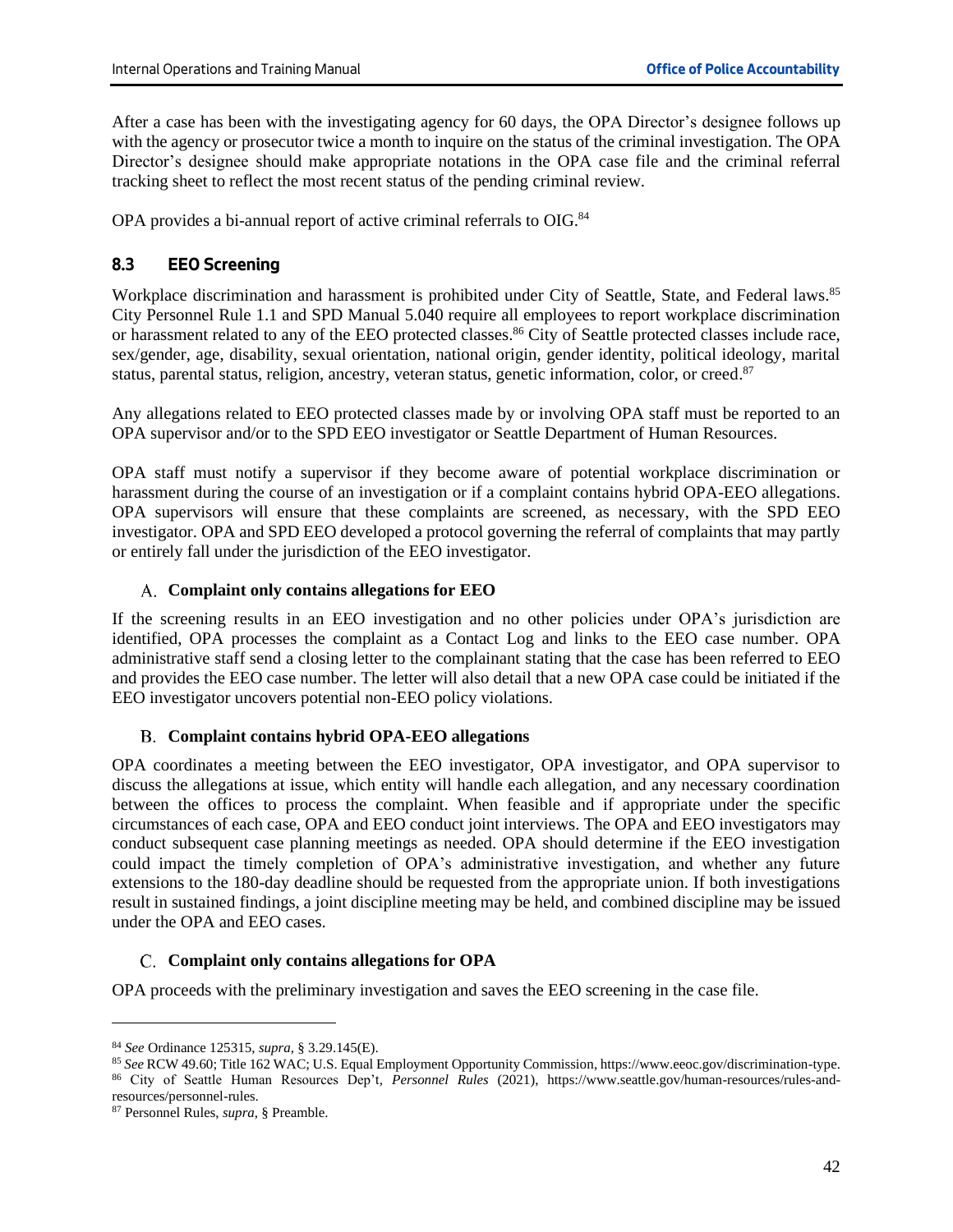#### <span id="page-47-0"></span>**8.4 Mediation**

OPA has the discretion to recommend certain cases for mediation based on eligibility criteria. Typically, OPA will assess mediation eligibility during the 30-day intake period. Research cites that mediation delivers the best results when conflict is moderate. Complaints alleging unprofessionalism, bias, and general miscommunication may be eligible for mediation. Criminal allegations, dishonesty, misuse of authority, and other serious policy violations are not eligible for mediation. In addition, an allegation of bias that appears likely to be sustained is not appropriate for mediation. If a case contains multiple allegations of misconduct where only one or some of the allegations are eligible for mediation, the case will not be considered for mediation.

When reviewing the intake investigation, a supervisor may recommend a case for mediation. In such instances, OPA will classify the case for full OPA Investigation. The classification may be updated later if all mediation requirements are met. Mediation is voluntary and can only occur if both the named employee and the complainant agree to participate. If mediation fails for any reason, the case moves to a full investigation.

OPA partners with King County Office of Alternative Dispute Resolution to supply trained mediators. Should OPA wish to pursue an alternative contractor or method of obtaining mediators, OPA will consult with SPD labor unions per the collective bargaining agreement.<sup>88</sup>

A civilian OPA staff member supports OPA supervisors in scheduling, coordinating, and arranging all required forms and documentation for the mediation. On the scheduled date of the mediation, the OPA staff member ensures that the mediator and all participants complete an exit survey. If the mediator reports that the named employee listened and participated respectfully, OPA will not conduct further investigation into the matter and the complaint will not appear on the employee's OPA Officer Card.

OPA provides training to investigators on mediation best practices, with a focus on appropriately explaining mediation as a valuable alternative to the traditional complaint resolution process.

#### <span id="page-47-1"></span>**8.5 Rapid Adjudication**

Rapid Adjudication is a collectively bargained alternative resolution and program available to sworn SPD employees represented by SPOG and SPMA. It encourages SPD employees to take responsibility for conduct that is inconsistent with SPD policy. The employee accepts pre-determined discipline in lieu of undergoing a full OPA investigation. RA provides faster case resolution for the complainant, named employee, and OPA while upholding principles of accountability.

#### **Process**

#### Classification proposal

Rapid Adjudication may be initiated by a named employee or by OPA before or after the completion of the intake investigation. <sup>89</sup> The OPA Director and supervisors determine if a case (or portion of a case) is eligible for RA. OPA sends RA classification proposals to OIG for review and agreement prior to classifying (or reclassifying, if the request for RA occurred post-classification) as RA.

If OPA is initiating RA, OPA may send written communication to the named employee and their union to inquire whether the employee would be interested in RA if it is approved by the Chief. OPA should consider

<sup>88</sup> *See SPOG Agreement, supra*, § 3.10.

<sup>89</sup> *See SPOG Agreement, supra,* § 3.11(B); *SPMA Agreement*, *supra*, § 16.8(B).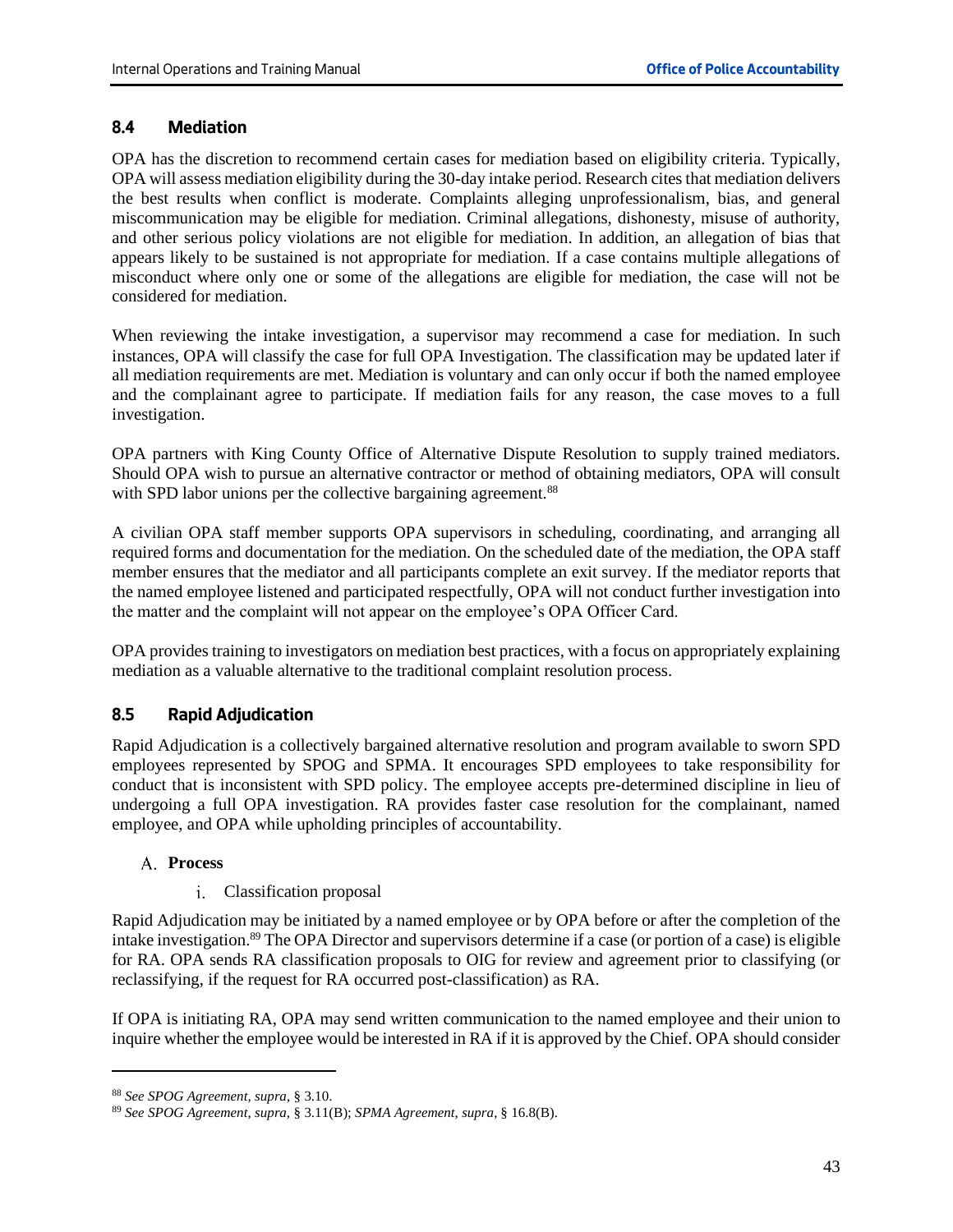requesting that SPOG toll or waive the 30-day classification timeline to allow the following steps to occur before classifying the case.

Disciplinary recommendation, offer, and acceptance

If OIG concurs with the RA classification, OPA informs legal counsel of a potential RA case. Legal counsel reviews the employee's history, past discipline, and the nature of the allegations to help inform a disciplinary recommendation. OPA presents the RA and recommendation for discipline (or proposed range of discipline) to the Chief of Police.

If the Chief accepts the RA and recommended discipline, OPA will notify the employee in writing of the Chief's acceptance of RA. The employee may then accept or reject the discipline. If a range of discipline is offered, the employee may request to meet with the Chief to discuss the case.<sup>90</sup> If the employee rejects the discipline, the case is classified for investigation. The rejection of RA at any stage by the employee or OPA has no bearing on the outcome of the employee's investigation or potential discipline.

The timing of these steps is determined by the employee's CBA.<sup>91</sup> All discipline imposed through RA is final and binding and is not subject to employee grievance or appeals processes. To document the case, the OPA Director issues a Rapid Adjudication Memorandum, the RA equivalent of a DCM. As with sustained cases, SPD issues discipline in the form of a final DAR.

## **Eligibility criteria**

Cases involving minor to moderate misconduct may be eligible for RA. OPA determines RA classifications on a case-by-case basis. The following allegations are ineligible for RA:

- Criminal violations: SPD Manual 5.001-POL-2 Employees Must Adhere to Laws, City Policy, and Department Policy
- **•** Dishonesty: SPD Manual 5.001-POL-11 Employees Shall be Truthful and Complete in All Communication
- Force: SPD Manual 8.200 Using Force
- $\blacksquare$  Bias: SPD Manual 5.140 Bias-Free Policing
- **•** Insubordination: SPD Manual 5.001-POL-15 Employees Obey any Lawful Order Issued by a Superior Officer
- Failure to report serious policy violations to OPA: SPD Manual 5.002-POL-6 Employees Will Report Alleged Violations
- **•** Intentional or reckless violation of policy: SPD Manual 5.001-POL-2 Employees Must Adhere to Laws, City Policy, and Department Policy
- Retaliation: SPD Manual 5.001-POL-14 Retaliation is Prohibited
- Failure to cooperate in an internal investigation: SPD Manual 5.002-POL-11 Employees Will Cooperate with Department Internal Investigations
- Any case with a concurrent EEO, FRB, or FIT investigation

## <span id="page-48-0"></span>**8.6 Bias Reviews**

SPD frontline supervisors conduct preliminary investigation into bias allegations that are made in the field. There are two potential outcomes of that investigation: (1) referral to OPA; or (2) entry of a Bias Review.

A Bias Review is an electronic report completed by a frontline supervisor. Officers are required to call a supervisor to the scene in response to allegations of biased-based policing.<sup>92</sup> Frontline supervisors must

<sup>90</sup> *SPOG Agreement, supra,* § 3.11(B).

<sup>91</sup> *See Id.*; *SPMA Agreement, supra,* § 16.8.

<sup>92</sup> SPD Manual 5.140-POL-5.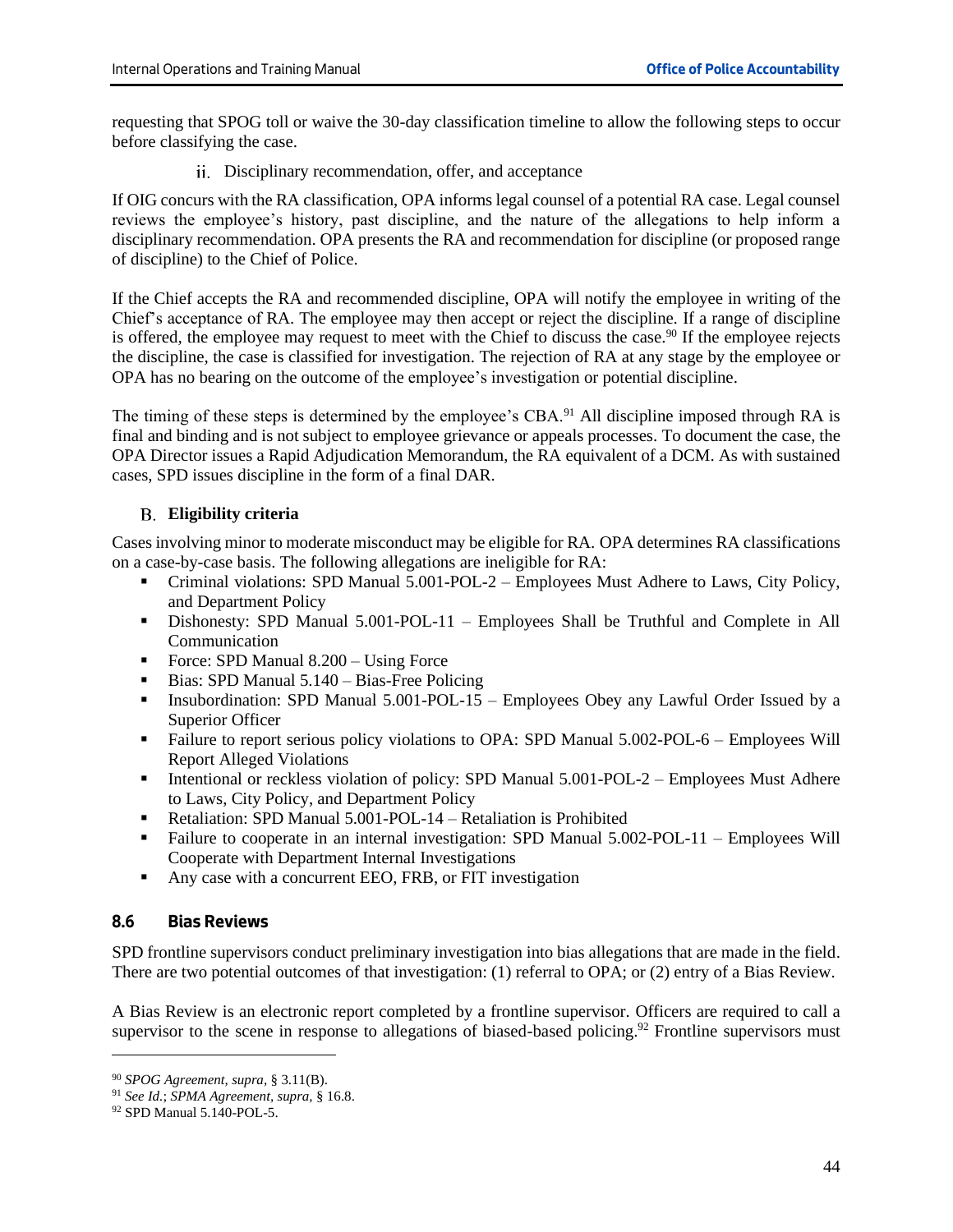conduct preliminary inquiry into the allegations, including attempting to discuss the allegation with the complainant and assessing the availability of other evidence, including additional witnesses. <sup>93</sup> A Bias Review may only be completed in instances where a supervisor does all of the following: (1) conducts a preliminary investigation and believes there is no evidence of bias; (2) offers to refer the allegation to OPA and the complainant declines; and (3) provides the complainant information on how to contact OPA. If the complainant is non-responsive, non-communicative, or leaves the scene either prior to or during the supervisor's response, the supervisor must attempt to reach the complainant and document these attempts in the Bias Review entry. If contact attempts fail, the supervisor will review BWV/ICV of the incident and document it in the Bias Review entry. If the supervisor determines misconduct may have occurred or if the complainant requests a referral to OPA, a Bias Review is not permitted, and the supervisor must refer the complaint to OPA.<sup>94</sup>

The supervisor submits the completed Bias Review entry to their chain of command up to the bureau chief for review. The file is subsequently forwarded to OPA to review the Bias Review and determine if the allegation was handled appropriately.<sup>95</sup> OPA then attaches relevant documentation to the electronic case file. If OPA has concerns about bias or discovers other potential policy violations, OPA can open a new case.

## <span id="page-49-0"></span>**8.7 Monitoring Serious Incidents**

All serious and deadly force (Type III) is investigated by FIT. Force-related incidents that involve potential misconduct may also result in a FIT investigation. OPA has a defined oversight role as an observer to all FIT investigations, including all officer-involved shootings.<sup>96</sup> This includes full and unfettered access to scenes, evidence, FIT files, and interviews of involved and witness officers.

At any point during a FIT investigation, OPA can initiate jurisdiction over the case to conduct an administrative misconduct investigation. In such scenarios, OPA notifies the FIT chain of command of this decision and provides the OPA case number.

In addition, OPA or FIT personnel may identify potential criminal conduct on the part of an SPD employee. OPA is required to discuss this belief with SPD; however, OPA ultimately has the authority to determine that a criminal referral needs to be made. If a referral is made, a case master will be appointed to ensure that appropriate walls are maintained between the administrative and criminal investigations.

## <span id="page-49-1"></span>**8.8 Appeals of OPA Findings**

There is no process for complainants to appeal the outcome of their complaint. An OPA staff member may provide informal mediation of the dispute or assist the complainant in contacting OIG, if requested.

Employee appeal rights are governed by CBAs and City of Seattle personnel rules. Represented employees may appeal any disciplinary decision involving suspension, demotion or termination to either the Public Safety Civil Service Commission or arbitration as provided in their CBA.<sup>97</sup>

When possible, OPA will inform the complainant of any appeal or grievance of discipline filed and the outcome of such appeal or grievance. In addition, OPA will update the Closed Case Summary upon

<sup>94</sup> *Id.*

<sup>93</sup> SPD Manual 5.140-POL-6.

<sup>95</sup> SPD Manual 5.140-PRO-1.

<sup>96</sup> SPD Manual 8.400-POL-5; 8.400-TSK-21.

<sup>97</sup> SPOG employees may appeal written reprimands. *See SPOG Agreement, supra,* § 3.2.